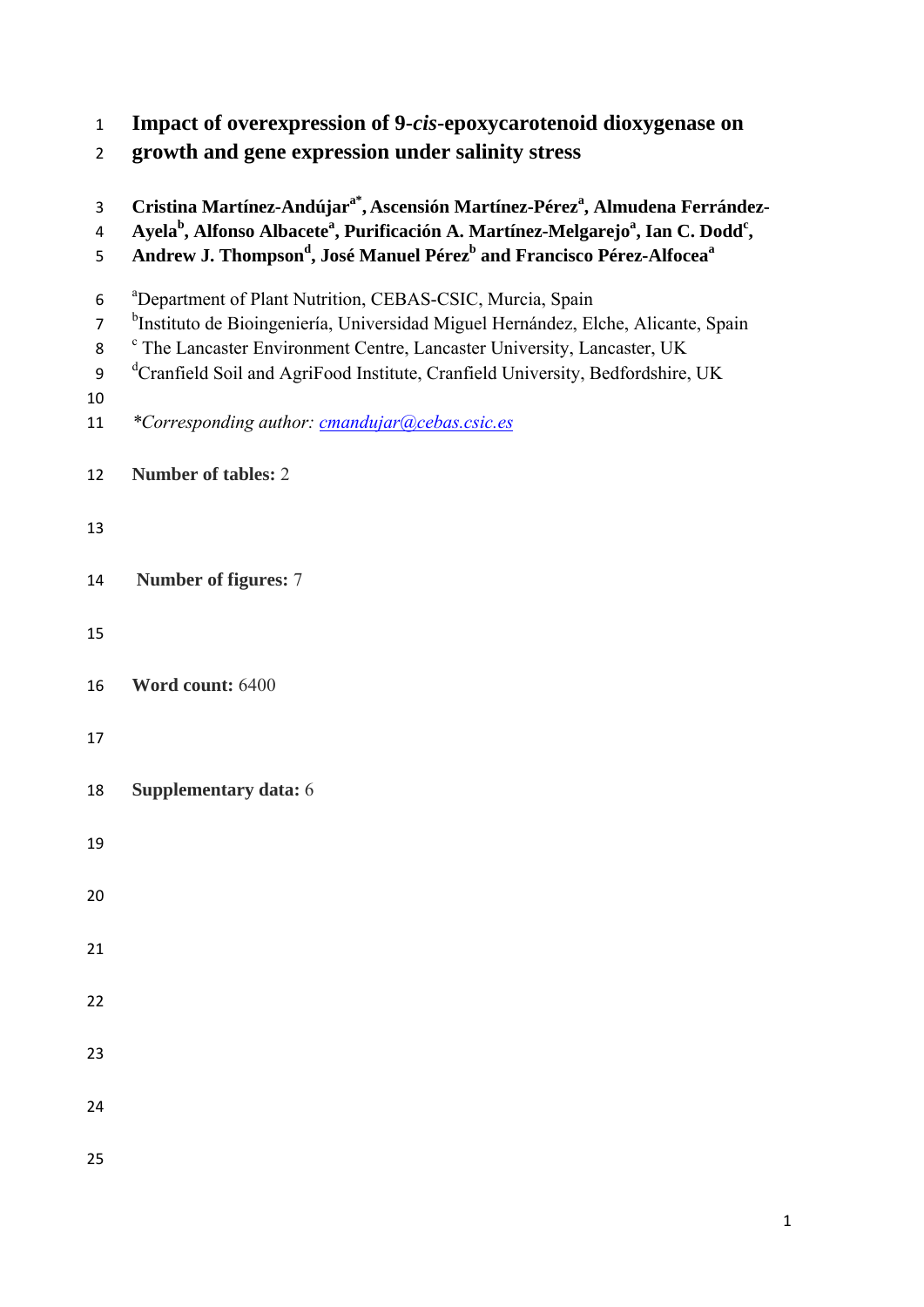## **Impact of overexpression of 9-***cis***-epoxycarotenoid dioxygenase on growth and gene expression under salinity stress**

## **Highlights:**

- Constitutive ABA overproduction reduces shoot and root growth and close stomata, under optimal conditions.
- Constitutive ABA overproduction reduces the percentage loss in shoot and root growth and increases the total root length, under salinity conditions.
- The differential growth response in ABA overproducing plants between optimal and suboptimal conditions is related to differentially altered growth regulatory gene networks between both conditions.
- 
- 
- 
- 
- 
- 
- 
- 
- 
- 
-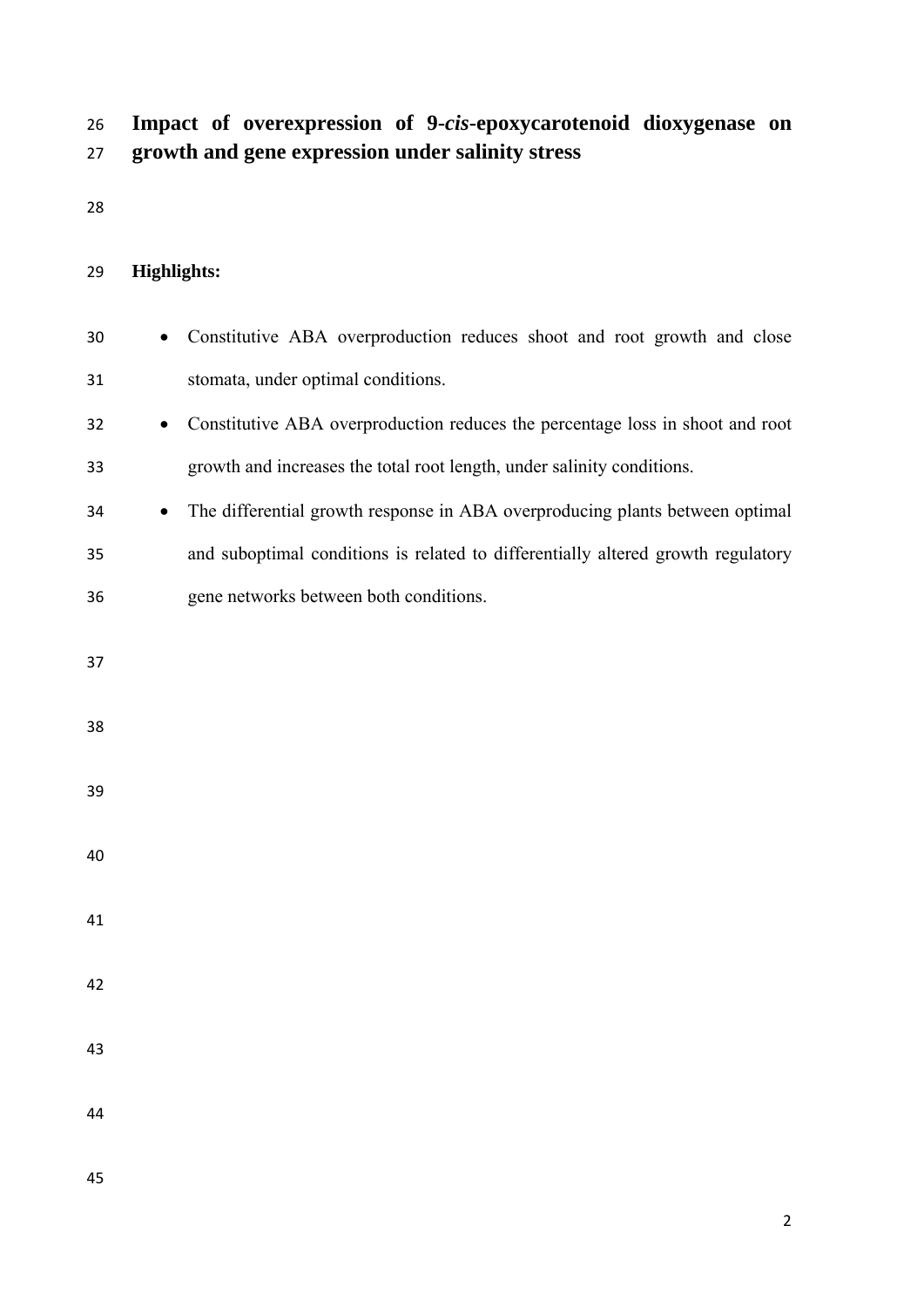To better understand abscisic acid (ABA)'s role in the salinity response of tomato (*Solanum lycopersicum* L.), two independent transgenic lines, sp5 and sp12, constitutively overexpressing the *LeNCED1* gene (encoding 9-*cis*-epoxycarotenoid dioxygenase, a key enzyme in ABA biosynthesis) and the wild type (WT) cv. Ailsa Craig, were cultivated hydroponically with or without the addition of 100 mM NaCl. Independent of salinity, *LeNCED1* overexpression (OE) increased ABA concentration in leaves and xylem sap, and salinity interacted with the *LeNCED1* transgene to enhance ABA accumulation in xylem sap and roots. Under control conditions, *LeNCED1* OE limited root and shoot biomass accumulation, which was correlated with decreased leaf gas exchange. In salinized plants, *LeNCED1* OE reduced the percentage loss in shoot and root biomass accumulation, leading to a greater total root length than WT. Root qPCR analysis of the sp12 line under control conditions revealed upregulated genes related to ABA, jasmonic acid and ethylene synthesis and signalling, gibberellin and auxin homeostasis and osmoregulation processes. Under salinity, *LeNCED1* OE prevented the induction of genes involved in ABA metabolism and GA and auxin deactivation that occurred in WT, but the induction of ABA signalling and stress- adaptive genes was maintained. Thus, complex changes in phytohormone and stress- related gene expression are associated with constitutive upregulation of a single ABA biosynthesis gene, alleviating salinity-dependent growth limitation.

#### **Keywords**

 Abscisic acid, 9-*cis*-epoxycarotenoid dioxygenase, plant hormones, root gene expression, salt stress, tomato (*Solanum lycopersicum*).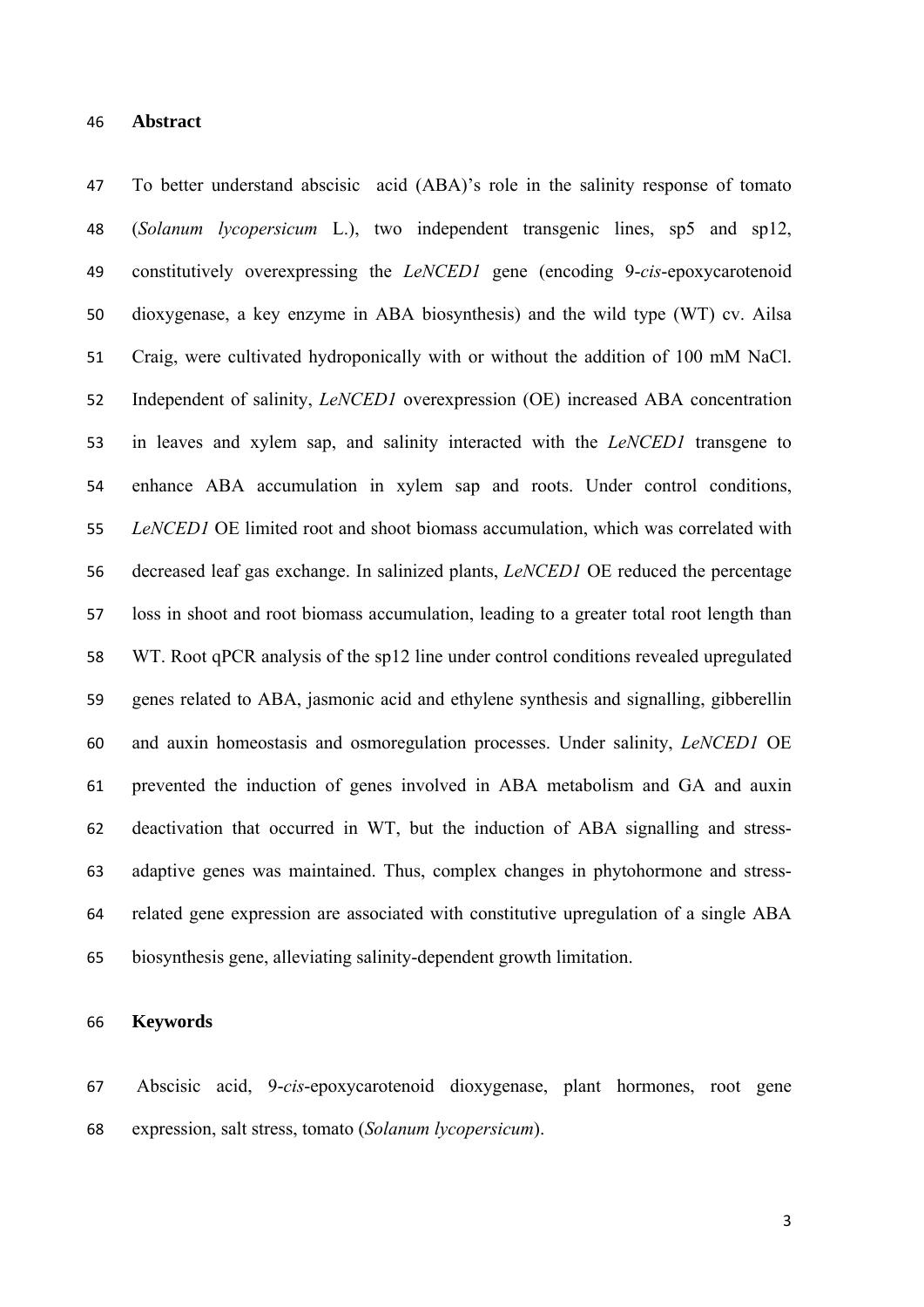#### **1. Introduction**

 Salinity is one of the major limiting factors for crop productivity, causing land abandonment for agricultural purposes in arid and semi-arid areas throughout the world [1]. In aiming to develop more stress-tolerant plants, manipulating both metabolism and signalling of different plant hormones has been a main biotechnological target [2, 3]. It is clearly important to understand the effects of gene manipulation on whole-plant and crop physiology to check its agronomic interest. The plant hormone abscisic acid (ABA) is a good candidate for such genetic manipulation since it is involved in local and systemic responses to various abiotic stresses (drought, salinity, cold and high temperature stresses) and regulating plant water status [4, 5]. ABA is also involved in regulating developmental processes such as flower, fruit, root and seed development [6- 8] some of which may be considered as stress-adaptive responses, mainly changes in root system architecture [9]. Tomato for the fresh fruit market is predominantly grown on rootstocks, and thus resistance to salinity stress can be potentially delivered through breeding improved rootstock genotypes [10]. A greater understanding of the genetic and molecular basis of resistance delivered through the root genotype will facilitate this breeding effort.

 The first committed step in ABA biosynthesis in plants, catalyzed by 9-*cis*- epoxycarotenoid dioxygenase (NCED) [11], is a target to manipulate endogenous ABA accumulation and to study its physiological effects. The tomato *LeNCED1* gene is strongly up-regulated under water-stress in leaf and root tissues [12]. Overexpression of *NCED1* in tomato and tobacco [13, 14] and *NCED3* in Arabidopsis [15] and rice [16] increased ABA levels in different tissues and reduced transpiration in the absence of stress. Improved drought and salinity (survival) tolerance was observed in *NCED*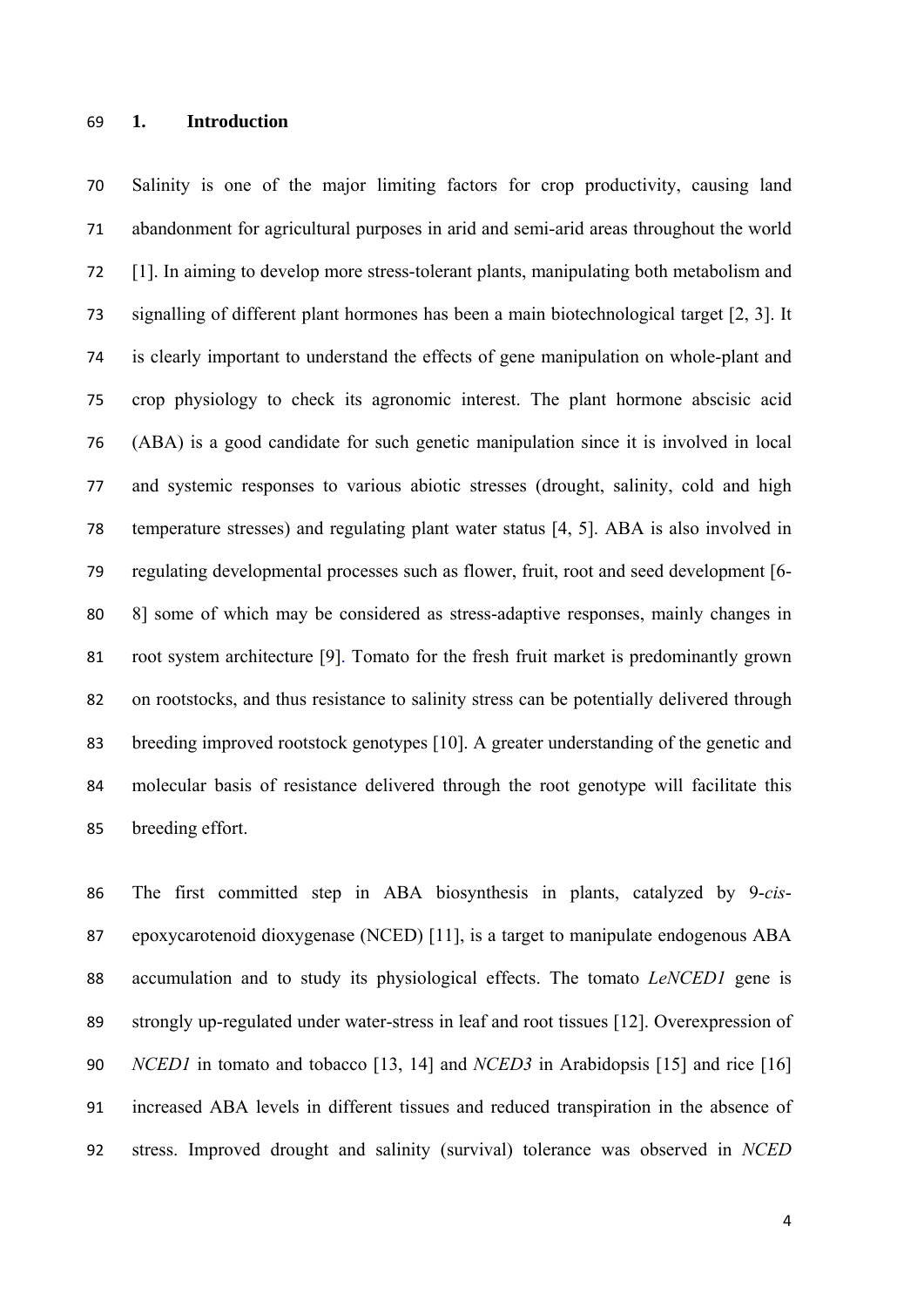overexpressing tobacco, Arabidopsis and rice [13, 15], while increased biomass was reported in creeping bent grass (*Agrostis palustris*) grown under drought and high salinity [17].

 Salinity rapidly (within a day) induces ABA accumulation in roots, xylem sap and leaves of the tomato plant [18, 19] and this hormone accumulation is associated with stomatal closure and growth inhibition. Physiological correlations in recombinant inbred tomato populations suggest a involvement of ABA in regulating leaf biomass in both the absence of stress, but also under salinity [2], although the underlying mechanisms remain an open question. In different plant species, ABA-deficient mutants had both positive and negative effects on growth, depending on the plant organ, timing of exposure and growing conditions [20-22]. Multiple studies indicate that salt-induced growth inhibition is more severe in ABA-deficient mutants [23-26].

 Overexpressing *LeNCED1* in tomato using the strong constitutive chimaeric Gelvin superpromoter (*sp*) resulted in the "high-ABA lines" termed sp12 and sp5 (used in this study), which displayed moderately elevated ABA levels throughout the plants [14, 27]. Under well-watered conditions, *NCED* OE plants had similar ABA levels and stomatal conductance as moderately drought stressed WT plants [27]. In the case of well-watered sp5 plants, they also had a greater leaf area, and similar long-term biomass accumulation when compared to WT plants, and their significantly lower stomatal conductance with only a minor effect on assimilation rate greatly increased leaf water use efficiency [27]. It was proposed that any penalty in assimilation rate was compensated by improved leaf water status and turgor-driven growth, and antagonism of ethylene-induced epinastic growth inhibition [27]. However, young plant establishment was delayed in sp5, and stronger ABA accumulation in leaves and xylem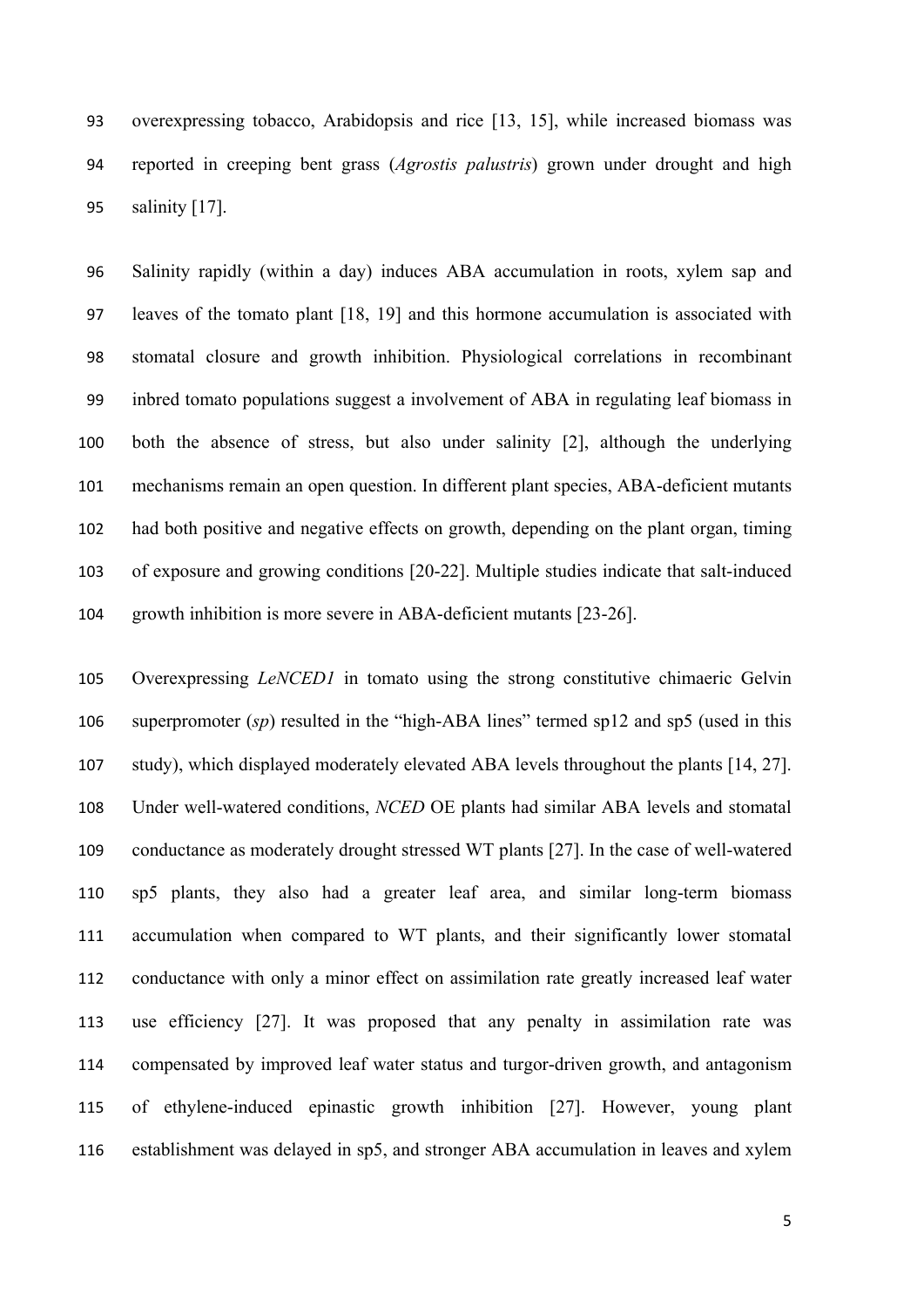with the *rbcS3C* promoter caused multiple negative phenotypes: photobleaching of young seedlings, interveinal leaf flooding, reduced chlorophyll and carotenoid content, and greatly reduced growth [28]. This suggests, in a crop improvement context, that the optimal rate of ABA biosynthesis in some environments may be above the naturally evolved rate when considering agronomic traits such as yield, water use efficiency and resistance to abiotic stress; however, exceeding the optimal amount does reduce growth.

 Here we test the hypothesis that constitutive ABA overproduction alters the salinity response of tomato, and whether this is related to phytohormone levels and the associated ABA and stress signalling components before and during stress. Gas- exchange parameters, ionomic and hormone profiling, and the expression of a set of genes used as abiotic stress-responsive biomarkers in roots [29] were determined.

**2. Material and methods** 

#### *2.1. Plant material, germination and growth conditions*

 The two independent tomato transgenic lines sp5 and sp12 in the genetic background of the wildtype (WT) cultivar Ailsa Craig (AC) were previously reported [14]. These lines constitutively overexpress the *LeNCED 1* gene [14] under the control of the Gelvin superpromoter (sp) and contain elevated levels of ABA compared to WT, with sp5 accumulating more ABA than sp12 [27]. Since germination rates differed between genotypes, different sowing dates were used to synchronise development of the three genotypes: sp12 and sp5 seeds were sown one and two weeks before the WT, respectively. For all genotypes, seeds were sown in commercial vermiculite, watered with deionized water and kept at 26-28ºC and 80-90% relative humidity in the dark until germination. After 2-3 true leaves had emerged, uniformly-sized seedlings were transferred to a hydroponic culture system in a controlled environment chamber. Plants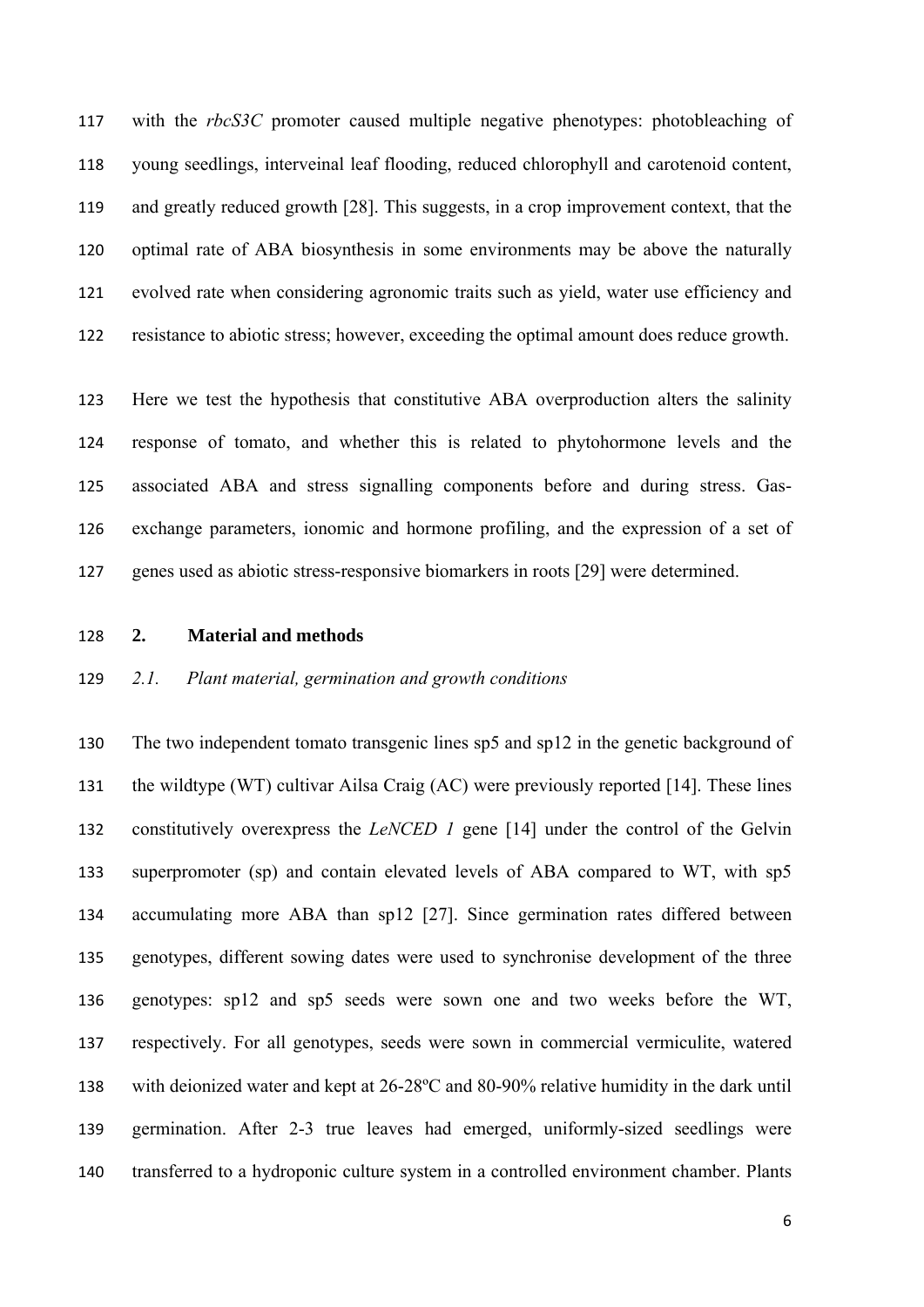were floated in 20 L plastic black containers containing aerated half-strength modified Hoagland solution. A factorial design of three genotypes x two salt treatments x six replicates was performed and the six replicates were randomly distributed in each container. The environment was controlled to a 16/8 h day/night cycle with a 145 photosynthetic photon flux density (PPFD) of 245  $\mu$ moles m<sup>-2</sup> s<sup>-1</sup>. Day/night temperature was 25/18ºC and relative humidity was maintained in the range 40-60%. After one week within the hydroponic system, the plants were exposed to 0 (control treatment) or 100 mM of NaCl (salt treatment) added to the nutrient solution for 21 days. In both salt and control treatments, the nutrient solution was refilled daily and replaced twice every week.

 Vegetative growth (shoot and root fresh weight, FW) was assessed and tissues sampled 152 after 11 and 21 (end of the experiment) days of salinity treatment  $(DST<sup>1</sup>)$ . Shoots and roots were separated immediately and weighed to determine biomass. Young fully expanded leaves and young roots were immediately frozen in liquid nitrogen for hormonal and gene expression analysis. Mature leaves were weighed and stored in a 65ºC oven for at least 48 hours to dry them for ionomic analysis. To collect root xylem sap, control plants were detopped under the cotyledonary node and a short silicone tube fitted to the stump to collect spontaneously exuded xylem sap, which was removed with a pipette and placed in pre-weighed microcentrifuge tube. In salinized plants, xylem sap was collected by placing the roots in a Scholander-type pressure chamber and applying pneumatic pressure (0.2 - 0.8 MPa depending on the plant genotype). Leaves, roots and xylem sap samples were stored at -80ºC for further analyses.

 1 DST: Days of salinity treatment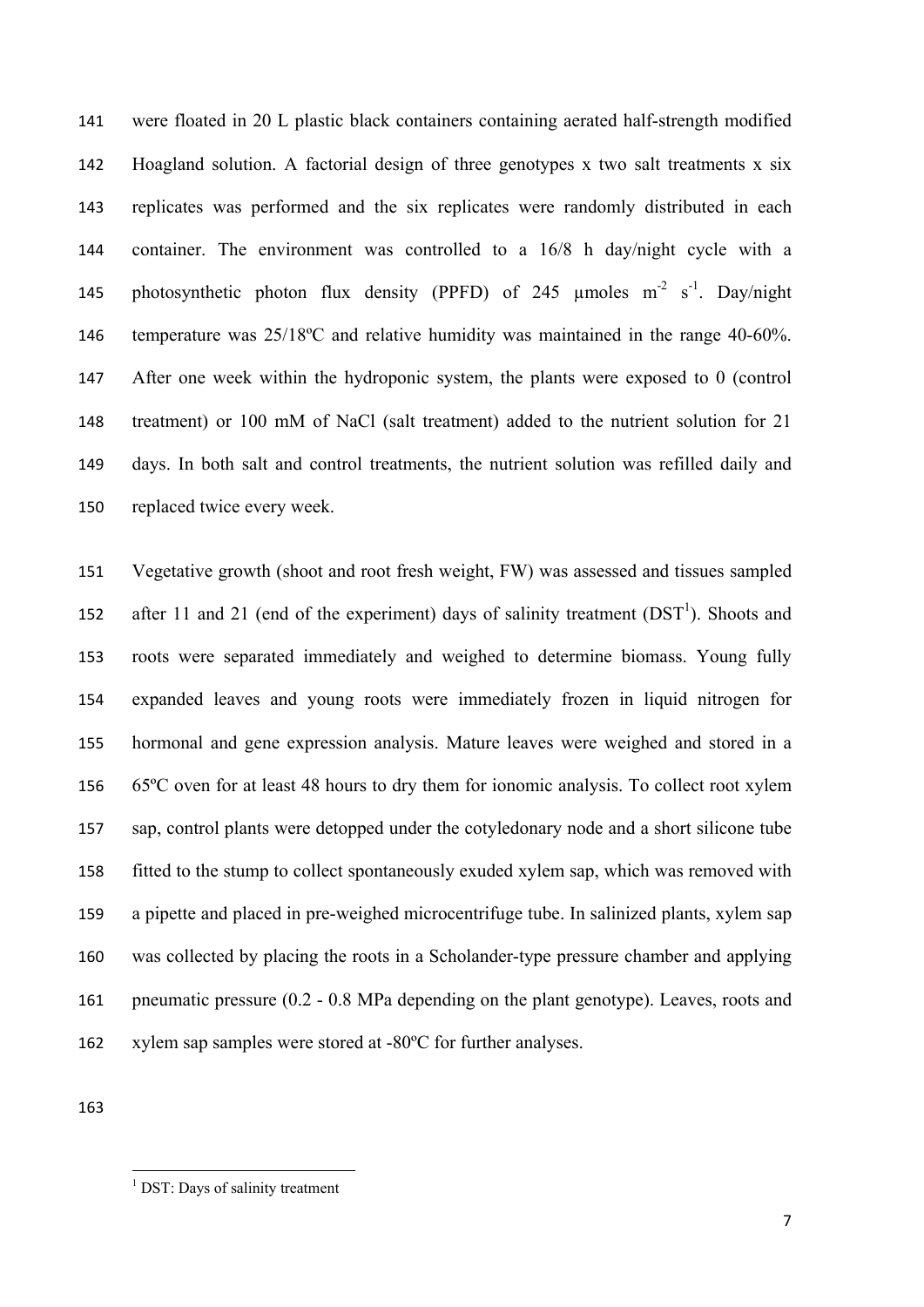#### *2.2.Plant water relations measurements*

165 Throughout the experiment, photosynthesis  $(A^2)$  and stomatal conductance  $(gs^3)$  were measured in youngest fully expanded leaves using a CIRAS-2 (PP Systems, Massachusetts, USA) between 09.00 h and 12.00 h (considering that light were turned 168 on at 08.00 h).  $CO<sub>2</sub>$  was set at ambient levels (400 ppm) and radiation matched the 169 chamber conditions (245  $\mu$ mol m<sup>-2</sup> s<sup>-1</sup> PPFD).

 Leaf water potential of the youngest fully expanded leaf was measured by thermocouple psychrometry as previously described [30]. Discs of 8 mm diameter were punched from leaves, placed immediately on clean sample holders and then wrapped in aluminium foil to minimize water loss. After 20 discs had been collected (approximately 15 min), they were unwrapped and then loaded into C52 chambers (Wescor Inc., Logan, UT, USA), incubated for 3 h and then voltages were read with a microvoltmeter (model HR-33T; Wescor Inc., Logan, UT, USA). Voltages were converted into water potentials based on calibration with salt solutions of known osmotic potential.

#### *2.3. Plant hormone extraction and analysis*

 *Trans*-zeatin (*t*-Z), indole acetic acid (IAA), abscisic acid (ABA), jasmonic acid (JA), 180 salicylic acid  $(SA)$ , gibberellin  $A_3$   $(GA_3)$  and the ethylene precursor 1- aminocyclopropane-1-carboxylic acid (ACC) were extracted and analysed as described previouslyAlbacete, Ghanem, Martínez-Andújar, Acosta, Sánchez-Bravo, Martínez, Lutts, Dodd and Pérez-Alfocea [18], with some modifications. Fresh plant material (0.1 g FW of leaf or root) was homogenized in liquid nitrogen and incubated in 1 mL of cold (-20°C) extraction mixture of methanol/water (80/20, v/v) for 30 min at 4ºC. Solids

A: Photosynthetic rate

<sup>&</sup>lt;sup>3</sup> gs: Stomatal conductance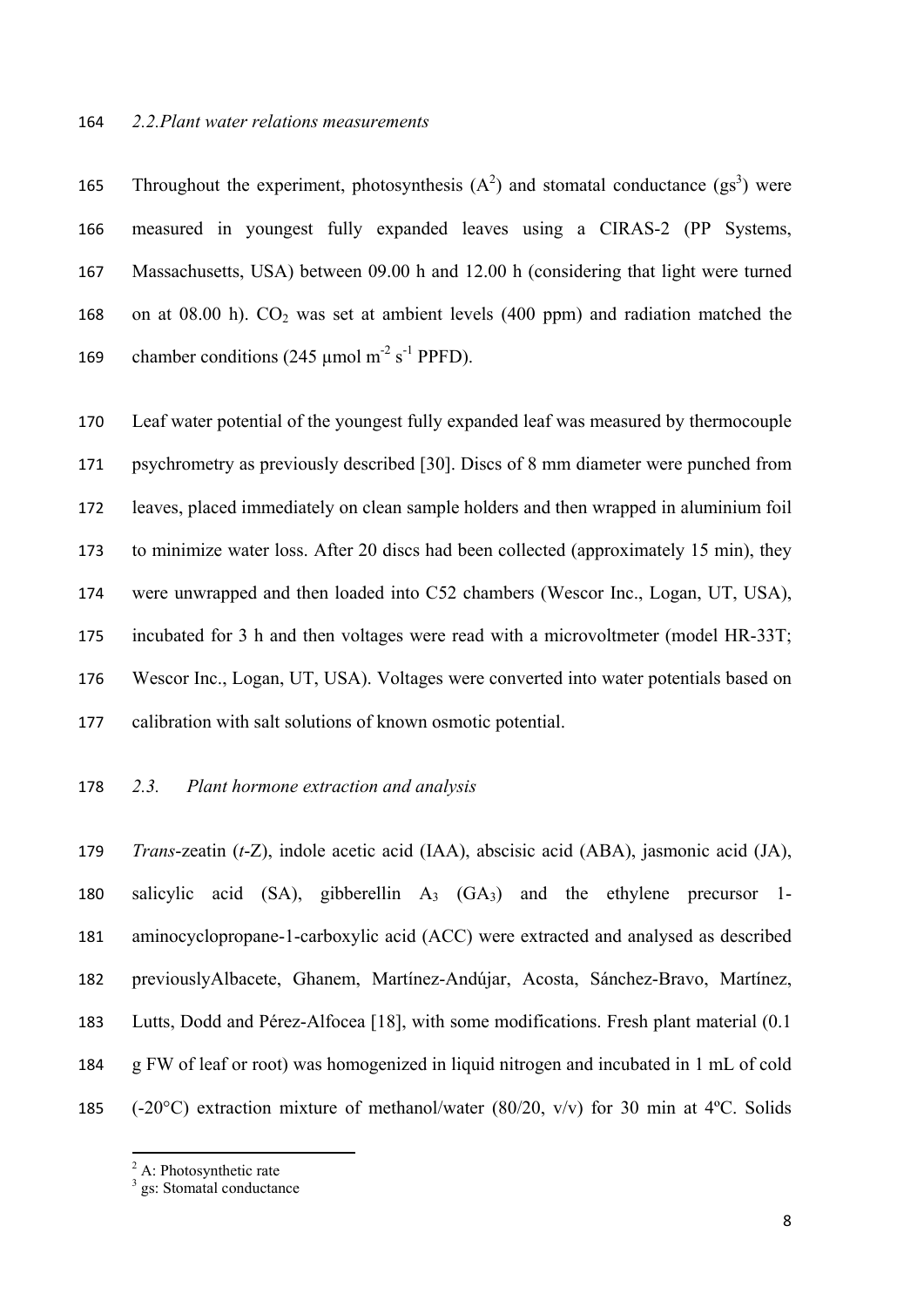were separated by centrifugation (20 000 g, 15 min at 4ºC) and re-extracted for 30 min at 4ºC with 1 mL of the extraction solution. Pooled supernatants were passed through Sep-Pak Plus C18 cartridge (previously conditioned with 3 mL of extraction buffer) to remove interfering lipids and some plant pigments. The supernatant was collected and evaporated under vacuum at 40ºC. The residue was dissolved in 1 mL methanol/water (20/80, v/v) solution using an ultrasonic bath. The dissolved samples were filtered through 13 mm diameter Millex filters with 0.22 µm pore size nylon membrane (Millipore, Bedford, MA, USA) and placed into dark microcentrifuge tubes.

 Ten µL of filtrated extract (xylem, leaf or root) were injected in a U-HPLC-MS system consisting of an Accela Series U-HPLC (ThermoFisher Scientific, Waltham, MA, USA) coupled to an Exactive mass spectrometer (ThermoFisher Scientific, Waltham, MA, USA) using a heated electrospray ionization (HESI) interface. Mass spectra were obtained using the Xcalibur software version 2.2 (ThermoFisher Scientific, Waltham, MA, USA). For quantification of the plant hormones, calibration curves were 200 constructed for each analysed component  $(0, 1, 10, 50, \text{ and } 100 \mu \text{g } L^{-1})$ .

#### *2.4. Ion extraction and analysis*

 To quantify Ca, K, Mg, Na, P, S, Mn, B and Zn concentrations, 0.1 g of dried and 203 ground plant material (leaf or roots) was weighed and digested in a  $HNO<sub>3</sub>:HClO<sub>4</sub> (2/1, 1)$  v/v) solution. Ion analysis of root xylem sap, leaf and root tissue samples were performed in an inductively coupled plasma spectrometer (ICP-OES, ThermoFisher ICAP 6000 Series).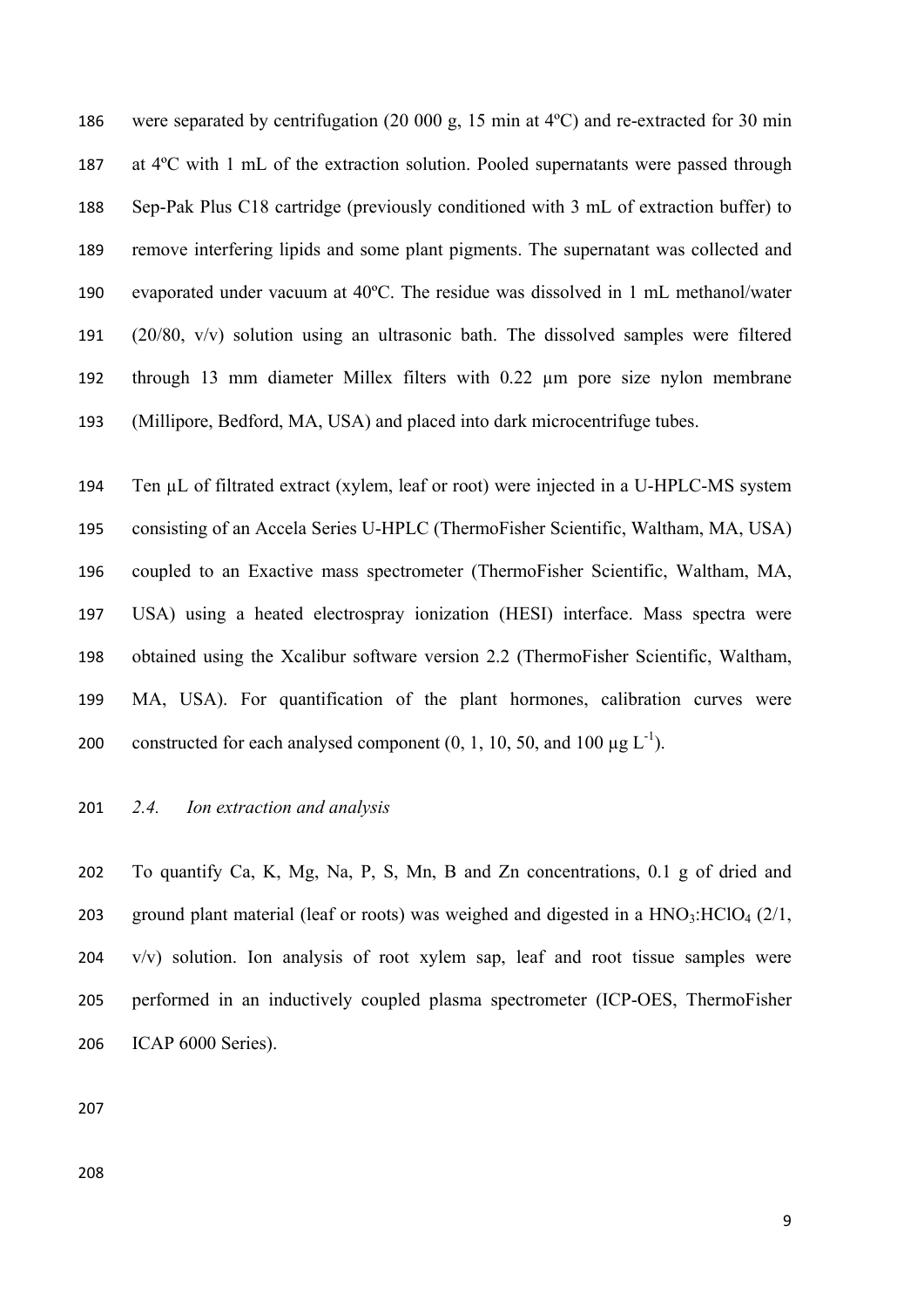Sample collection and RNA extractions were performed as described elsewhere [29]. Briefly, total RNA from ~150 mg of frozen tomato roots from each genotype and treatment was extracted in triplicate using Tri-Reagent (Sigma-Aldrich, St. Louis, USA), and the first strand cDNA was synthesized from 1 μg purified RNA using the iScript Reverse Transcription Supermix (Bio-Rad, USA). The resulting cDNA was diluted by adding 40 μL of sterile distilled water.

 Primers were designed to amplify 79 to 143 bp of the cDNA sequences (Table 1) as described before Ferrández-Ayela, Sánchez-García, Martínez-Andújar, Kevei, Gifford, Thompson, Pérez-Alfocea and Pérez-Pérez [29]. To avoid amplifying genomic DNA, forward and reverse primers were designed to hybridize across consecutive exons. Real- time quantitative PCR reactions were prepared with 5 μL of the SsoAdvanced SYBR Green Supermix (Bio-Rad, USA), 1 μM of specific primer pairs, 0.8 μL of cDNA and DNase-free water (up to 10 μL of total volume reaction). PCR amplifications were carried out in 96-well optical reaction plates on a CFX96 Touch Real-Time PCR Detection System (Bio-Rad, USA). Three biological and two technical replicates were performed per genotype and treatment. The thermal cycling program started with a step 226 of 30 s at 95 °C, followed by 40 cycles (5 s at 95 °C, 10 s at 55 °C and 20 s at 72 °C), and 227 a melt curve (from  $65^{\circ}$ C to  $95^{\circ}$ C, with increments of  $1^{\circ}$ C every 5 s). Dissociation kinetic analyses and agarose gel loading and sequencing of the PCR product confirmed its specificity.

 Primer pair validation and relative quantification of gene expression levels were performed by using the comparative Ct method [31]. Data were represented as the relative gene expression normalized to the Ct value for the tomato housekeeping gene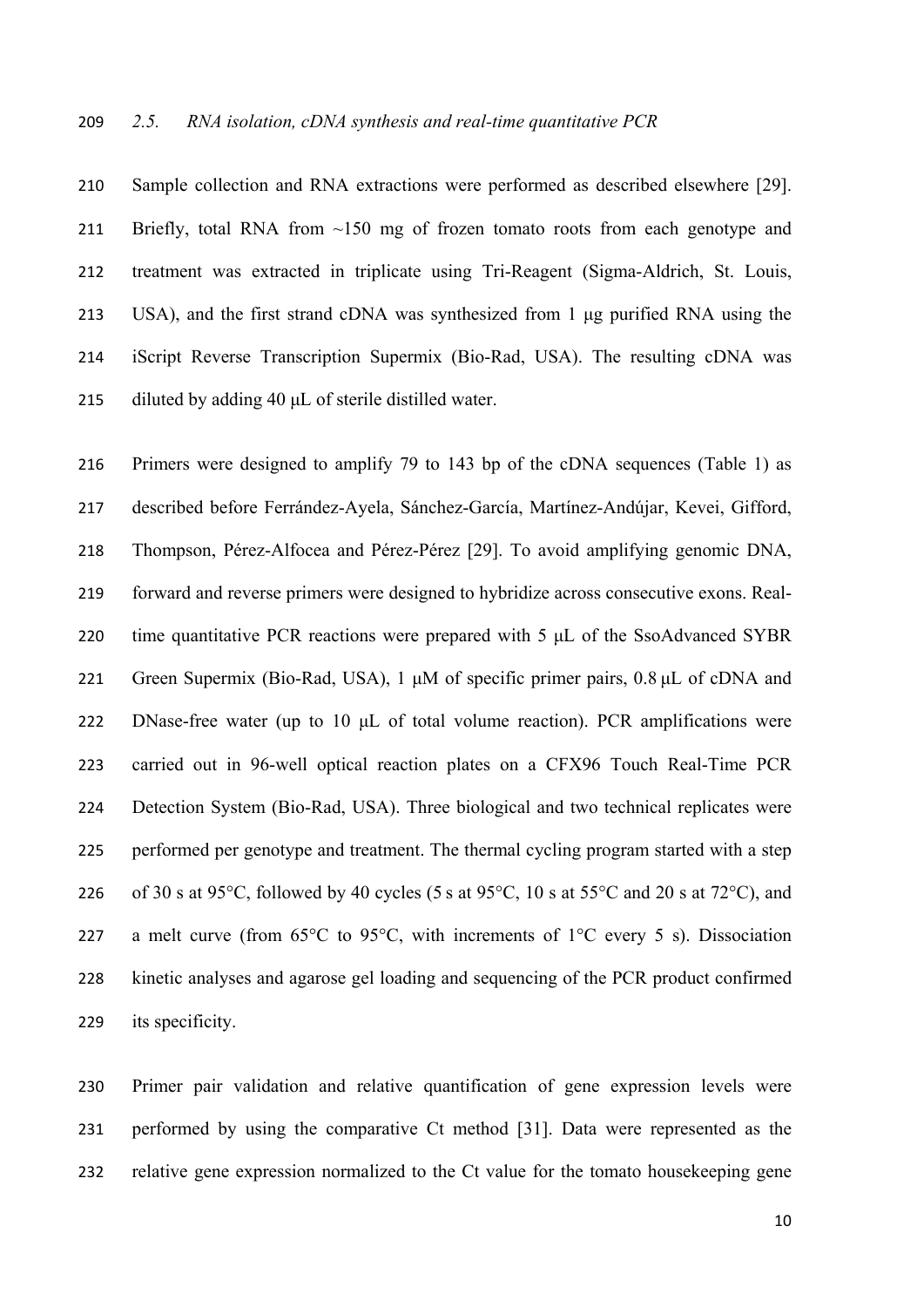*ACTIN2* (Solyc04g011500) as previously described [29]. In each gene, mean fold- change values relative to the expression levels of WT were used for graphic representation. ΔCt values were analyzed using SPSS 21.0.0 (SPSS Inc., USA) by applying the Mann-Whitney U test for statistical differences between samples (P-value  $\leq$  0.05).

#### *2.6. In vitro culture*

 To investigate root growth of young seedlings in more detail, surface-sterilized (washed in 5% NaOCl) tomato seeds of the WT and the sp12 line were germinated *in vitro* using 241 nutrient solution [32] diluted 350 times and supplemented with 10 g  $L^{-1}$  agar and 1% sucrose. Seedlings were transferred to control and salt (50 mM NaCl) conditions when the two cotyledons were developed (after 6 days for WT and 9 days for sp12). After 30 244 days of treatment, total root length  $(TRL<sup>4</sup>)$  was evaluated using WinRHIZO software (Pro 2016, Regent, Canada). Root exudates were collected in sterile tubes following centrifugation of the agar medium (20,000 g, 15 min at 4ºC) and the supernatant used for hormonal analysis.

#### *2.7. Statistical analysis*

 Data were subjected to 2-way analysis of variance (ANOVA) to test the main effects of genotype, treatment and their interaction. Analyses initially comprised all three genotypes, and then pairwise comparisons were made. Genotypic means were compared using Tukey's test at 0.05 of confidence level. Correlation analyses determined relationships between different plant variables. All analyses were performed using SPSS for Windows (Version 22.0, SPSS Inc., Chicago, IL, USA).

<sup>&</sup>lt;sup>4</sup> TRL: Total root length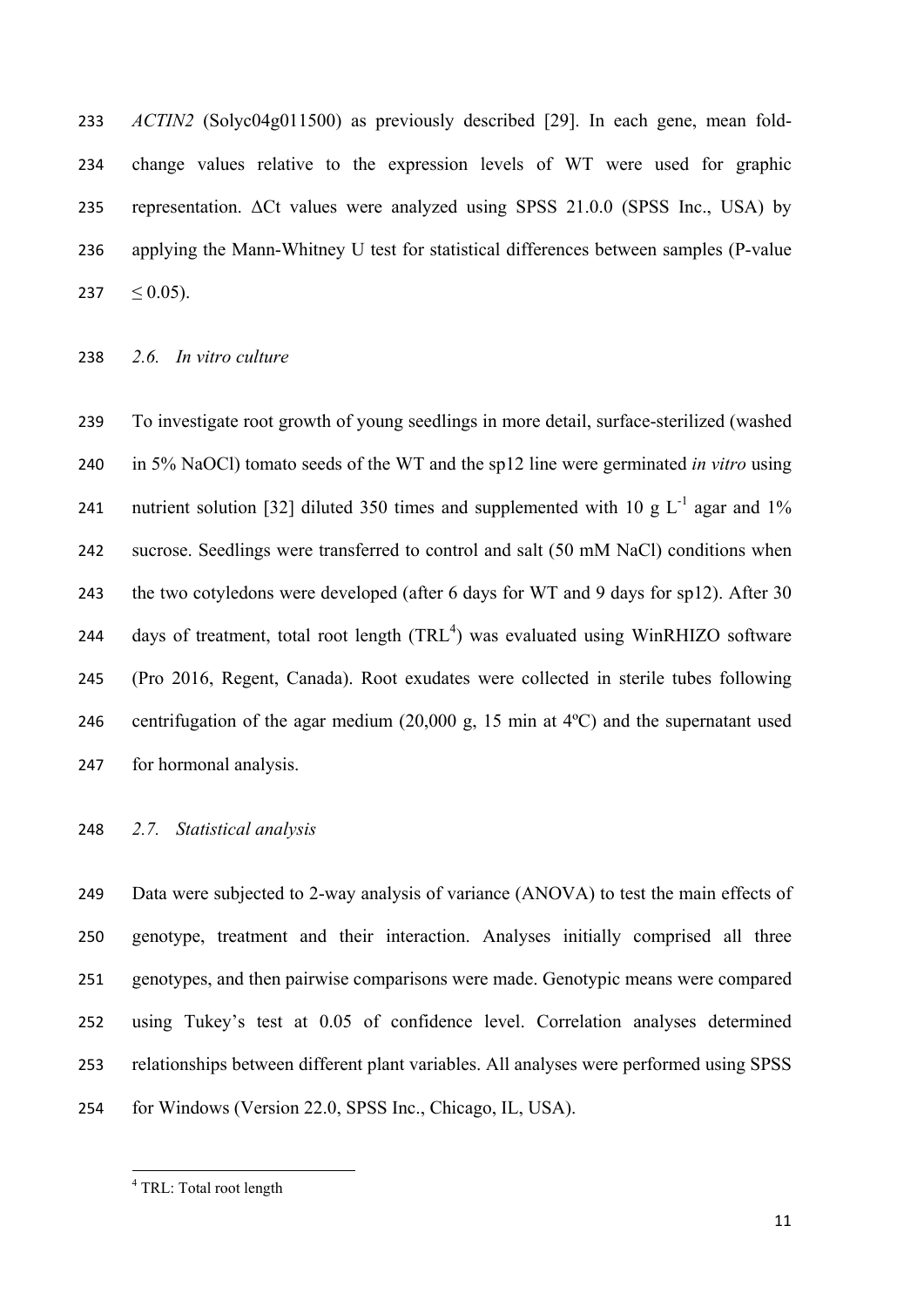#### **3. Results**

#### *3.1. Plant growth*

 Plants grown for 21 days after reaching the 2-3 leaf stage were harvested. Under control conditions, *LeNCED1* overexpression significantly decreased shoot biomass by 35-50% compared to the WT (Fig. 1A); for root biomass, sp5 plants showed a significant decrease of 47% compared to WT, but sp12 did not differ statistically to WT (Fig. 1B). 261 Salinity reduced shoot and root growth by 70% and 40% respectively in WT plants, but in sp5 and sp12 the reduction was lower: 53% and 50% reduction in the shoot (*P*=0.007) and 14 and 27% reduction in roots, although this was not significant (Figs. 1A, B). Salinity increased root/shoot ratio, but there were no significant genotypic effects (data not shown). With salinity, all genotypes had statistically similar biomass (Figs. 1A-C). Thus *LeNCED1* overexpression decreased plant growth under control conditions at this stage of plant development, but salinity had a smaller inhibitory effect on sp5 and sp12 growth than it did on WT growth. No differences in leaf water content were found between genotypes, irrespective of the salinity treatment (data not shown).

#### *3.2. Leaf gas exchange*

 Compared to the WT, *LeNCED1* overexpression had no statistically significant effect on photosynthetic rate under control or salinity conditions (Fig. 2A), but it significantly reduced stomatal conductance by 40-50% when both treatments were considered 274 together (Fig. 2B). While salinity had the greatest effect on photosynthesis rate ( $P \leq$ 275 0.001), genotype had the greatest effect on stomatal conductance ( $P \le 0.022$ ), and leaf 276 gas exchange of all genotypes responded similarly to salinity (no significant genotype  $\times$ treatment interaction).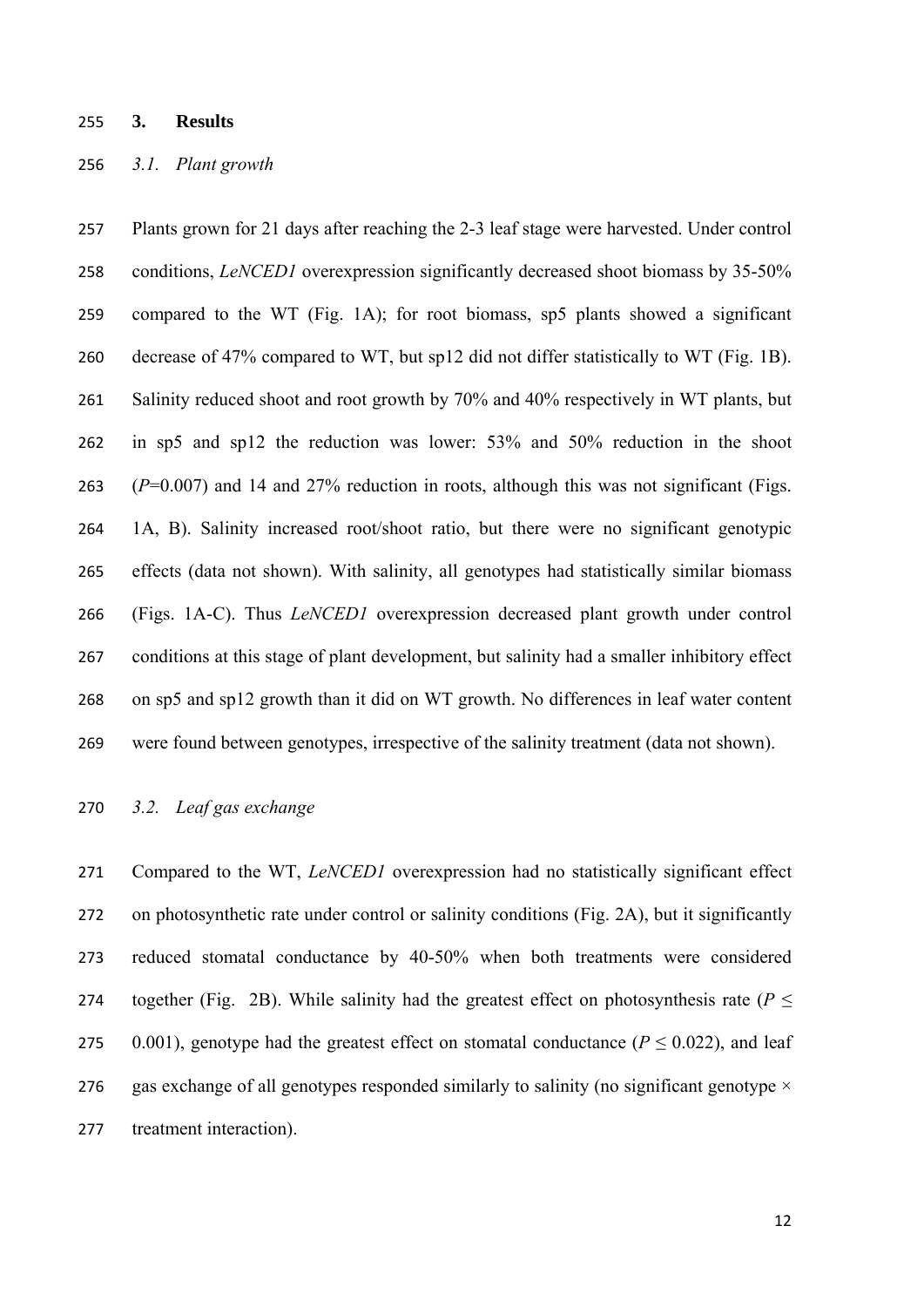#### *3.3. Plant hormones*

*Abscisic acid* 

 Under control conditions, sp5 plants had significantly higher ABA concentrations in roots (by 1.3-fold at 21 DTS) (Fig. 3F), xylem sap (by 3.5-fold at 21 DTS, Fig. 3E) and leaves (by 1.6-fold at 11 DTS and 1.4-fold at 21 DTS, Fig. 3A, D), compared to the WT. In sp12, ABA concentrations were similar in roots (Fig. 3C, F), significantly higher in xylem sap at 11 DST (1.9-fold, Fig. 3B) and slightly higher in leaves (1.2- fold, Fig. 3A, D) compared to the WT. Salinity increased xylem sap (Fig. 3B, E) and leaf (Fig. 3A, D) ABA concentrations in all genotypes, but in roots ABA only significantly accumulated in sp5 after 11 DST (Fig. 3C and Table S3). While salinity-289 induced leaf ABA accumulation was similar in all genotypes (no significant genotype  $\times$  salinity treatment interaction, Fig. 3A, D and Table S3), xylem sap ABA concentration only significantly increased in sp12 and sp5 at 11 DST (Fig. 3B); this was confirmed in 292 the genotype  $\times$  salinity treatment interaction in xylem sap ABA at 11 DST (Fig. 3B).

 Overall, *NCED* OE provoked significant ABA accumulation in xylem and leaves in sp12 and sp5, but in the roots the additional ABA accumulation was specific to sp5 at 11 DST (Fig. 3C). Additionally, it was apparent that both sp12 and sp5 gave a stronger increase in xylem sap ABA concentration in response to salinity than WT, but this was restricted to 11 DST (Fig. 3B).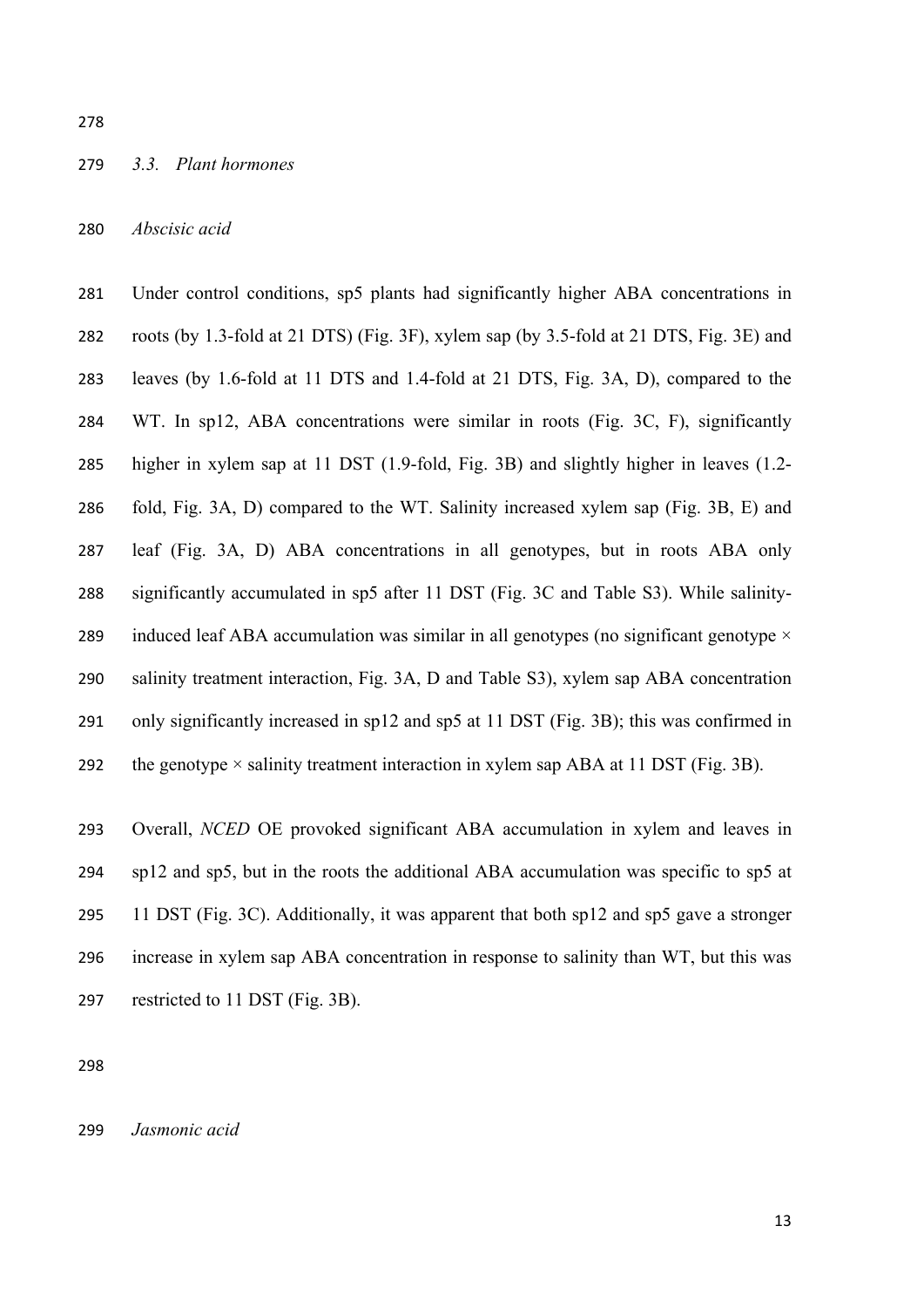Under control and salt conditions, there were no significant genotypic differences in root, xylem and foliar JA concentrations on either sampling time (Fig. 4A-F and Table 302 S3). Salinity significantly increased xylem JA concentration after 11 DTS ( $P \le 0.001$ , Fig. 4B), but not after 21 DTS (Fig. 4E). Salt treatment decreased root JA 304 concentrations in all genotypes at 11 DST ( $P \le 0.041$ ) and 21 DST ( $P \le 0.002$ ) (Figs. 4C, F), but had no consistent effect on foliar JA concentrations (Fig. 4A, D). Overall the salinity-induced reduction in JA in the roots, independent of genotype, was the clearest observation.

*Salicylic acid* 

 Under control conditions, the sp5 line had significant increased xylem (11 DTS) and foliar SA concentration (21 DTS) compared to the WT. Salinity significantly decreased root SA concentrations, but increased xylem SA concentrations, while having no effect on foliar SA concentrations (Table S1 and S4). The highest root, xylem sap and leaf SA concentrations occurred in sp5 plants at 21 DST (Table S1).

#### *Gibberellic acid*

 Under control conditions, xylem GA3 concentrations were 2-fold higher in the *NCED* OE lines at 11 DTS, but in sp12 returned to WT levels at 21 DTS. Salinity had no significant effect on xylem  $GA_3$  concentration (Table S4). Xylem  $GA_3$  levels in  $sp5$  were higher than in WT plants only at 21 DST (Table S1). This hormone was not detected in other tissues.

*1-Aminocyclopropane-1-carboxylic acid*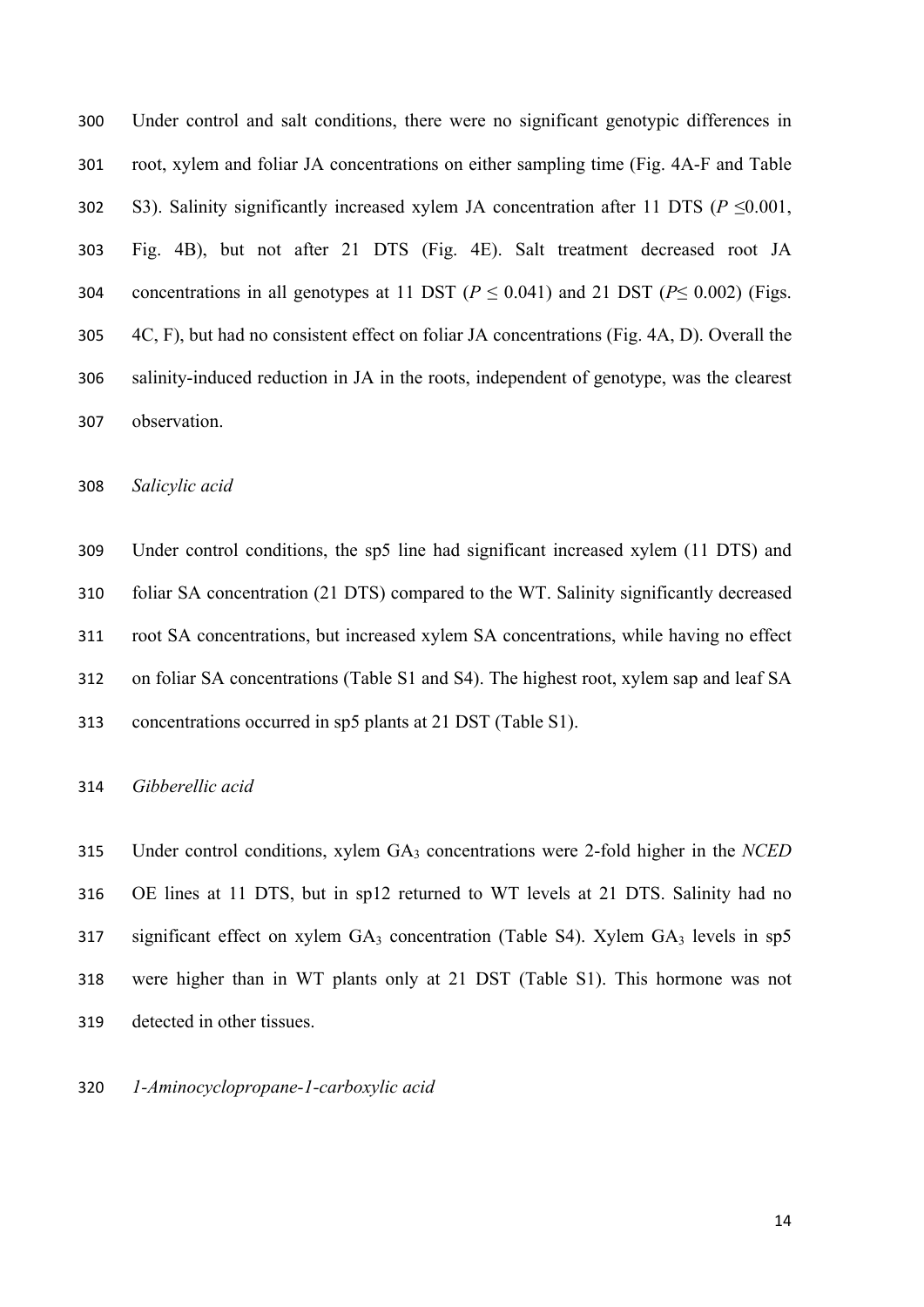Under control conditions, ACC concentrations were significantly lower in sp12 (xylem)

and sp5 (leaf and xylem) plants at 11 DST, compared to the WT (Table S1). Significant

323 salt treatment effect was found only in root ACC concentrations ( $P \le 0.0001$  at 11 DST,

324  $P \le 0.001$  at 21 DST, Table S4). While salinized sp5 plants had the highest root ACC

concentrations in both harvest points, sp12 had the highest xylem (11 DTS) and leaf (21

DST) ACC concentrations (2-fold) (Table S1).

*Cytokinins*

 Under control conditions, sp5 had lower root concentrations of *trans*-zeatin (*t*-Z) than the WT, but significant differences occurred only at 21 DST (Table S1). Salinity increased xylem and leaf (only in sp12) *t*-Z concentrations (Table S1, Table S4), but decreased root *t*-Z concentrations in WT and sp12 roots after 21 DST.

*Indole-3-acetic acid* 

 Under control conditions, there were no significant genotypic effects on IAA concentrations (Table S1, S4). Salinity decreased root (AC and sp12) and leaf (sp12) IAA concentrations at 21 DST, while xylem IAA concentrations increased only in sp12 plants at the second harvest point (Table S1).

*3.4. Nutrients* 

Salinity treatment increased leaf, xylem sap and root  $Na<sup>+</sup>$  concentrations by 55-, 200-and 44-fold respectively (averaging across both measurement times). Salinized sp5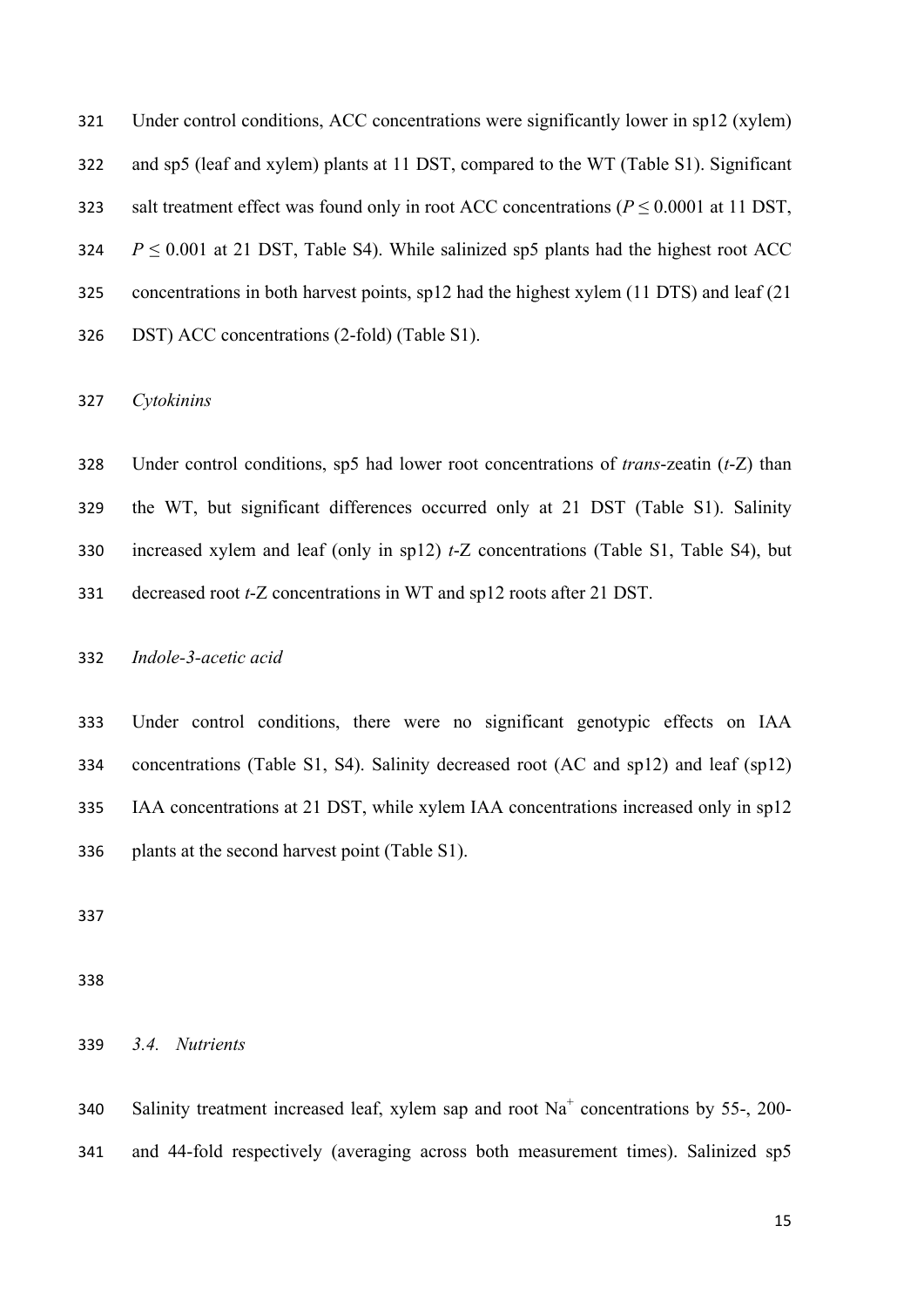plants had the lowest xylem  $Na<sup>+</sup>$  concentrations at 21 DST, but significant differences 343 were found only compared to sp12 plants (Table S2). In salinized plants, xylem sap  $Na<sup>+</sup>$ 344 concentrations significantly decreased in sp5 at 21 DST.  $K^+$  concentrations decreased in both leaf and roots, while they decreased xylem compared to control conditions (Table S2).

 After 21 DTS, sp5 had the highest root Mg and Mn concentrations compared to the WT (Table S2). Roots of salinized sp5 consistently had the highest Fe concentrations (Table S2). Under control conditions, P and S concentrations did not differ among genotypes while salinized sp12 plants had significantly higher xylem P concentrations at 21 DST (Table S2).

### *3.5. In vitro total root length (TRL) and ABA concentration in root exudates*

 Under control conditions, TRL of sp12 was 2.5-fold less than the WT, while TRL of sp12 was more than double than that of the WT under saline conditions. Salinity decreased TRL of WT seedlings by 80%, while TRL of sp12 roots was not affected (Fig. S1A). Under control conditions, ABA concentration in the growing medium surrounding the roots was higher in samples collected from sp12 (0.85 nM), than WT (0.005 nM) plates. Under salinity, ABA was only detected in WT exudates (8.3 nM) (Fig. S1B).

*3.6. Root gene expression responses* 

 Since *NCED* OE prevented salinity-induced root growth inhibition, the expression of a set of ABA, stress and root-development related genes was analyzed in this organ in the WT and the sp12 line under both control and salinity conditions.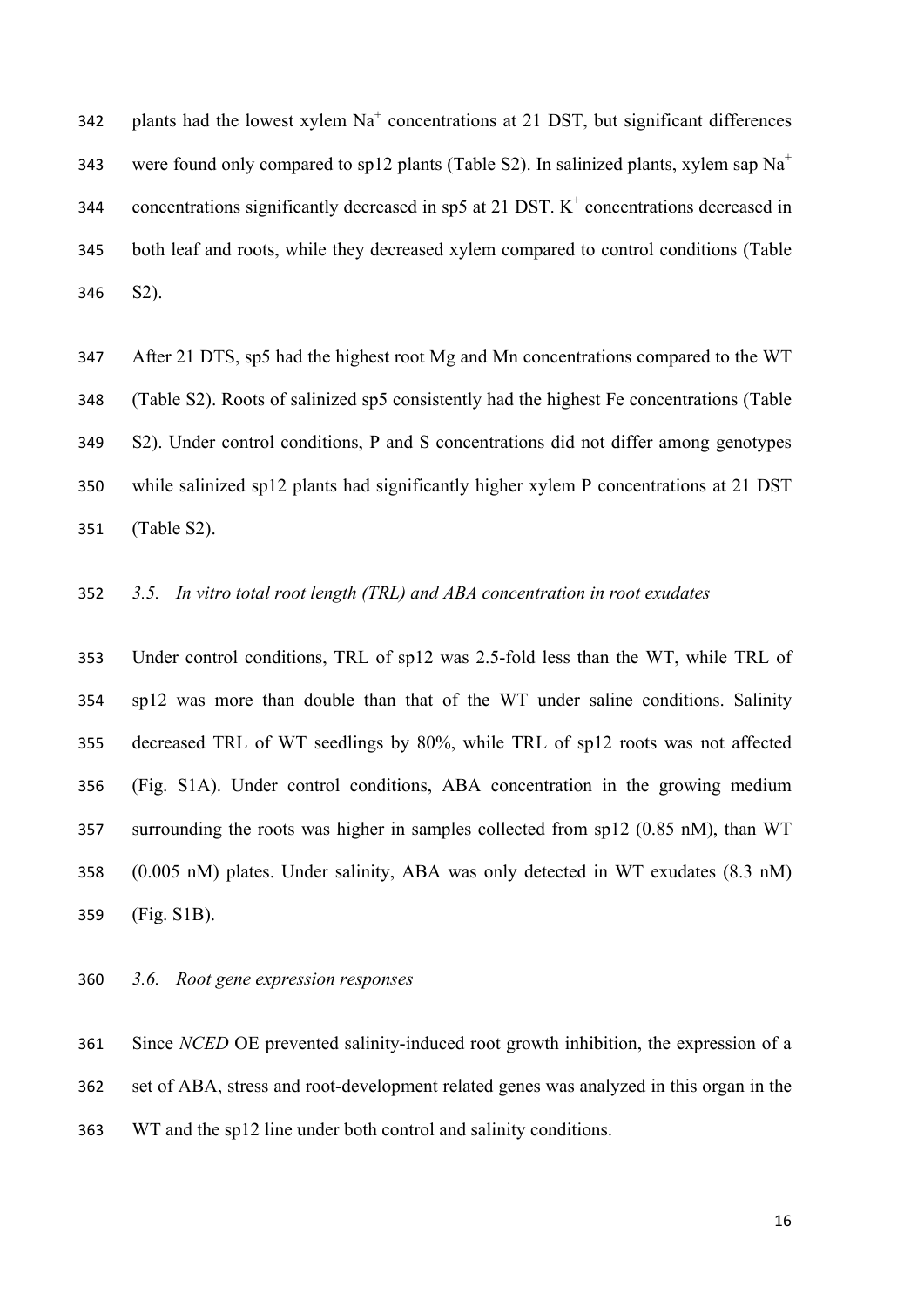Under control conditions, the ABA-signalling related genes *WRKY70/WRKY6, ATHB12* and *AREB1* were significantly upregulated in sp12 roots compared to the WT. Additionally, salinity induced *ATHB12* and *AREB1* expression to a higher level in sp12 than in WT, but there was no difference for *WRKY70/WRKY6* (Fig 5A, 6). WT and sp12 roots had similar expression of ABA-biosynthetic (*ZEP1*, *FLC/AAO*, *DXS*) and catabolic (*CYP707A*, ABA 8ˊ-hydroxylase) genes (Fig. 5A, 6) under control conditions. In contrast, salinity upregulated those genes in WT roots (3 to 300-fold), while they remained unchanged in sp12 roots compared to control conditions. Thus, in comparison to WT, sp12 roots show enhanced expression of some ABA-signalling related genes under control and salinity and salinity conditions. However, the salinity-induced increase in expression of ABA biosynthesis and catabolism genes observed in WT, does not occur in sp12 (Fig. 5A, 6).

#### *Stress-related genes*

 Under control conditions, the osmotic stress-related genes *TAS14*, *PIP1.2*, *PRO2/P5CS KIN2* and *MYB* were significantly upregulated in sp12 roots compared with the WT (Fig. 5B, 6). Salinity upregulated the *PRO2/P5CS, KIN2* and especially *TAS14* genes in sp12 roots compared to control conditions, while *MYB* was inhibited*,* and *PIP1.2* was not affected. All these genes reached similar expression levels under salinity in both genotypes, except *PRO2/P5CS* expression that was 35% lower in sp12 roots than in the WT (Fig. 5B, 6).

#### *Ethylene-related genes*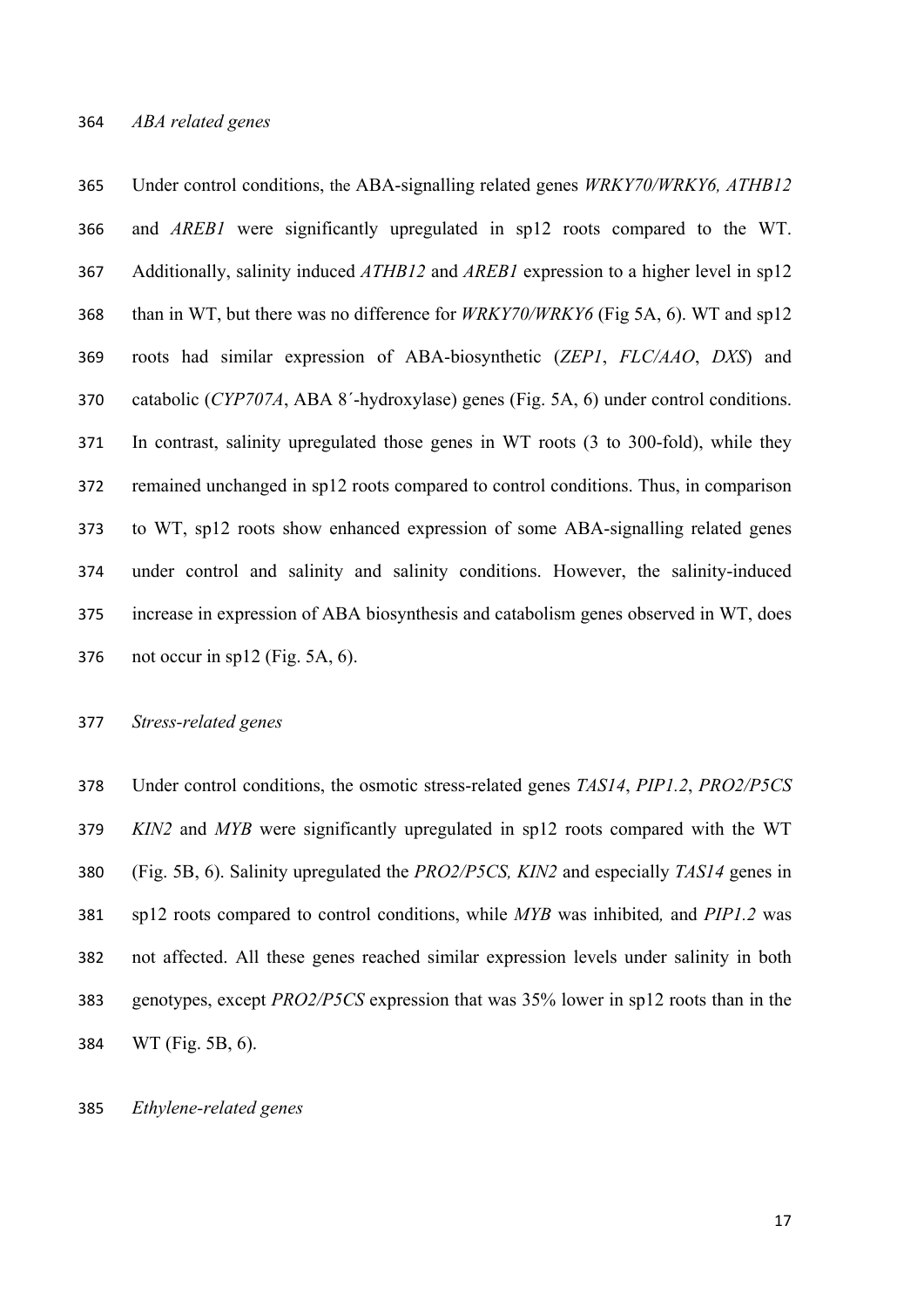Under control conditions, the expression of the ethylene biosynthesis gene *ACS1A* (encoding 1-aminocyclopropane-1-carboxylate synthase 1) was 9-fold higher in sp12 than in WT. After salinity treatment, *ACS1A* expression was induced >100-fold in WT, and in sp12 it also increased to match the WT level. *JERF1* (jasmonate and ethylene response factor), a member of the ERF family, was expressed 3.5-fold more in sp12 than in WT under control conditions, and, upon salinity treatment, the WT increased expression to match the sp12 control level, but the sp12 level remained unchanged (Fig. 5C, 6). Thus, *NCED* OE increased expression of ethylene synthesis and signaling components under control conditions, but the expression become similar between the two genotypes under salinity treatment (Fig. 5C, 6).

#### *Auxin-related genes*

 Under control conditions, the auxin-related genes *IAASGH3* (indole-3-acetic acid-amido synthase GH3) and *ARF6* tended to be upregulated in sp12 compared to WT roots, while *LAX2*, *DFL1* and *GH3.3* were not affected (Fig. 5D, 6). Under salinity, *IAASGH3* and *GH3.3* were the most highly expressed genes in both genotypes (500- and 60-fold, respectively). Among other auxin-related genes, *LAX2*, *DFL1* and *ARF6,* their expression did not increase significantly under salinity treatment, whereas it did in WT. Together, these observations suggest that *NCED* OE led to the removal of active auxins by conjugation (*IAAsGH3*) under control conditions, and to the prevention of the salinity-induced activation of auxin signalling observed in WT.

*JA-related genes*

 Under control conditions, the JA biosynthetic and responsive genes *LOX* and *JA1* were down-regulated while *JA2* was strongly (70-fold) upregulated in sp12 roots compared to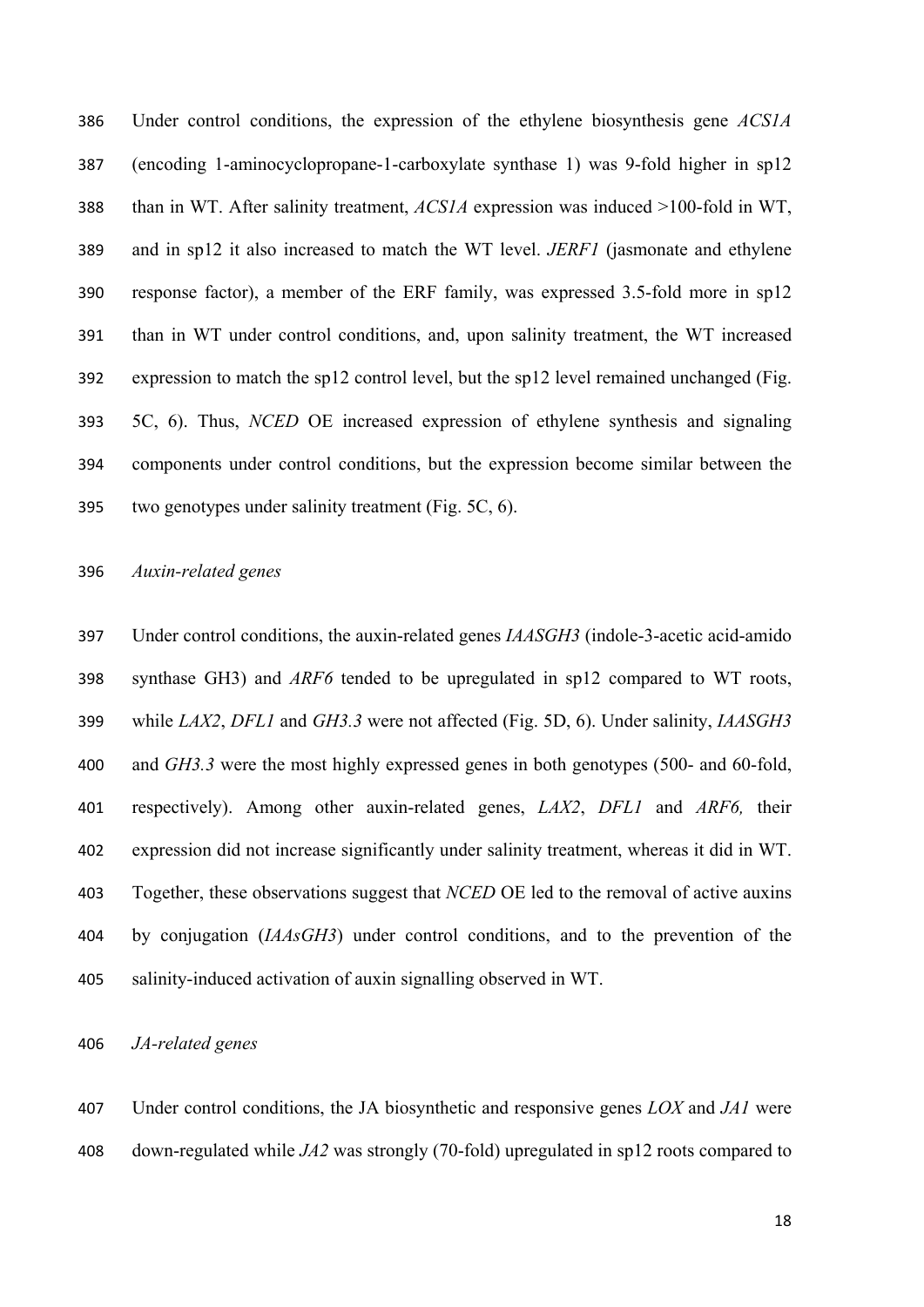WT (Figs. 5E, 6). Salinity reduced *LOX* expression in both genotypes and had no effect on the *JA1* transcription factor, which was 50% down-regulated in sp12 compared to WT. In contrast, the *JA2* transcription factor was strongly and similarly up-regulated (140-200-fold) in both WT and sp12 under salinity (Figs 5E, 6).

*GA-related genes*

 Under control conditions, the GA biosynthesis gene *GA20ox-1* was down-regulated, and the GA deactivation gene *GA2ox-3* gene was upregulated (3-fold) in sp12 compared to WT roots (Fig. 5F, 6), suggesting that sp12 roots might have less GA, although GA was not present at detectable levels in roots of WT or sp12 (Table S1). Salinity upregulated *GA2ox-3,* but downregulated *GA20ox-1* (7.5-fold) in WT plants. However, neither the expression of *GA2ox-3* nor that of *GA20ox-1* responded to salinity in sp12 (Figs. 5F, 6).

 To summarise, *NCED* OE in the absence of stress (no added salinity) induced stress- adaptive gene expression responses related to some processes, i.e. ABA signalling, osmotic adjustment, ACC and JA synthesis and GA and IAA deactivation. In some of these cases, salinity treatment did not result in any further increases in gene expression in sp12, presumably because expression in the absence of stress was already high (i.e. *JA2*, *KIN2*). In other cases there was an additive effect, where gene expression was higher in sp12 in both control and salinity treatments (i.e. *ATHB12*, *AREB1*). However, *NCED* OE also prevented salinity-induced gene expression of ABA metabolism, IAA signalling and GA deactivation, suggesting that sp12 had constitutive mechanisms that led to avoidance (or lack of perception of) some aspects of salinity stress.

#### **4. Discussion**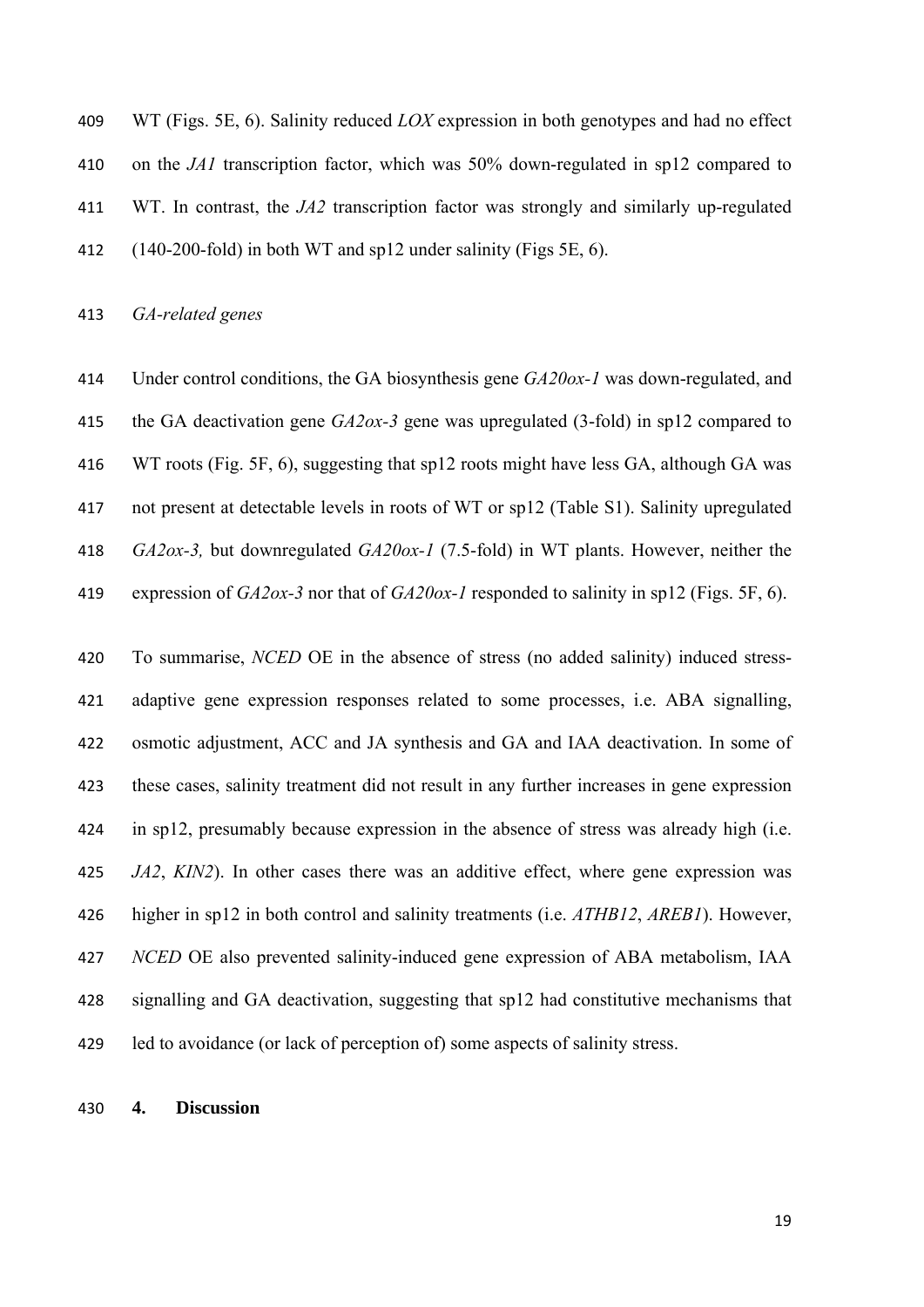Constitutive ABA overproduction via *NCED* OE induced complex changes in root gene expression and plant hormone levels and ultimately biomass and root development (Fig. 7). It is important to understand how these changes may affect resistance to salinity stress.

 *4.1. LeNCED1 overexpression limits growth of young plants in the absence of imposed stress, but maintains shoot growth and enhances total root length under* 

*salinity stress* 

*Control treatment* 

 Limited root and shoot growth of the *NCED* OE lines under control conditions (Fig. 1) was likely due to the higher ABA concentrations which can act to reduce growth directly through signalling pathways [33], may limit photosynthesis by inducing partial stomatal closure (there was a non-significant reduction in assimilation under control treatment; Fig. 2A), may deplete protective xanthophylls, or may perturb water relations. Although, early seedling establishment until the four-leaf stage was delayed, previously sp5 plants compared to WT had increased leaf area and maintained their biomass accumulation when grown for 10 weeks [12], indicating developmental differences in response to elevated ABA. The study reported here was performed with younger plants that may be more sensitive to ABA-mediated growth inhibition, so it will also be important to determine growth responses to salinity in older plants.

*Salinity effects* 

 Despite the reduction in biomass for sp12 and sp5 under control conditions, salinized plants achieved similar growth and photosynthesis than WT (Figs. 1, 2). Thus, the sp12 and sp5 plants gave a smaller growth reduction percentage comparing control and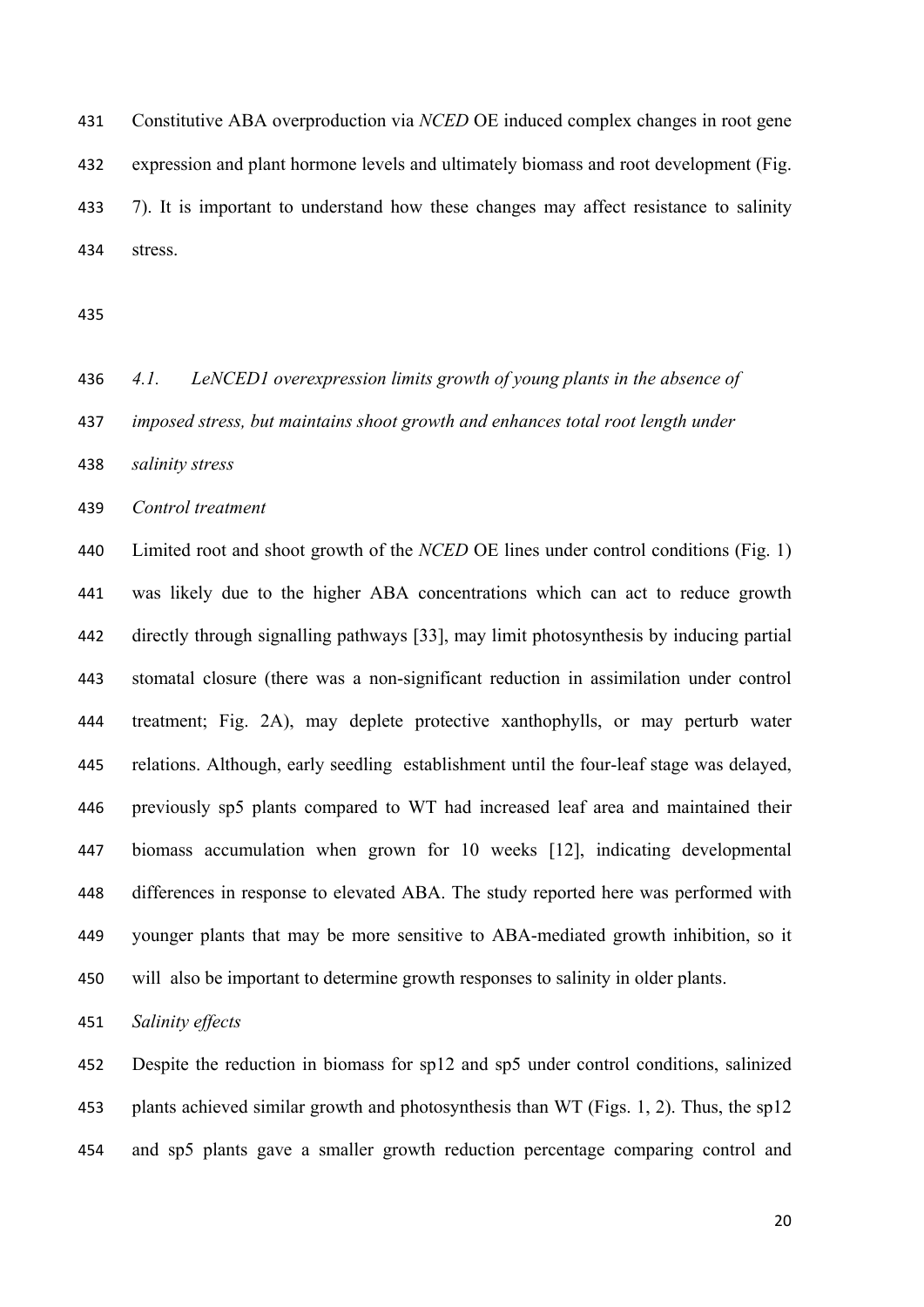salinity treatments. Remarkably, sp12 produced 2.5-fold more TRL than WT under salinity, thus root system development was much less sensitive to salinity in sp12. This is in agreement with previous work on ABA deficient mutants where basal ABA production was shown to be required to maintain leaf and root growth under both salinity [23, 26] and drought [8] conditions. Our study goes further to show that higher levels of ABA through transgenesis can reduce the impact of salinity on growth, particularly TRL (Fig. 1, S1), and this is an improvement in relation to the WT response.

*4.2. The impact of LeNCED1 overexpression on ABA accumulation* 

 Constitutive *LeNCED1* gene expression increased leaf and especially xylem ABA concentrations in sp12 and sp5, and there was a stronger interaction between xylem ABA and salinity treatment in the sp12 and sp5 lines than in the WT (Fig. 3). Xylem ABA in recently detopped plants could have arisen partly through synthesis in the shoot (i.e. ABA imported before detopping), or from the root according to models of recirculation [34]. But grafting experiments clearly showed that root-synthesized ABA is not required for stomatal closure [35].

 However, for roots, ABA concentration was not elevated in sp12 or sp5 in control treatment, nor did it increase under salinity in WT or sp12, but only in salinity-treated sp5 (Fig. 3, Table S3). This is surprising because in other studies the root ABA 474 concentration was  $\sim$ 50% higher in sp12 roots compared to WT in both grafted whole plants and in root cultures[36], and 80% higher in roots from non-grafted whole plants [27]; indeed, the *LeNCED1* gene expression was previously confirmed to be elevated 108-fold and 203-fold relative to WT in cultured roots of sp12 and sp5, respectively 478 [36]. Salinity is also known to increase root ABA by 60-80% in other studies [26]. So,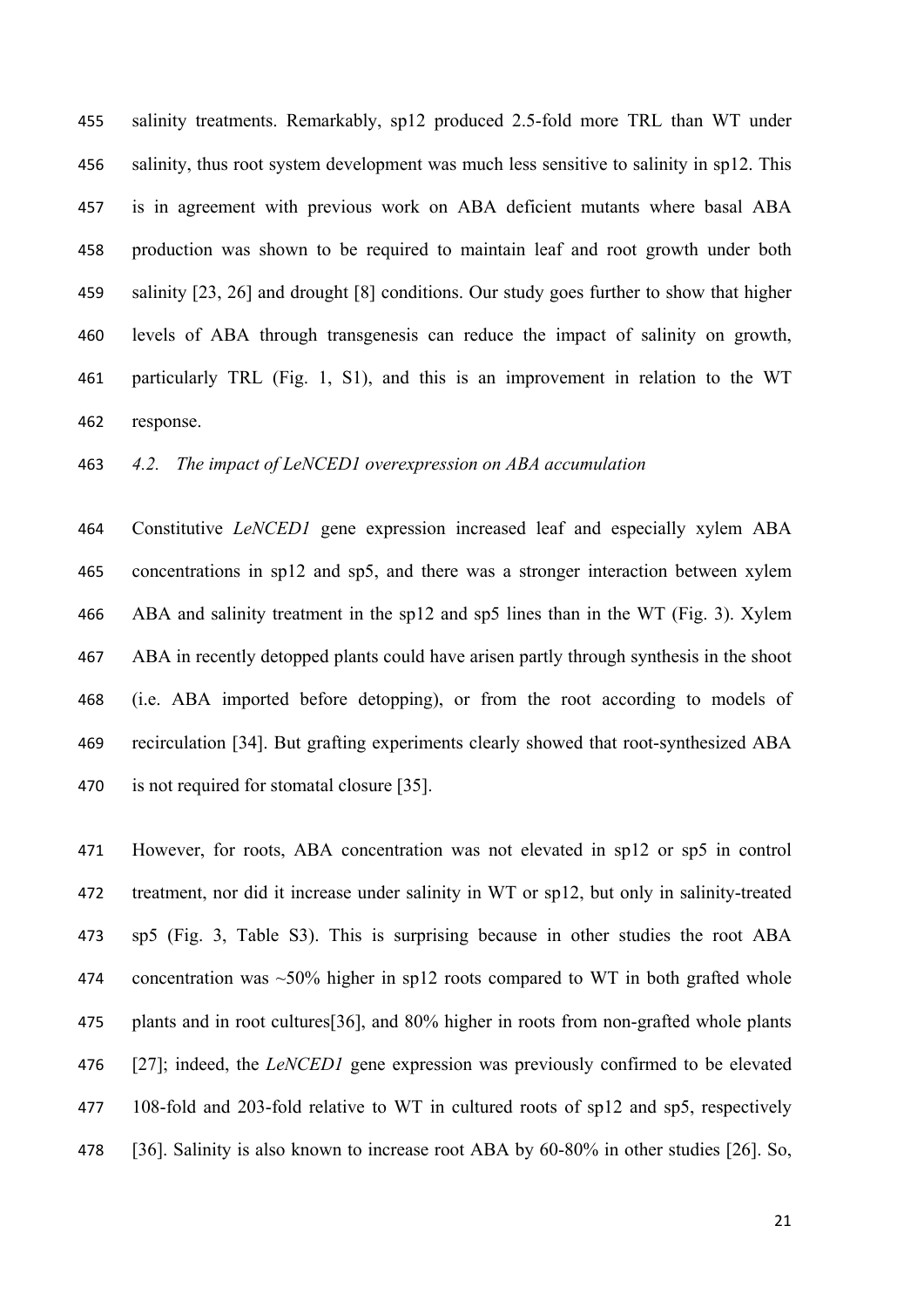in the present study there may have been unknown environmental interactions that prevented salinity and the *NCED* OE from causing additional accumulation of root ABA.

#### *4.3. NCED OE prevents salinity-induced gene expression for ABA metabolism genes*

 ABA might regulate its own accumulation via feedback mechanisms that regulate catabolism via changes in the expression of *CYP707A* [37-39]. Also ABA is reported to stimulate expression of ABA biosynthesis genes in Arabidopsis by positive feedback [40]. As mentioned above, we found that, in sp12 roots, there was no accumulation of ABA relative to WT, excluding the possibility of feedback mechanisms mediated by ABA concentration in the root. In fact, expression of *ZEP1*, *FLC/AAO* and *DXS* were not significantly higher in sp12 than in WT roots under control or saline conditions (Fig. 5A), indicating no positive feedback. Nevertheless, surprisingly, the sp12 transgene prevented the induction of expression of ABA biosynthesis (*ZEP1, FLC/AAO, DXS*) and catabolism genes (*CYP707A*) that occurred under salinity in WT roots (Fig. 5A). We speculate that a change in distribution of ABA, an increase in the flux of ABA, or a difference in ABA content not detected at the 11 or 21 DST time points in sp12, may have triggered an unknown negative feedback signal or other adaptation that prevented 497 the salinity treatment from activating these genes. Root, leaf and xylem sap  $Na<sup>+</sup>$  concentration was elevated to a similar level in both sp12 and WT under salinity treatment (Table S2), so it is unlikely that stress avoidance was the reason for the absence of salinity-induced gene expression.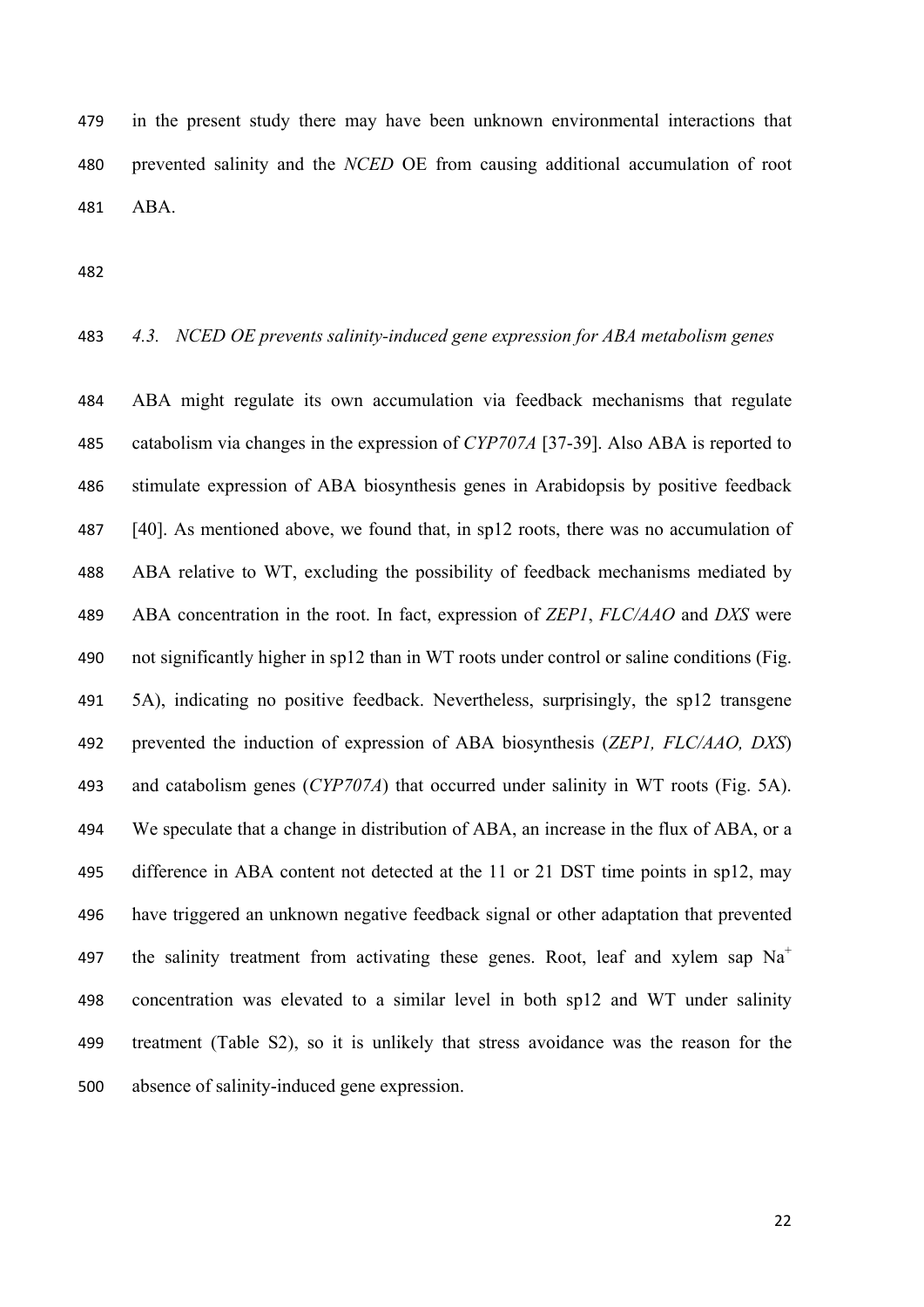Arabidopsis *CYP707A* loss-of-function mutants had enhanced ABA levels and lower transpiration rates, with a similar phenotype to *NCED* OE lines including up-regulation of some ABA-inducible stress-related genes (*TAS14, ATHB12, AREB1*) under salinity [38]. These loss-of-function mutants were hypersensitive to exogenous ABA, presumably because of reduced catabolism of the applied ABA, while *Pro35S:CYP707A* OE plants were ABA-insensitive, consistent with their expected ABA catabolism. Thus, the large increase in *CYP707A* expression that we observed under salinity treatment in WT roots (Fig. 5A) would depress ABA levels. Furthermore, the salinity treatment induced gene expression for both ABA synthesis (*ZEP1, FLC/AAO, DXS*) and catabolism (*CYP707A*) in WT roots, and the ABA level remained the same, suggesting an increased flux (high synthesis and high catabolism), or a balancing of import /export of ABA provided a homeostatic mechanism.

### *4.5. Expression of ABA signaling-related genes is enhanced in non-stressed sp12 roots*

 Upregulation of various genes under control treatment (*WRKY70/WRKY6*, *ATHB12* and *AREB1*) in sp12 suggests enhanced constitutive ABA signalling compared to WT plants (Fig. 5A). *WRKY* proteins have been associated with stomatal regulation and stress tolerance, and modulate gene expression in the ABA signalling pathway [41], with ABA, drought, salinity and *AREB* OE upregulating the *WRKY70/WRKY6* gene [42]. Thus, WRKY70/WRKY6 could be a signaling intermediate involved in the reduction of stomatal conductance in sp12. *ATHB12* is an ABA and abiotic stress inducible homeodomain-leucine zipper protein that negatively regulates stem elongation by down-regulating the *GA20ox1* gene (Fig. 5F) and GA synthesis [43]. However,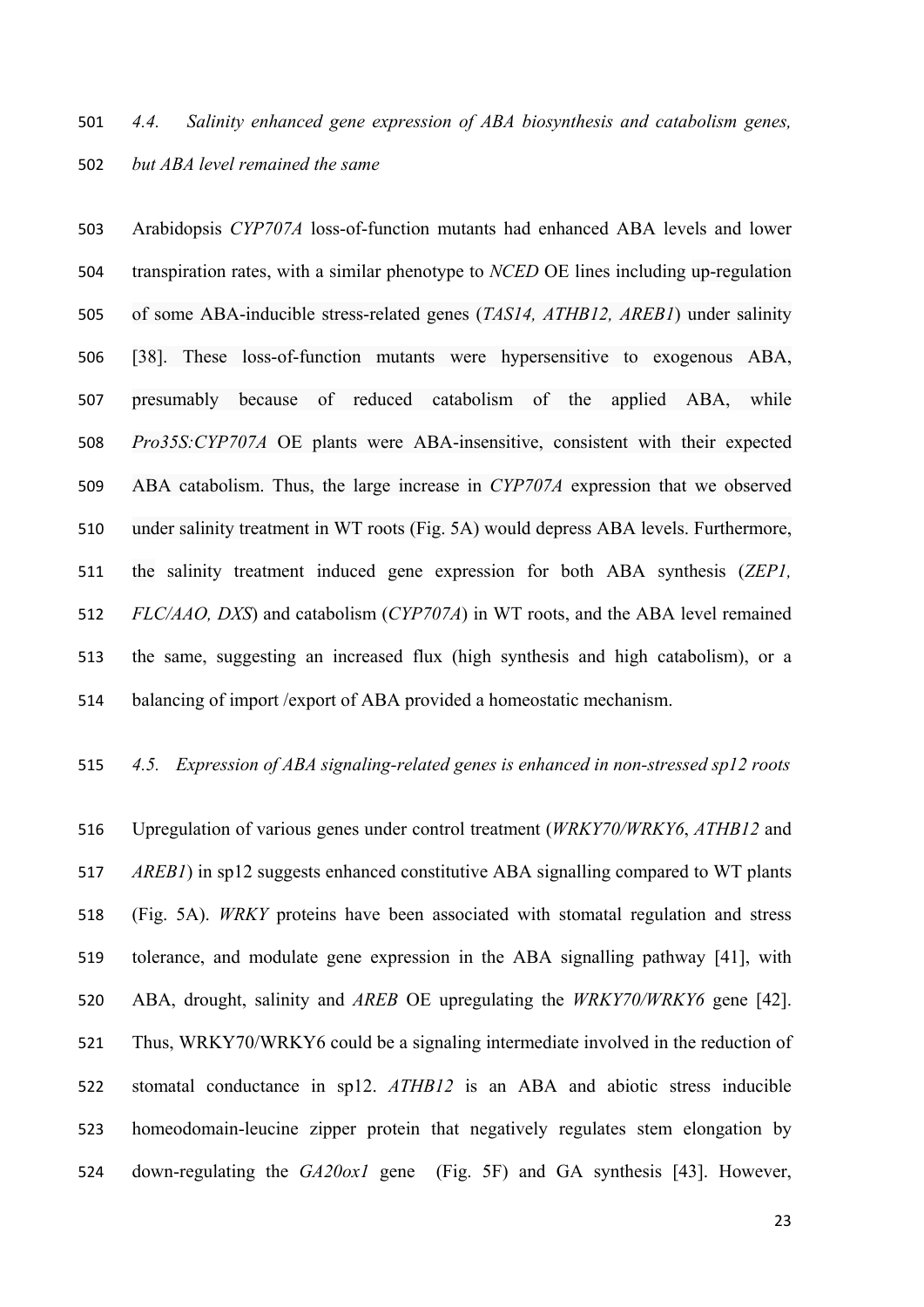*ATHB12* overexpression also promotes both leaf and root growth through increased cell expansion and endoreduplication in Arabidopsis [44], and it is possible that *ATHB12* could have a role in the enhanced leaf area as reported previously in sp5 plants [27].

 *4.6. Sp12 plants upregulate stress protection-related processes under control conditions* 

 Several osmotic stress-related genes (*PRO2/P5CS*, *TAS14*, *PIP1.2 KIN2* and *MYB)* were also upregulated in sp12 roots under control conditions compared to WT (Fig. 5B). These genes are induced by ABA, abiotic stresses and in *AREB* OE plants and they 534 contribute to drought and salinity tolerance through proline *(PRO2/P5CS)*, sugar and K<sup>+</sup> 535 (dehydrin *TAS14*) mediated osmoregulation [42, 45-47], CO<sub>2</sub> transport facilitation 536 (aquaporin *PIP1.2)*,  $Ca^{2+}$  regulation (LEA protein *KIN2)*, and stress-mediated ABA biosynthesis (*MYB*) [48]. Although these proteins may play a protective role in sp12 roots before and during the stress, both sp12 and WT plants had similar leaf water and 539 osmotic potential (Fig. S2), and  $K^+$  and  $Ca^{2+}$  concentrations (Table S2). Constitutive expression of these genes may limit the growth of sp12 under control conditions, depending on the developmental stage and endogenous sensitivity to these factors.

*4.7. Ethylene synthesis and/or signaling are induced in sp12 roots* 

 Although ABA downregulates production of the growth inhibitor ethylene [8, 49, 50], the *ACS1A* gene was surprisingly induced under control conditions in sp12 roots (Fig. 5C). Nevertheless, ACC did not accumulate in sp12 roots (Table S1), likely due to its rapid conversion into ethylene or alternative conjugation pathways. While upregulation of the ethylene-responsive transcription factor *JERF1* gene (Fig. 5C) suggested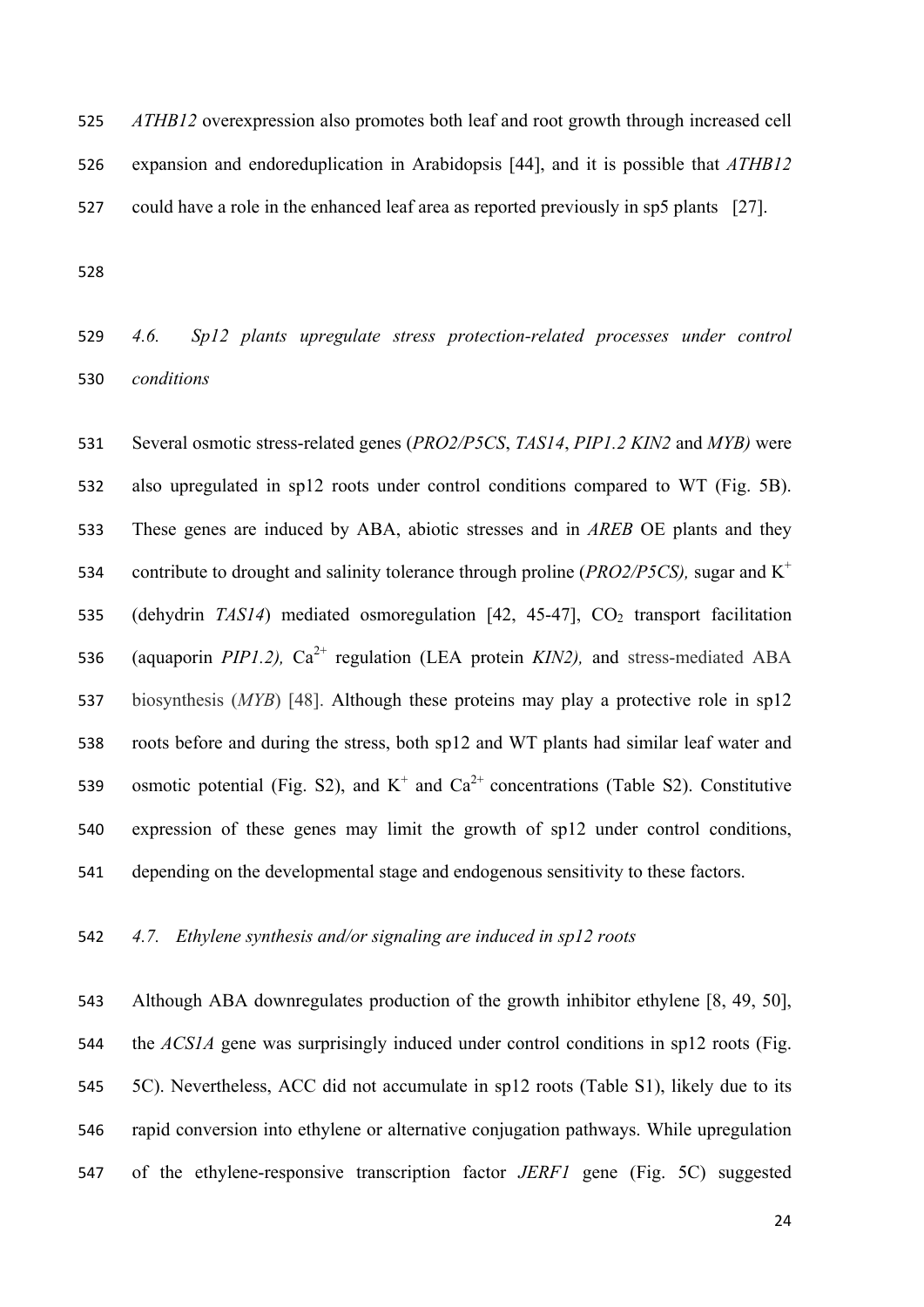enhanced ethylene signalling, ABA and salinity may also directly induce the *JERF1* gene [51-53]. Interestingly, *JERF1* overexpression before or during stress increased or maintained leaf and root growth of salinized plants by interacting with stress responsive (i.e. proline synthesis) and ABA biosynthesis genes [52-54]. Thus, constitutive induction of *JERF1* may enhance salinity tolerance in sp12.

 Salinity significantly increased *ACS1A* gene expression in both WT and sp12 plants, consistent with enhanced ACC concentrations throughout the plant [18] (Table S1). Pronounced salinity-induced root ACC accumulation suggests that ACC may act as a root-to-shoot signal [55], although reciprocal grafting studies with transgenic plants in which ACC synthase is down-regulated [56, 57] are required.

 *4.8. Changes in auxin inactivation and signalling in sp12 are consistent with repression of lateral roots under control conditions while inducing them under salinity* 

 Salinity reduces primary root growth and induces lateral root development to enhance resource capture while limiting salt acquisition, a hormonally regulated process in which auxin is key [1, 9]. While ARF-mediated transcription factors are required for lateral root formation [58], the *GH3* gene family encodes proteins that regulate auxin, jasmonic acid, and salicylic acid levels via amino acid conjugation for degradation/storage (auxins) or activation (jasmonates) [59, 60]. Interestingly, salinity induced auxin-related genes (*IAAsGH3*, *LAX2*, *DFL1*, *ARF6*, *GH3.3*) (Fig. 5D) in WT roots, suggesting that auxin conjugation (*IAAsGH3*, *DFL1* and *GH3.3*) increased root activity and potentially lateral root formation.

 Constitutive ABA production (sp12) upregulated the auxin deactivation pathway (*IAAsGH3*) under control conditions, but downregulated other genes (*LAX2*, *DFL1*,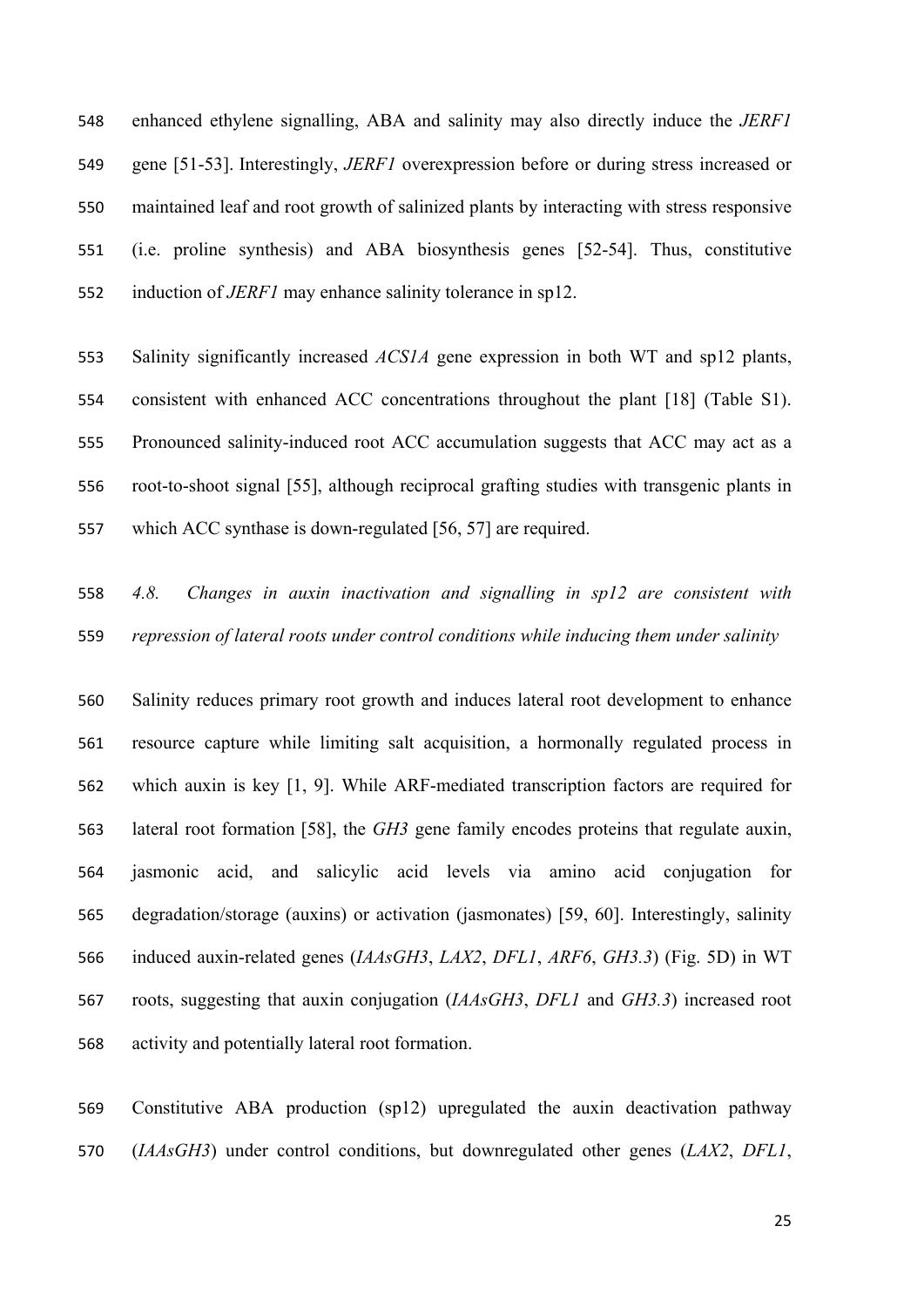*ARF6*, but not *IAAsGH3* and *GH3.3*) under salinity (Fig. 5D). Upregulation of *IAAsGH3* and *GH3.3* could limit root growth in sp12 (control) and WT (salinity) plants. However, greater root development of sp12 under salinity (Fig.S1A) can be explained by down-regulation of *LAX2*, *DFL1* and *ARF6*, along with induced *IAAsGH3* and *GH3.3*, suggesting that these genes have a limited role in auxin-mediated lateral root formation or that the *IAASGH3* (SlGH3.3) is required for this process, as in Arabidopsis. Although ABA, IAA and salinity induce the *GH3.3* (*Solyc01g107390*) gene in tomato [29, 61], its Arabidopsis homologue is required for adventitious root development by modulating JA catabolism downstream of the auxin signal [62]. Hence, further experiments are required to determine whether salinity stress and *GH3.3* expression are linked, and whether this gene affects tomato root architecture.

 ABA or abiotic stress also induces some *MYB* transcription factors involved in lateral root formation [63, 64]. Under control conditions, *MYB* gene induction was 2.5-fold higher in sp12, but salinity repressed *MYB* expression in both genotypes (Fig. 5B). Under control conditions, genotypic differences in total root length (Fig. S1A) were inversely related to *MYB* expression, but not under salinity where *MYB* down-regulation was related to enhanced root growth of sp12, but not WT plants (Fig. S1A). Similarly, elevated endogenous ABA and overexpression of *MYB* transcription factors *PtrSSR1* and *R2R3* inhibited lateral root emergence and plant growth under normal conditions in Arabidopsis and tomato, but improved salt tolerance [65-67]. Thus, *MYB* factors seem to integrate ABA level to regulate root development and sensitivity to salt stress.

#### *4.9. Antagonistic ABA-JA interactions in sp12 roots*

 Firstly, the *LOX* and *JA1* genes involved in JA biosynthesis and plant defense were downregulated in sp12 roots (Fig. 5E), probably due to ABA synthesis [68, 69].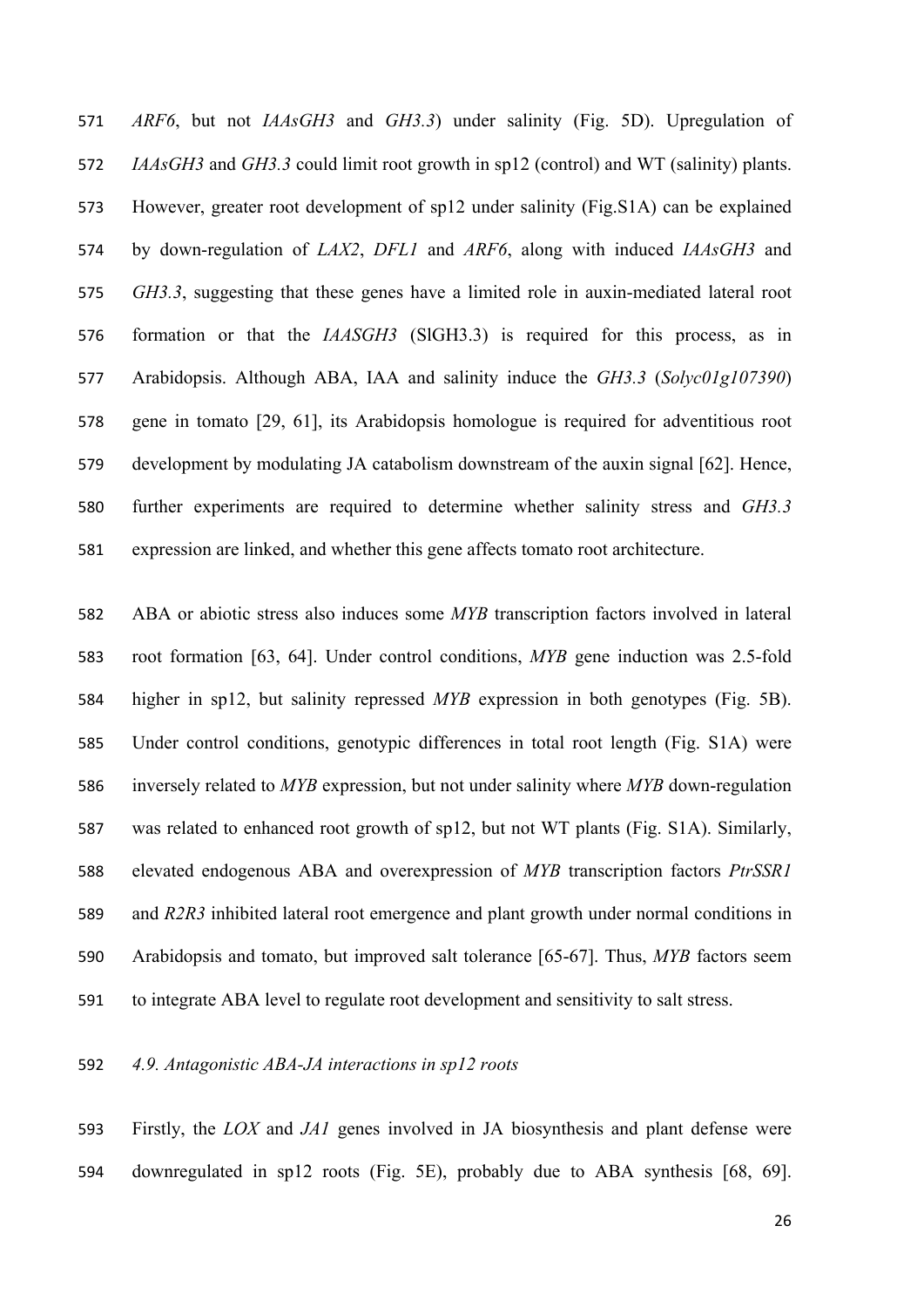Secondly, although JA synthesis/signalling is required for root ABA accumulation [70] , the inverse response does not apply as genotype (and thus ABA status) did not affect JA levels (Fig. 4). In contrast, salinity consistently down-regulated the *LOX* gene and decreased root JA levels (Fig. 4C, F), while transiently increased xylem JA concentrations (Fig. 4B). Although root-to-shoot JA transport can induce stomatal closure in tomato [71], JA concentrations were not correlated with stomatal conductance (Table 2). Nevertheless, the NAC transcription factor *JA2* is activated by JA, ABA, drought and salinity [29, 72, 73], and promotes stomatal closure by inducing expression of the ABA biosynthetic gene *NCED1*. Indeed, the *JA2-NCED1* transcriptional module might act as a regulatory loop to monitor endogenous ABA status [72, 73], contributing to stomatal closure in sp12 under control conditions. However, full activation of the *JA2-NCED1* module by dehydration requires a basal level of ABA, while transient accumulation of JA and SA are involved in ABA biosynthesis [74].

#### *4.10. Salinity induced gene expression of GA deactivation in sp12 roots*

 Salinity induces the *GA2ox-3* gene, encoding a putative GA2 oxidase-3 involved in GA catabolism [75] in tomato roots [29]. Moreover, it was also strongly induced in sp12 roots in control conditions, which may explain their reduced growth, even if root GA concentrations were not detected (Table S1). Limited salinity induction of this catabolic gene in sp12 is consistent with the relative maintenance or increase of root growth, compared to WT (Fig. 1, S1A). Conversely, the opposite response of the GA biosynthetic gene *GA20ox1* supports the idea that GA metabolism and signalling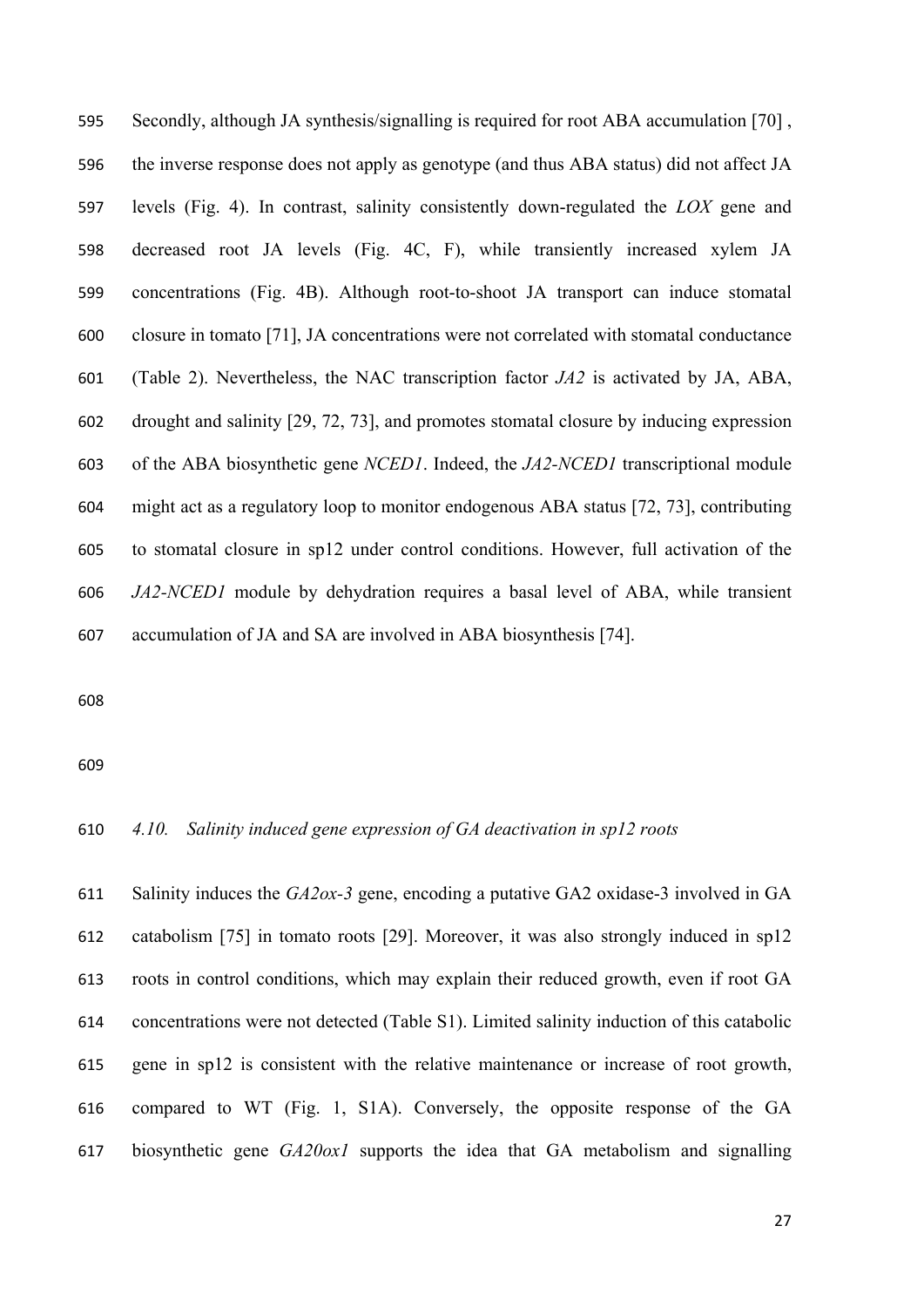constitute an important ABA-mediated growth regulatory check-point in response to salinity, similar to processes involved in overcoming seed dormancy [76].

#### **5. Conclusions**

 Based on these results, the additional ABA synthesized by *NCED* OE lines (Fig. 7) under control conditions closes stomata (ABA, JA and ethylene), reduces shoot and root growth (associated with GA and IAA deactivation) and activates osmotic-related responses (dehydrins and LEA proteins, proline, aquaporins, transcription factors). Under saline conditions, growth of the *NCED* OE lines is less affected than WT, and TRL outperforms WT. *NCED* OE appears to dampen the normal plant response of upregulating genes for ABA synthesis and catabolism, but maintains the induction of other stress-adaptive processes (dehydrins, aquaporins, *JA2*, *JERF1*, root growth). Further research is required to fully understand and exploit molecular responses of roots to salinity; this will inform strategies for engineering and selecting genotypes with optimum hormonal and signaling behavior under saline conditions.

#### **Acknowledgements**

 The authors are very grateful to María del Puerto Sánchez-Iglesias for her technical assistance on hormonal analysis. Research was also supported by the Spanish MINECO-FEDER (projects AGL2014-59728-R and RTI2018-099113-B-I00) and by the European Union's Seventh Framework Programme for research, technological development and demonstration under grant agreement # 289365 (project ROOTOPOWER). AJT was partly supported by BBSRC (grant BB/L01954X/1).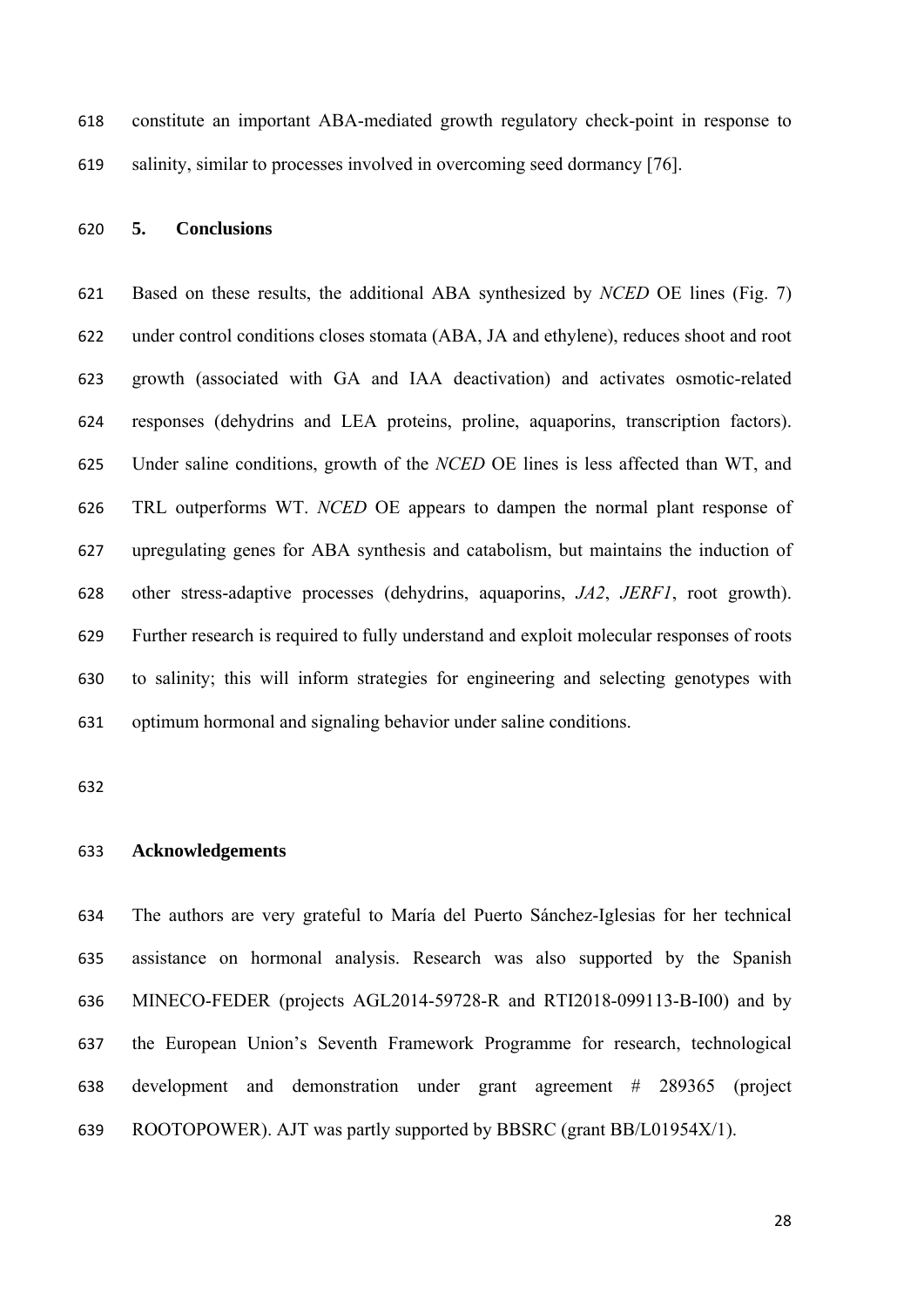### **References**

- [1] R. Munns, M. Gilliham, Salinity tolerance of crops what is the cost?, New Phytologist, 208 (2015) 668-673.
- [2] A.A. Albacete, C. Martínez-Andújar, F. Pérez-Alfocea, Hormonal and metabolic regulation

 of source–sink relations under salinity and drought: From plant survival to crop yield stability, 646 Biotechnology Advances, 32 (2014) 12-30.<br>647 [3] Z. Peleg. E. Blumwald. Hormone balance

- [3] Z. Peleg, E. Blumwald, Hormone balance and abiotic stress tolerance in crop plants, Current Opinion in Plant biology, 14 (2011) 290-295.
- [4] J. Zhang, W. Jia, J. Yang, A.M. Ismail, Role of ABA in integrating plant responses to drought and salt stresses, Field Crops Research, 97 (2006) 111-119.
- [5] J. K. Zhu, Salt and drought stress signal transduction in plants, Annual review of plant biology, 53 (2002) 247-273.
- [6] U. Chandrasekaran, W. Xu, A. Liu, Transcriptome profiling identifies ABA mediated regulatory changes towards storage filling in developing seeds of castor bean (*Ricinus communis* L.), Cell & Bioscience, 4 (2014) 33.
- [7] W.J. Davies, G. Kudoyarova, W. Hartung, Long-distance ABA signaling and its relation to other signaling pathways in the detection of soil drying and the mediation of the plant's response to drought, Journal of Plant Growth Regulation, 24 (2005) 285-295.
- [8] R.E. Sharp, M.E. LeNoble, ABA, ethylene and the control of shoot and root growth under water stress, Journal of Experimental Botany, 53 (2002) 33-37.
- [9] J. Jung, S. McCouch, Getting to the roots of it: Genetic and hormonal control of root architecture, Frontiers in Plant Science, 4 (2013).
- [10] A. Albacete, C. Martinez-Andujar, A. Martinez-Perez, A.J. Thompson, I.C. Dodd, F. Perez-Alfocea, Unravelling rootstock x scion interactions to improve food security, J Exp Bot, 66 (2015) 2211-2226.
- [11] I.B. Taylor, T. Sonneveld, T.D.H. Bugg, A.J. Thompson, Regulation and manipulation of the biosynthesis of abscisic acid, including the supply of xanthophyll precursors, Journal of plant growth regulation, 24 (2005) 253-273.
- [12] A.J. Thompson, A.C. Jackson, R.A. Parker, D.R. Morpeth, A. Burbidge, I.B. Taylor, Abscisic acid biosynthesis in tomato: regulation of zeaxanthin epoxidase and 9-cis- epoxycarotenoid dioxygenase mRNAs by light/dark cycles, water stress and abscisic acid, Plant Molecular Biology, 42 (2000) 833-845.
- [13] X. Qin, J.A.D. Zeevaart, Overexpression of a 9-cis-epoxycarotenoid dioxygenase gene in *Nicotiana plumbaginifolia* increases abscisic acid and phaseic acid levels and enhances drought tolerance, Plant Physiology, 128 (2002) 544-551.
- [14] A.J. Thompson, A.C. Jackson, R.C. Symonds, B.J. Mulholland, R.A. Dadswell, P.S. Blake,
- A. Burbidge, I.B. Taylor, Ectopic expression of a tomato 9-cis-epoxycarotenoid dioxygenase gene causes over-production of abscisic acid, The Plant Journal, 23 (2000) 363-374.
- [15] S. Iuchi, M. Kobayashi, T. Taji, M. Naramoto, M. Seki, T. Kato, S. Tabata, Y. Kakubari,
- K. Yamaguchi Shinozaki, K. Shinozaki, Regulation of drought tolerance by gene manipulation of 9-cis-epoxycarotenoid dioxygenase, a key enzyme in abscisic acid biosynthesis in
- Arabidopsis, The Plant Journal, 27 (2001) 325-333.
- [16] Y. Huang, Y. Guo, Y. Liu, F. Zhang, Z. Wang, H. Wang, F. Wang, D. Li, D. Mao, S. Luan, M. Liang, L. Chen, 9-cis-epoxycarotenoid dioxygenase 3 regulates plant growth and enhances multi-abiotic stress tolerance in rice, Frontiers in Plant Science, 9 (2018).
- [17] C.R. Aswath, S.H. Kim, S.Y. Mo, D.H. Kim, Transgenic plants of creeping bent grass harboring the stress inducible gene, *9-cis-epoxycarotenoid dioxygenase*, are highly tolerant to drought and NaCl stress, Plant Growth Regulation, 47 (2005) 129-139.
- [18] A. Albacete, M.E. Ghanem, C. Martínez-Andújar, M. Acosta, J. Sánchez-Bravo, V.
- Martínez, S. Lutts, I.C. Dodd, F. Pérez-Alfocea, Hormonal changes in relation to biomass
- partitioning and shoot growth impairment in salinized tomato (*Solanum lycopersicum* L.) plants, Journal of Experimental Botany, 59 (2008) 4119-4131.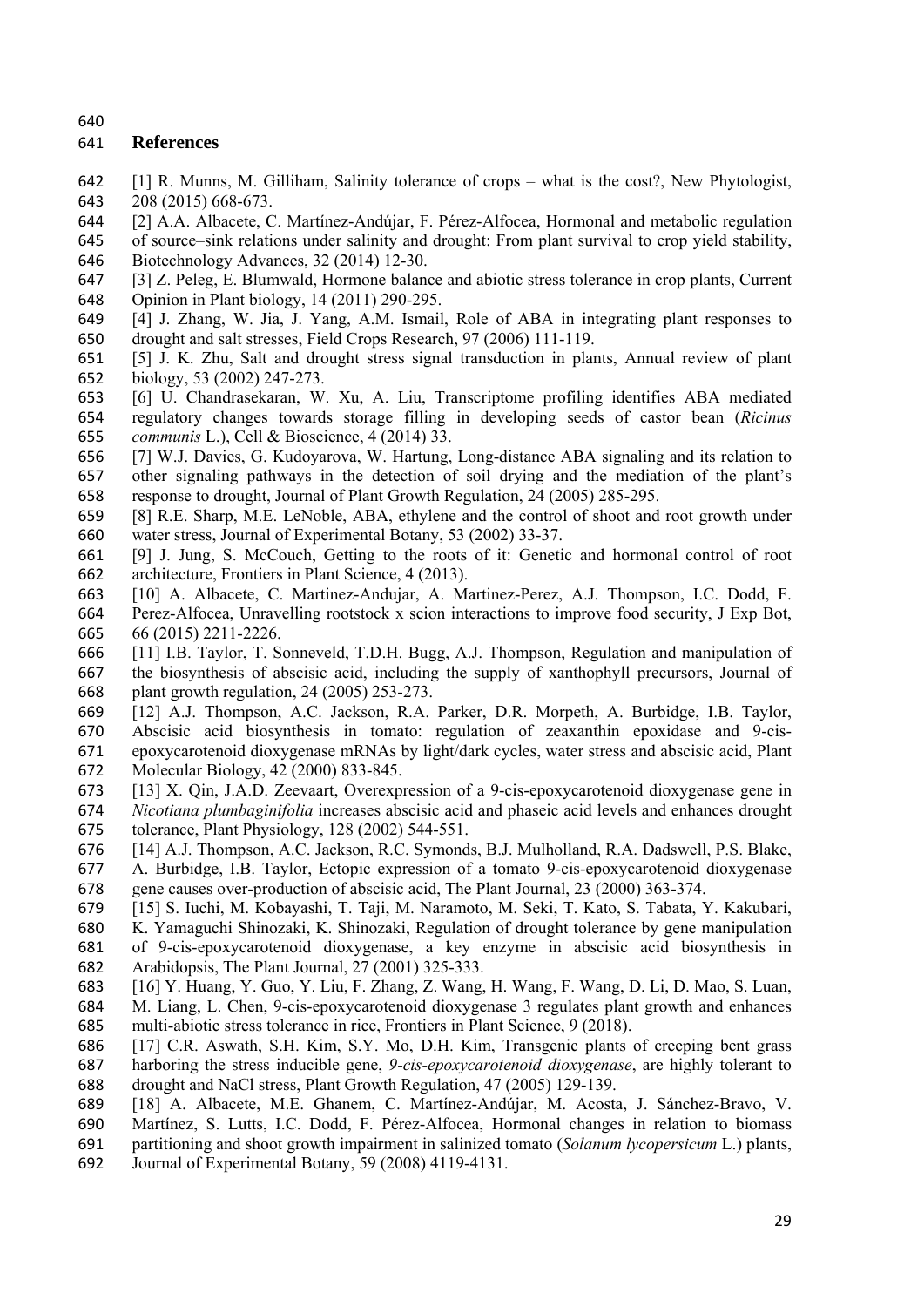- [19] M.E. Ghanem, A. Albacete, C. Martínez-Andújar, M. Acosta, R. Romero-Aranda, I.C. Dodd, S. Lutts, F. Pérez-Alfocea, Hormonal changes during salinity-induced leaf senescence in tomato (*Solanum lycopersicum* L.), Journal of Experimental Botany, 59 (2008) 3039-3050.
- [20] B.J. Mulholland, C.R. Black, I.B. Taylor, J.A. Roberts, J.R. Lenton, Effect of soil compaction on barley (*Hordeum vulgare* L.) growth: I. Possible role for ABA as a root-sourced chemical signal, Journal of Experimental Botany, 47 (1996) 539-549.
- [21] B.J. Mulholland, A. Hussain, C.R. Black, I.B. Taylor, J.A. Roberts, Does rootsourced ABA have a role in mediating growth and stomatal responses to soil compaction in tomato (*Lycopersicon esculentum*)?, Physiologia Plantarum, 107 (1999) 267-276.
- [22] I.N. Saab, R.E. Sharp, J. Pritchard, G.S. Voetberg, Increased endogenous abscisic acid maintains primary root growth and inhibits shoot growth of maize seedlings at low water 704 potentials, Plant Physiology, 93 (1990) 1329-1336.<br>705 [23] G. Chen, X. Fu, S. Herman Lips, M. Sagi, Cor
- [23] G. Chen, X. Fu, S. Herman Lips, M. Sagi, Control of plant growth resides in the shoot, and not in the root, in reciprocal grafts of flacca and wild-type tomato (*Lysopersicon esculentum*), in the presence and absence of salinity stress, Plant and Soil, 256 (2003) 205-215.
- [24] W. Li, C. de Ollas, I.C. Dodd, Long-distance ABA transport can mediate distal tissue responses by affecting local ABA concentrations, Journal of integrative plant biology, 60 (2018) 16-33.
- [25] P. Mäkelä, R. Munns, T.D. Colmer, S.-P. Peltonen, Growth of tomato and an ABA deficient mutant (*sitiens*) under saline conditions, Physiologia Plantarum, 117 (2003) 58-63.
- [26] B.J. Mulholland, I.B. Taylor, A.C. Jackson, A.J. Thompson, Can ABA mediate responses of salinity stressed tomato, Environmental and Experimental Botany, 50 (2003) 17-28.
- [27] A.J. Thompson, J. Andrews, B.J. Mulholland, J.M.T. McKee, H.W. Hilton, J.S. Horridge, G.D. Farquhar, R.C. Smeeton, I.R.A. Smillie, C.R. Black, I.B. Taylor, Overproduction of abscisic acid in tomato Increases transpiration efficiency and root hydraulic conductivity and influences leaf expansion, Plant physiology, 143 (2007) 1905-1917.
- [28] S.A. Tung, R. Smeeton, C. White, C.R. Black, I.B. Taylor, H.W. Hilton, A.J. Thompson, 720 Over-expression of *LeNCED1* in tomato (*Solanum lycopersicum* L.) with the rbcS3C promoter allows recovery of lines that accumulate very high levels of abscisic acid and exhibit severe 721 allows recovery of lines that accumulate very high levels of abscisic acid and exhibit severe<br>722 phenotypes, Plant, Cell & Environment, 31 (2008) 968-981. phenotypes, Plant, Cell  $& Environment, 31 (2008) 968-981.$
- [29] A. Ferrández-Ayela, A. Sánchez-García, C. Martínez-Andújar, Z. Kevei, M. Gifford, A.J. Thompson, F. Pérez-Alfocea, J.M. Pérez-Pérez, Identification of novel stress-responsive biomarkers from gene expression datasets in tomato roots, Functional Plant Biolgy, 43 (2016) 14.
- [30] I.C. Dodd, W.J. Davies, The relationship between leaf growth and ABA accumulation in 728 the grass leaf elongation zone, Plant Cell Environ, 19 (1996) 1047-1056.<br>729 [31] T.D. Schmittgen, K.J. Livak, Analyzing real-time PCR data by
- [31] T.D. Schmittgen, K.J. Livak, Analyzing real-time PCR data by the comparative CT method, Nature Protocols, 3 (2008) 1101-1108.
- [32] D.R. Hoagland, D.I. Arnon, The water-culture method for growing plants without soil, College of Agriculture, University of California, Berkeley, Calif., 1950.
- [33] L. Lopez-Molina, S. Mongrand, N.-H. Chua, A postgermination developmental arrest checkpoint is mediated by abscisic acid and requires the ABI5 transcription factor in Arabidopsis, Proceedings of the National Academy of Sciences, 98 (2001) 4782-4787.
- [34] W. Hartung, A. Sauter, E. Hose, Abscisic acid in the xylem: where does it come from, where does it go to?, Journal of Experimental Botany, 53 (2002) 27-32.
- [35] N.M. Holbrook, V.R. Shashidhar, R.A. James, R. Munns, Stomatal control in tomato with
- ABA-deficient roots: response of grafted plants to soil drying, Journal of Experimental Botany,
- 53 (2002) 1503-1514.
- [36] A.J. Thompson, B.J. Mulholland, A.C. Jackson, J.M.T. Mckee, H.W. Hilton, R.C. Symonds, T. Tsonneveld, A. Burbidge, P. Stevenson, I.B. Taylor, Regulation and manipulation
- of ABA biosynthesis in roots, Plant, Cell & Environment, 30 (2007) 67-78.
- [37] L. Sun, Y. Sun, M. Zhang, L. Wang, J. Ren, M. Cui, Y. Wang, K. Ji, P. Li, Q. Li, P. Chen,
- S. Dai, C. Duan, Y. Wu, P. Leng, Suppression of 9-cis-epoxycarotenoid dioxygenase, which
- encodes a key enzyme in abscisic acid biosynthesis, alters fruit texture in transgenic tomato,
- Plant Physiology, 158 (2012) 283-298.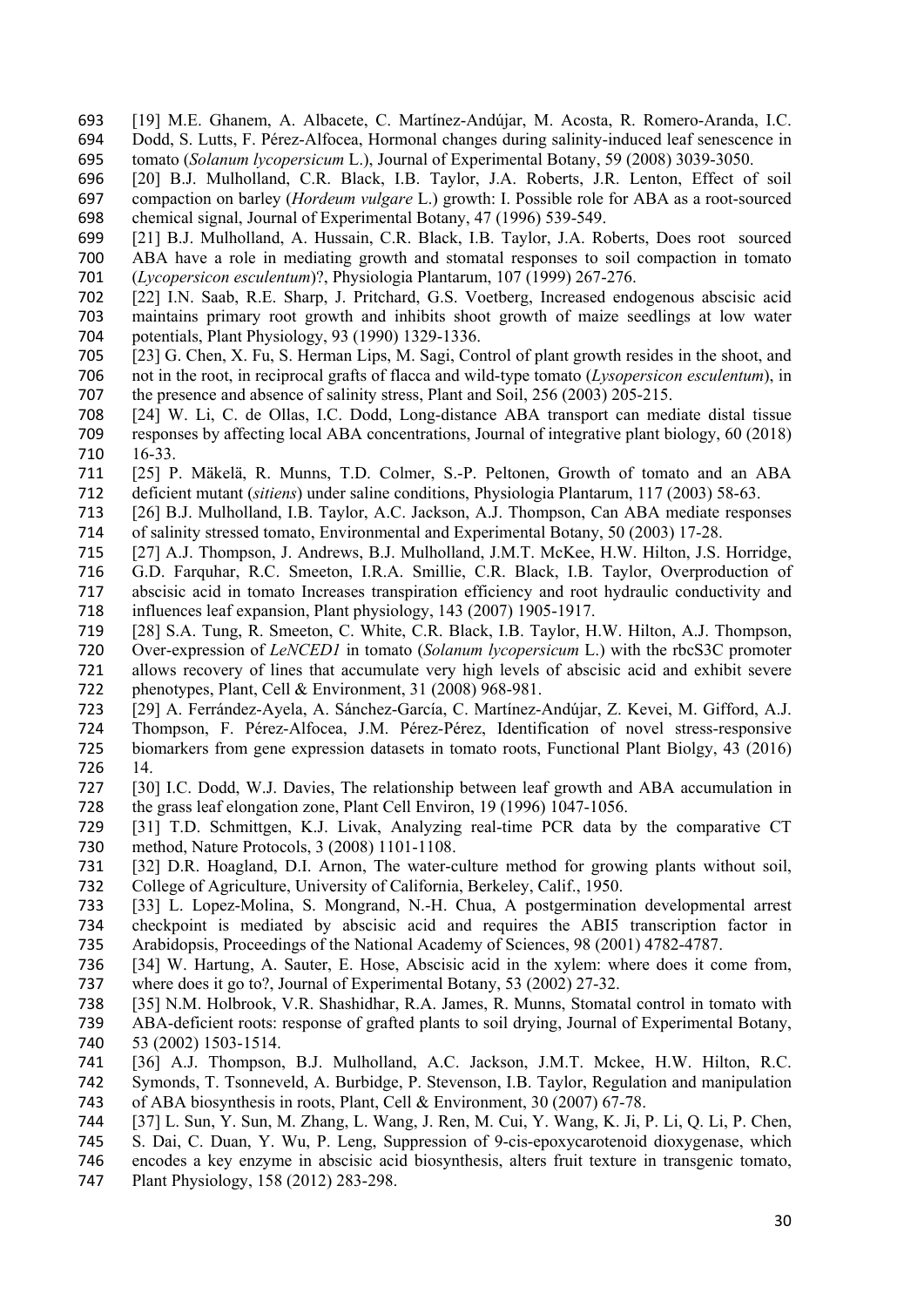- [38] T. Umezawa, M. Okamoto, T. Kushiro, E. Eiji Nambara, Y. Oono, M. Seki, M. Kobayashi,
- T. Koshiba, Y. Kamiya, K. Shinozaki, CYP707A3, a major ABA 8′ -hydroxylase involved in dehydration and rehydration response in *Arabidopsis thaliana*, The Plant Journal, 46 (2006) 171-182.
- [39] Y. Wang, Y. Wang, K. Ji, S. Dai, Y. Hu, L. Sun, Q. Li, P. Chen, Y. Sun, C. Duan, Y. Wu,
- H. Luo, D. Zhang, Y. Guo, P. Leng, The role of abscisic acid in regulating cucumber fruit development and ripening and its transcriptional regulation, Plant Physiology and Biochemistry,
- 64 (2013) 70-79.
- [40] L. Xiong, K.S. Schumaker, J.-K. Zhu, Cell signaling during cold, drought, and salt stress, The plant cell, 14 (2002) 165-183.
- [41] H. Chen, Z. Lai, J. Shi, Y. Xiao, Z. Chen, X. Xu, Roles of Arabidopsis WRKY18, WRKY40 and WRKY60 transcription factors in plant responses to abscisic acid and abiotic stress, BMC Plant Biology, 10 (2010) 281.
- [42] S. Orellana, M. Yañez, A. Espinoza, I. Verdugo, E. González, S. Ruiz-Lara, J. Casaretto, The transcription factor SlAREB1 confers drought, salt stress tolerance and regulates biotic and abiotic stress-related genes in tomato, Plant, Cell and Environment, 33 (2010) 2191-2208.
- [43] O. Son, Y.-S. Hur, Y.-K. Kim, H.-J. Lee, S. Kim, M.-R. Kim, K.H. Nam, M.-S. Lee, B.-Y.
- Kim, J. Park, J. Park, S.-C. Lee, A. Hanada, S. Yamaguchi, I.-J. Lee, S.-K. Kim, D.-J. Yun, E.
- Söderman, C.-I. Cheon, ATHB12, an ABA-inducible homeodomain-leucine zipper (HD-Zip)
- protein of Arabidopsis, negatively regulates the growth of the inflorescence stem by decreasing the expression of a gibberellin 20-oxidase gene, Plant and Cell Physiology, 51 (2010) 1537- 1547.
- [44] Y.S. Hur, J.H. Um, S. Kim, K. Kim, H.J. Park, J.S. Lim, W.Y. Kim, S.E. Jun, E.K. Yoon, J. Lim, M. Ohme-Takagi, D. Kim, J. Park, G.T. Kim, C.I. Cheon, *Arabidopsis thaliana* homeobox 12 (ATHB12), a homeodomain-leucine zipper protein, regulates leaf growth by promoting cell expansion and endoreduplication, New Phytologist, 205 (2015) 316-328.
- [45] J.A. Godoy, R. Lunar, S. Torres-Schumann, J. Moreno, R.M. Rodrigo, J.A. Pintor-Toro, Expression, tissue distribution and subcellular localization of dehydrin TAS14 in salt-stressed tomato plants, Plant Molecular Biology, 26 (1994) 1921-1934.
- [46] P.B. Kavi-Kishor, N. Sreenivasulu, Is proline accumulation *per se* correlated with stress tolerance or is proline homeostasis a more critical issue?, Plant, Cell & Environment, 37 (2014) 300-311.
- [47] A. Muñoz-Mayor, B. Pineda, J.O. Garcia-Abellán, T. Antón, B. Garcia-Sogo, P. Sanchez- Bel, F.B. Flores, A. Atarés, T. Angosto, J.A. Pintor-Toro, V. Moreno, M.C. Bolarin, Overexpression of dehydrin *tas14* gene improves the osmotic stress imposed by drought and 783 salinity in tomato, Journal of Plant Physiology, 169 (2012) 459-468.<br>784 [48] L. Xiong, M. Ishitani, J.K. Zhu, Interaction of osmotic stress
- [48] L. Xiong, M. Ishitani, J.K. Zhu, Interaction of osmotic stress, temperature, and abscisic acid in the regulation of gene expression in Arabidopsis, Plant Physiology, 119 (1999) 205-211.
- [49] M.E. LeNoble, W.G. Spollen, R.E. Sharp, Maintenance of shoot growth by endogenous
- ABA: genetic assessment of the involvement of ethylene suppression, Journal of Experimental Botany, 55 (2004) 237-245.
- [50] R.E. Sharp, M.E. LeNoble, M.A. Else, E.T. Thorne, F. Gherardi, Endogenous ABA maintains shoot growth in tomato independently of effects on plant water balance: evidence for an interaction with ethylene, Journal of Experimental Botany, 51 (2000) 1575-1584.
- [51] M. Müller, S. Munné-Bosch, Ethylene response factors: a key regulatory hub in hormone and stress signaling, Plant Physiology, 169 (2015) 32-41.
- [52] L. Wu, X. Chen, H. Ren, Z. Zhang, H. Zhang, J. Wang, X.-C. Wang, R. Huang, ERF protein JERF1 that transcriptionally modulates the expression of abscisic acid biosynthesis- related gene enhances the tolerance under salinity and cold in tobacco, Planta, 226 (2007) 815- 825.
- [53] H. Zhang, Z. Huang, B. Xie, Q. Chen, X. Tian, X. Zhang, H. Zhang, X. Lu, D. Huang, R.
- Huang, The ethylene-, jasmonate-, abscisic acid- and NaCl-responsive tomato transcription
- factor JERF1 modulates expression of GCC box-containing genes and salt tolerance in tobacco,
- Planta, 220 (2004) 262-270.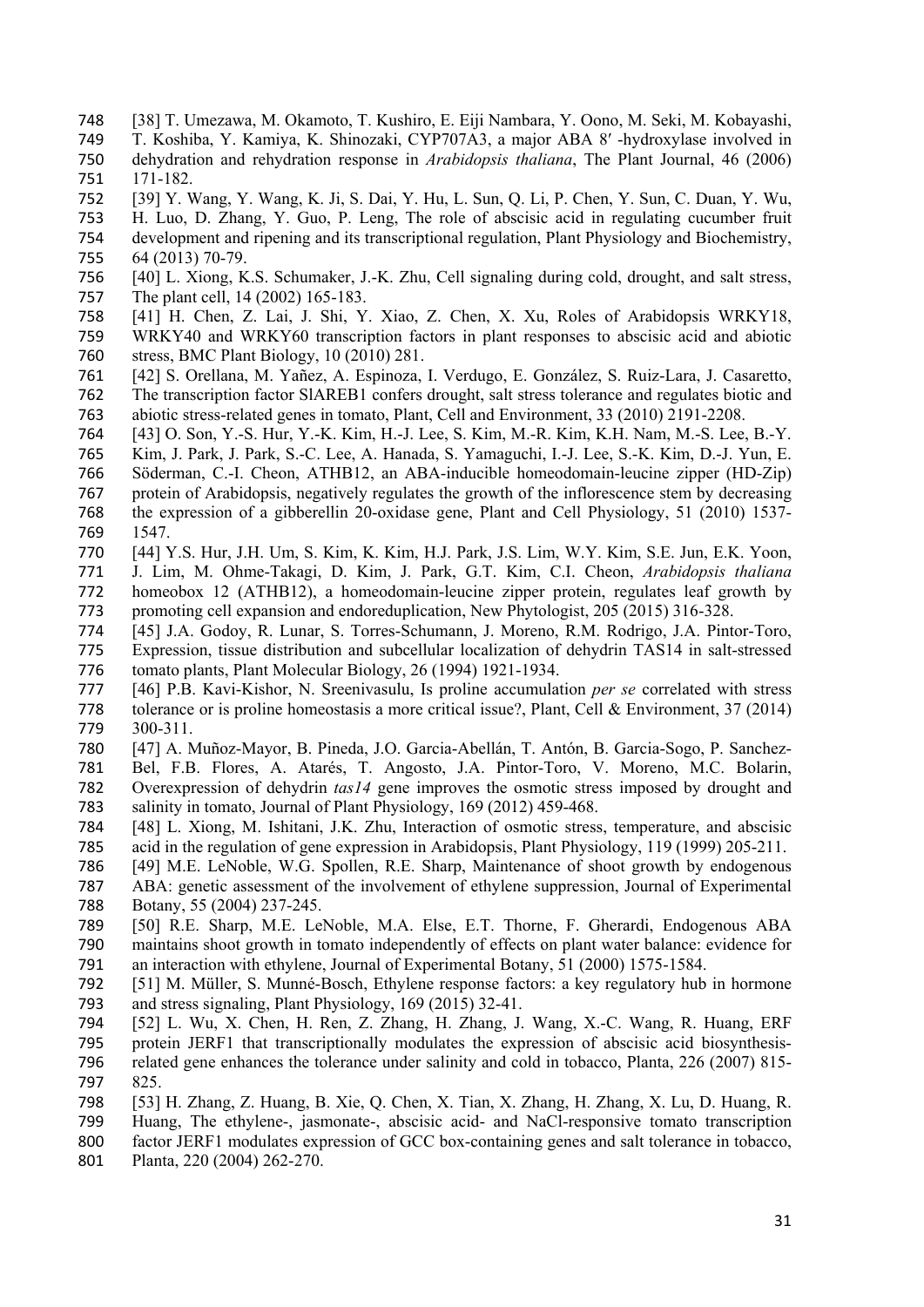- [54] Z. Zhang, R. Huang, Enhanced tolerance to freezing in tobacco and tomato overexpressing transcription factor *TERF2/LeERF2* is modulated by ethylene biosynthesis, Plant Molecular Biology, 73 (2010) 241-249.
- [55] I.C. Dodd, J.C. Theobald, S.K. Richer, W.J. Davies, Partial phenotypic reversion of ABA-
- deficient flacca tomato (*Solanum lycopersicum*) scions by a wild-type rootstock: normalizing
- shoot ethylene relations promotes leaf area but does not diminish whole plant transpiration rate, Journal of Experimental Botany, 60 (2009) 4029-4039.
- [56] P. Oeller, M. W Lu, L. Taylor, D.A. Pike, A. Theologis, Reversible inhibition of tomato fruit senescence by antisense RNA, Plant science, 254 (1991) 437-439.
- [57] A.P. Sobolev, A. Neelam, T. Fatima, V. Shukla, A.K. Handa, A.K. Mattoo, Genetic introgression of ethylene-suppressed transgenic tomatoes with higher-polyamines trait overcomes many unintended effects due to reduced ethylene on the primary metabolome, Frontiers in Plant Science, 5 (2014).
- [58] P. Overvoorde, H. Fukaki, T. Beeckman, Auxin control of root development, Cold spring harbor perspectives in biology, 2 (2010) a001537.
- [59] P.E. Staswick, B. Serban, M. Rowe, I. Tiryaki, M.T. Maldonado, M.C. Maldonado, W. Suza, Characterization of an Arabidopsis enzyme family that conjugates amino acids to indole-3-acetic acid, The Plant Cell, 17 (2005) 616-627.
- [60] P.E. Staswick, I. Tiryaki, M.L. Rowe, Jasmonate response locus *JAR1* and several related Arabidopsis genes encode enzymes of the firefly luciferase superfamily that show activity on jasmonic, salicylic, and indole-3-acetic acids in an assay for adenylation, Plant Cell, 14 (2002) 1405-1415.
- [61] R. Kumar, P. Agarwal, A.K. Tyagi, A.K. Sharma, Genome-wide investigation and expression analysis suggest diverse roles of auxin-responsive *GH3* genes during development and response to different stimuli in tomato (*Solanum lycopersicum*), Molecular genetics and genomics, 287 (2012) 221-235.
- [62] L. Gutierrez, G. Mongelard, K. Flokova, D.I. Pacurar, O. Novak, P. Staswick, M. 829 Kowalczyk, M. Pacurar, H. Demailly, G. Geiss, C. Bellini, Auxin controls Arabidopsis adventitious root initiation by regulating jasmonic acid homeostasis, Plant Cell, 24 (2012) 2515adventitious root initiation by regulating jasmonic acid homeostasis, Plant Cell, 24 (2012) 2515-2527.
- [63] C. Dubos, R. Stracke, E. Grotewold, B. Weisshaar, C. Martin, L. Lepiniec, MYB transcription factors in Arabidopsis, Trends in Plant Science, 15 (2010) 573-581.
- [64] R. Finkelstein, Abscisic acid synthesis and response, The Arabidopsis Book / American Society of Plant Biologists, 11 (2013) 166.
- [65] S. AbuQamar, X. Chen, R. Dhawan, B. Bluhm, J. Salmeron, S. Lam, R.A. Dietrich, T. 837 Mengiste, Expression profiling and mutant analysis reveals complex regulatory networks<br>838 involved in Arabidopsis response to Botrytis infection. Plant Journal, 48 (2006) 28-44. involved in Arabidopsis response to Botrytis infection, Plant Journal, 48 (2006) 28-44.
- [66] Q. Fang, T. Jiang, L. Xu, H. Liu, H. Mao, X. Wang, B. Jiao, Y. Duan, Q. Wang, Q. Dong,
- L. Yang, G. Tian, C. Zhang, Y. Zhou, X. Liu, H. Wang, D. Fan, B. Wang, K. Luo, A salt-stress-
- regulator from the Poplar R2R3 MYB family integrates the regulation of lateral root emergence and ABA signaling to mediate salt stress tolerance in Arabidopsis, Plant Physiology and Biochemistry, 114 (2017) 100-110.
- [67] Y. Zhao, L. Xing, X. Wang, Y.-J. Hou, J. Gao, P. Wang, C.-G. Duan, X. Zhu, J.-K. Zhu, The ABA receptor PYL8 promotes lateral root growth by enhancing MYB77-dependent transcription of auxin-responsive genes, Science Signaling, 7 (2014) ra53-ra53.
- [68] J.P. Anderson, E. Badruzsaufari, P.M. Schenk, J.M. Manners, O.J. Desmond, C. Ehlert, D.J. Maclean, P.R. Ebert, K. Kazan, Antagonistic interaction between abscisic acid and jasmonate-ethylene signaling pathways modulates defense gene expression and disease resistance in Arabidopsis, The Plant Cell, 16 (2004) 3460-3479.
- [69] K. Xie, L. Li, H. Zhang, R. Wang, X. Tan, Y. He, G. Hong, J. Li, F. Ming, X. Yao, F. Yan,
- Z. Sun, J. Chen, Abscisic acid negatively modulates plant defense against rice black-streaked
- dwarf virus infection by suppressing the jasmonate pathway and regulating ROS levels in rice,
- Plant Cell and Environment, (2018) 1-11.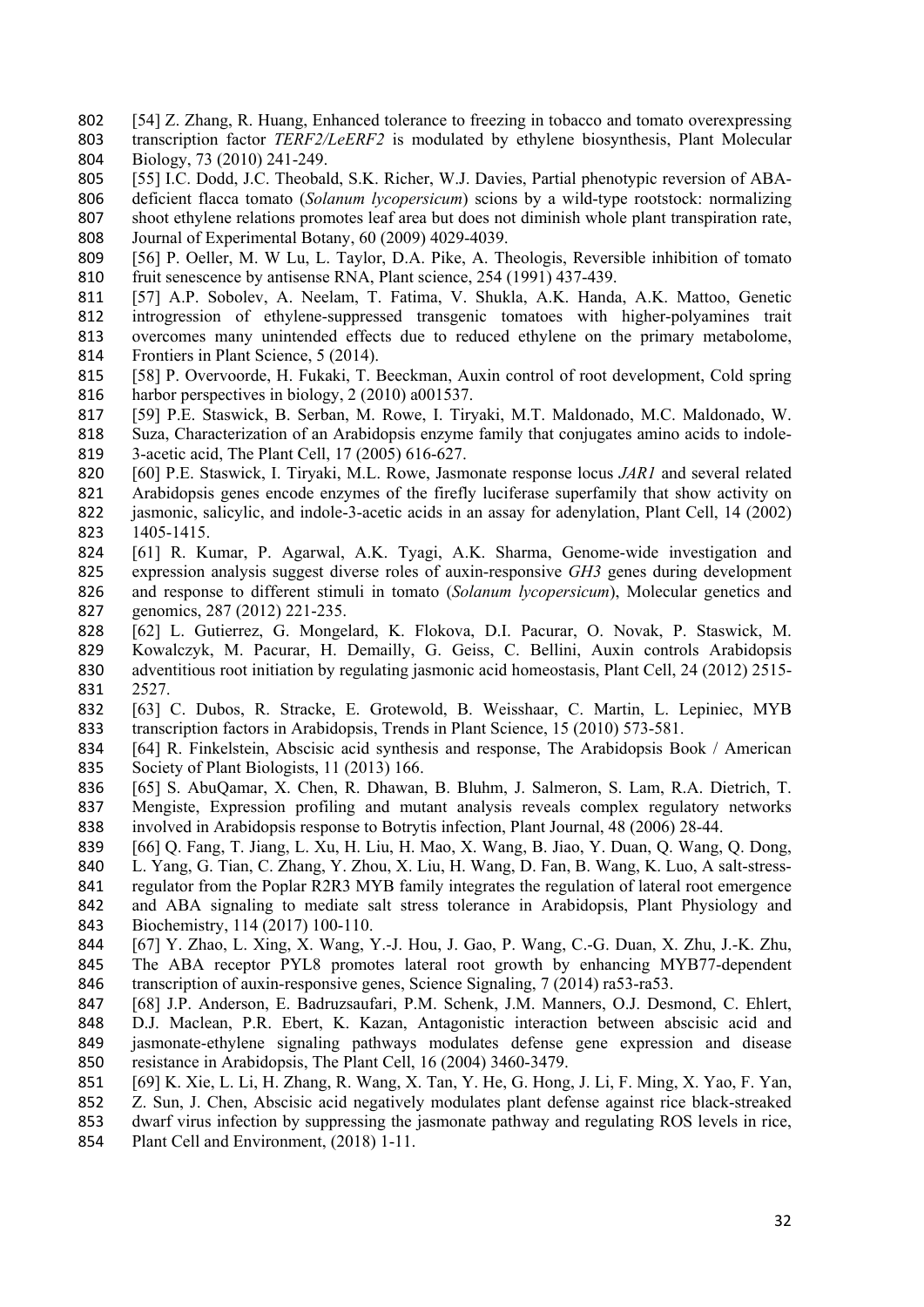- [70] C. De Ollas, V. Arbona, G.-C. Aurelio, Jasmonoyl isoleucine accumulation is needed for abscisic acid build-up in roots of Arabidopsis under water stress conditions, Plant Cell Environ, 38 (2015) 2157-2170.
- [71] C. De Ollas, V. Arbona, A. Gómez-Cadenas, I.C. Dodd, Attenuated accumulation of jasmonates modifies stomatal responses to water deficit, Journal of Experimental Botany, 69 (2018) 2103-2116.
- [72] M. Du, Q. Zhai, L. Deng, S. Li, H. Li, L. Yan, Z. Huang, B. Wang, H. Jiang, T. Huang, C.- B. Li, J. Wei, L. Kang, J. Li, C. Li, Closely related NAC transcription factors of tomato differentially regulate stomatal closure and reopening during pathogen attack, The Plant Cell, 26 (2014) 3167-3184.
- [73] P. Iovieno, P. Punzo, G. Guida, C. Mistretta, M.J. Van Oosten, R. Nurcato, H. Bostan, C. Colantuono, A. Costa, P. Bagnaresi, M.L. Chiusano, R. Albrizio, P. Giorio, G. Batelli, S. Grillo, Transcriptomic changes drive physiological responses to progressive drought stress and rehydration in tomato, Frontiers in Plant Science, 7 (2016).
- [74] V.A. Muñoz-Espinoza, M.F. López-Climent, J.A. Casaretto, A. Gómez-Cadenas, Water stress responses of tomato mutants impaired in hormone biosynthesis reveal abscisic acid, 871 jasmonic acid and salicylic acid Interactions, Frontiers in plant science, 6 (2015).
- [75] I. Rieu, S. Eriksson, S.J. Powers, F. Gong, J. Griffiths, L. Woolley, R. Benlloch, O. Nilsson, S.G. Thomas, P. Hedden, A.L. Phillips, Genetic analysis reveals that C19-GA 2- oxidation Is a major gibberellin inactivation pathway in Arabidopsis, The Plant Cell, 20 (2008) 2420-2436.
- [76] A.J. Matilla, N. Carrillo-Barral, M.d.C. Rodríguez-Gacio, An Update on the role of *NCED*
- and *CYP707A* ABA metabolism genes in seed dormancy Induction and the response to after-
- ripening and Nitrate, Journal of Plant Growth Regulation, 34 (2015) 274-293.

- **Figure legends**
- **Figure 1**. Mean +/- standard errors of shoot fresh weight (A), root fresh weight (B) and

total fresh weight (C) of WT (AC) and *NCED* OE plants (sp12 and sp5) growing under

control and salt conditions (100 mM NaCl) for 21 days. Different letters indicate

significant differences among genotypes and treatments according to the Tukey test (*n* =

- 886 6,  $P < 0.05$ ). Results of two way ANOVA (p values reported) for genotype (G),
- 887 treatment (T) and their interaction (G  $\overline{x}$  T) are indicated in the top right of the panel.  $\overline{x}$ .
- 888 \*\* and \*\*\* indicate statistically significant difference at p<0.05, p<0.01 and p<0.001,
- respectively.

**Figure 2**. Mean +/- standard errors of photosynthesis (*A*) (A) and stomatal conductance

(*gs*) (B) of WT (AC) and *NCED* OE plants (sp12 and sp5) growing under control and

salt conditions (100 mM NaCl) for 14 days. Different letters indicate significant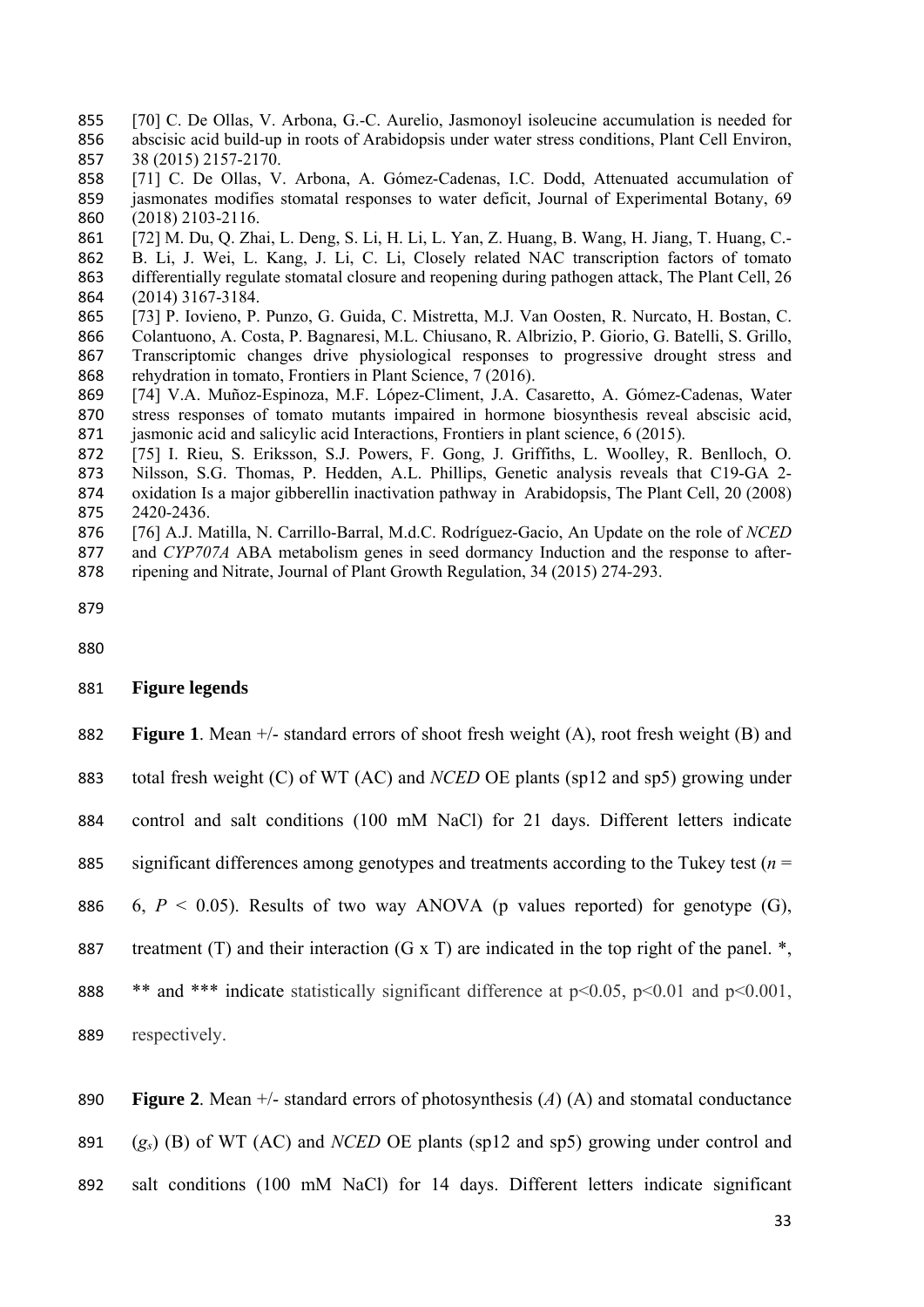893 differences among genotypes and treatments according to the Tukey test ( $n=6$ ,  $P <$ 894 0.05). Results of two way ANOVA (p values reported) for genotype  $(G)$ , treatment  $(T)$ 895 and their interaction (G x T) are indicated in the top right of the panel.  $*,$  \*\* and \*\*\* 896 indicate statistically significant difference at  $p<0.05$ ,  $p<0.01$  and  $p<0.001$ , respectively.

 **Figure 3**. A Mean +/- standard errors of abscisic acid (ABA) concentrations in leaf (A, D), root xylem sap (B, E) and root (C, F) of the WT (AC) and *NCED* OE plants (sp12 and sp5) growing under control and salt conditions (100 mM NaCl) for 11 (A, B, C) and 21 (D, E, F) days. Different letters indicate significant differences among genotypes and 901 treatments according to the Tukey test  $(n=6, P < 0.05)$ . Results of two way ANOVA for each time point (p values reported) are indicated in the top left of the panel. \*, \*\* and \*\*\* indicate statistically significant difference at p<0.05, p<0.01 and p<0.001, respectively. DST= days of salt treatment.

 **Figure 4**. Mean +/- standard errors of jasmonic acid (JA) concentrations in leaf (A, D), root xylem sap (B, E) and root (C, F) of the WT (AC) and *NCED* OE plants (sp12 and sp5) growing under control and salt conditions (100 mM NaCl) for 11 (A, B, C) and 21 (D, E, F) days. Different letters indicate significant differences among genotypes and 910 treatments according to the Tukey test (n=6,  $P < 0.05$ ). Results of two way ANOVA for each time point (p values reported) are indicated in the top left of the panel. \*, \*\* and \*\*\* indicate statistically significant difference at p<0.05, p<0.01 and p<0.001, respectively. DST= days of salt treatment.

 **Figure 5.** Real-time PCR quantification of the expression of selected genes in roots of WT (AC) and *NCED* OE plants (sp12) growing under control and salt conditions (100 mM NaCl) for 21 days (a-f). Bars indicate the relative expression levels. Different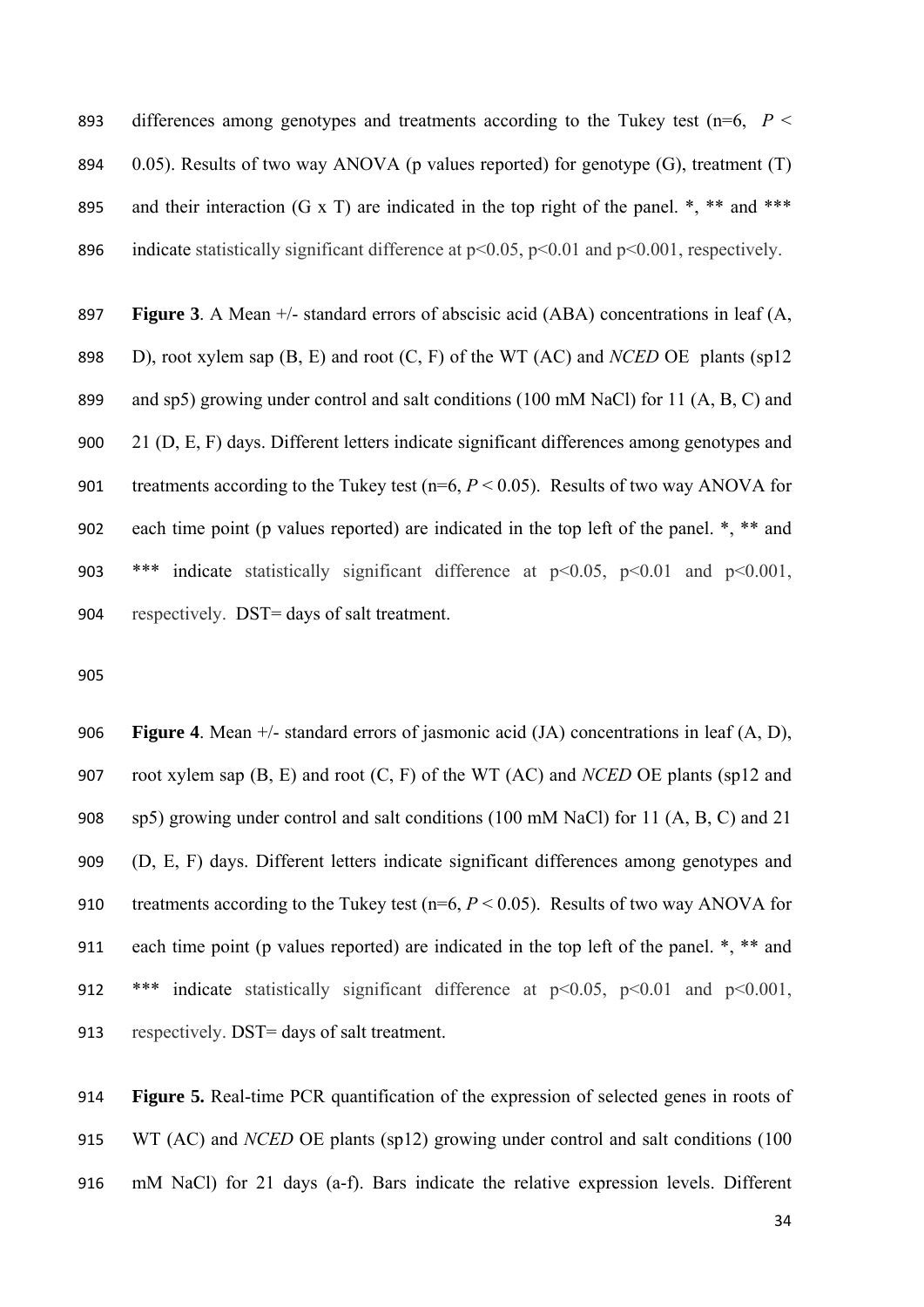lowercases letters indicate significant differences between WT (AC) and sp12 within control treatment, and different uppercases letters indicate significant differences between WT (AC) and sp12 within salt treatment. \* indicate significant differences between control and salt treatment within each genotype according to the Mann-921 Whitney U test  $(p<0.05)$ .

 **Figure 6.** Relative expression for the analysed genes of sp12 plants compared to WT (AC) plants under control (blue) and salt (red) conditions. Colour intensity indicates down- regulation (low intensity, -), unchanged (intermediate intensity, 0) and up-regulation (high intensity, +) gene expression.

 **Figure 7**. Proposed model to explain growth and adaptive responses in *NCED* OE (sp12 line) plants through up (filled lines) and down (dashed lines) regulation of genes and physiological processes under control (blue and green color lines) and saline (red and green color lines) conditions. *NCED* OE plants respond to ABA in absence of stress by upregulating ABA, jasmonic acid (JA) and ethylene-related genes (*WRKY6/WRK70, ATHB12, AREB1, JA2, ACS1A, JERF1*) associated with stomatal closure, gibberellin (GA) and auxin homeostasis genes (upregulating *GA2ox-3* and *IAASGH3*, inhibiting *GA20ox-1*) associated with growth limitation and activating osmotic-related responses (dehydrin *TAS14*, proline synthesis *PRO2/P5CS*, aquaporin *PIP1.2*, LEA protein *KIN2*, transcription factor *MYB*). Moreover, *NCED* OE decreases sensitivity of growth to saline stress by downregulating ABA metabolism (*CYP707A, ZEP1, FLC/AAO, DXS*) and alleviating GA (*GA2ox-3*) and auxin (*ARF6, LAX2, DFL1*) deactivation, but maintaining or inducing ABA signalling (*ATHB12* and *AREB1*) and stress-adaptive processes (dehydrin *TA14*, aquaporin *PIP1.2, KIN2, JA2, JERF1*). Specific genes in red indicate up (bold characters) and down (normal characters) regulation under salinity,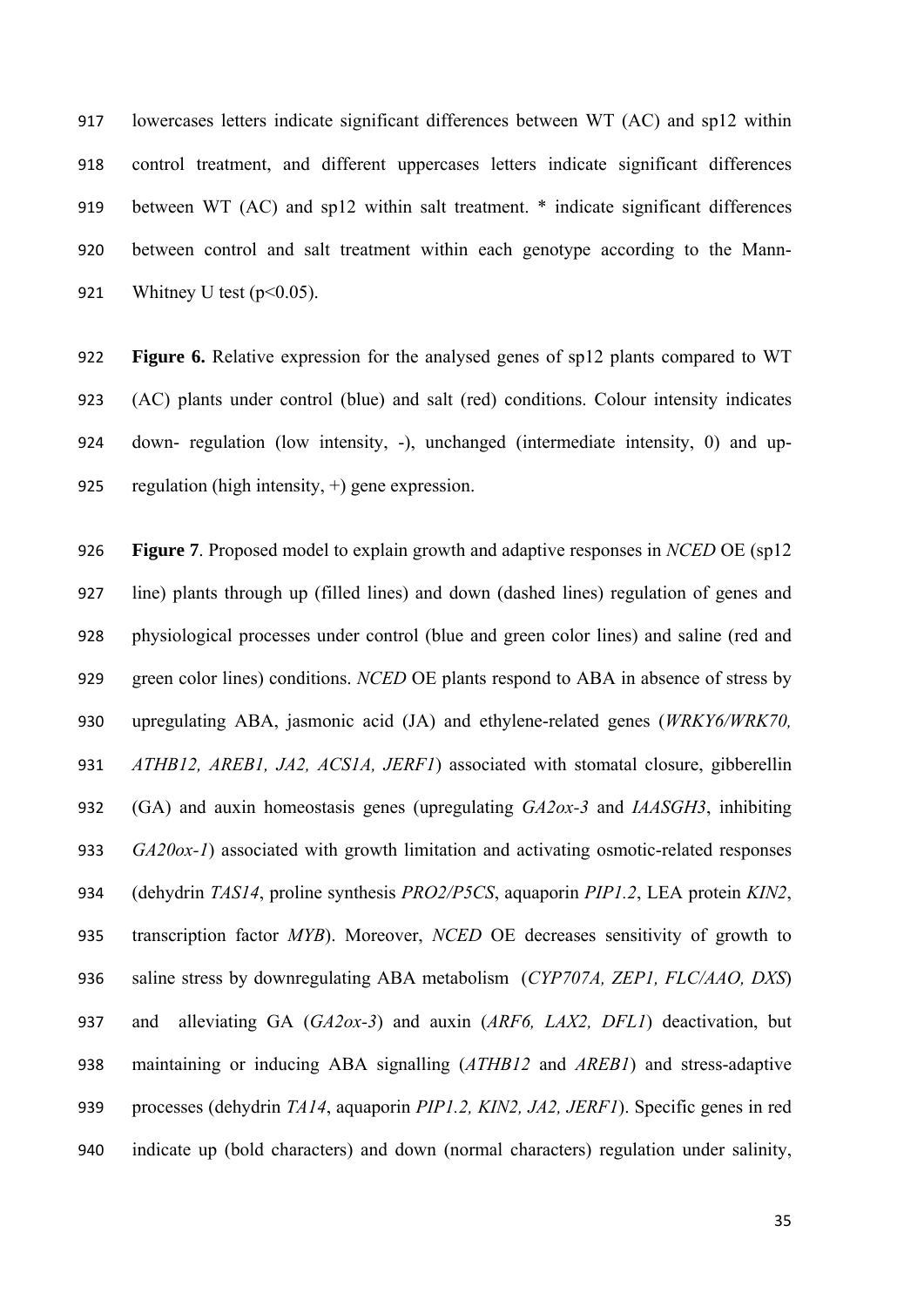- compared to WT. Arrow and bar heads indicate positive and negative regulation,
- respectively.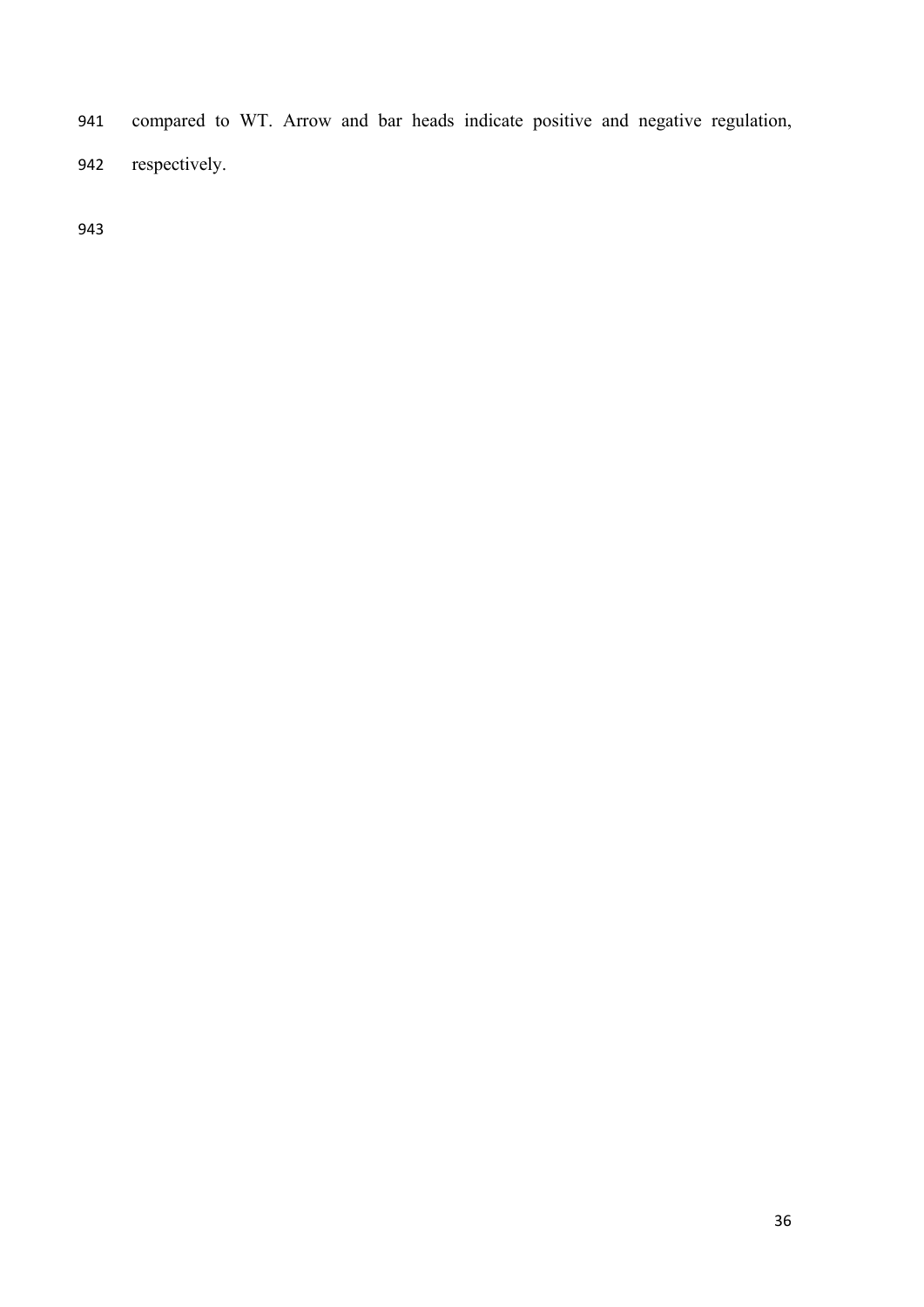#### **Supplementary Figure legends**

 **Figure S1.** Total root length (A) and ABA concentration (B) in the exudate of WT (AC) and *NCED* OE plants (sp12) cultivated in vitro under control and salt conditions (50 mM NaCl) for 30 days. Different letters indicate significant differences among 948 genotypes and treatments according to the Tukey test ( $P < 0.05$ ). Results of two-way 949 ANOVA (p values reported) for genotype  $(G)$ , treatment  $(T)$  and their interaction  $(G \times G)$  T) are indicated in the top right of the panel. \*\* and \*\*\* indicate statistically significant 951 difference-p<0.01 and p<0.001, respectively. nd=non-detected.

 **Figure S2.** Leaf water potential (A), osmotic potential (B) and turgor (C) of the WT (AC) and *NCED* OE plants (sp12) growing under control and salt conditions (100 mM NaCl) for 15 days. Different letters indicate significant differences among genotypes 955 and treatments according to the Tukey test  $(P < 0.05)$ . Results of two-way ANOVA (p values reported) for genotype (G), treatment (T) and their interaction (G x T) are indicated in the top right of the panel. \*\* and \*\*\* indicate statistically significant difference-p<0.01 and p<0.001, respectively.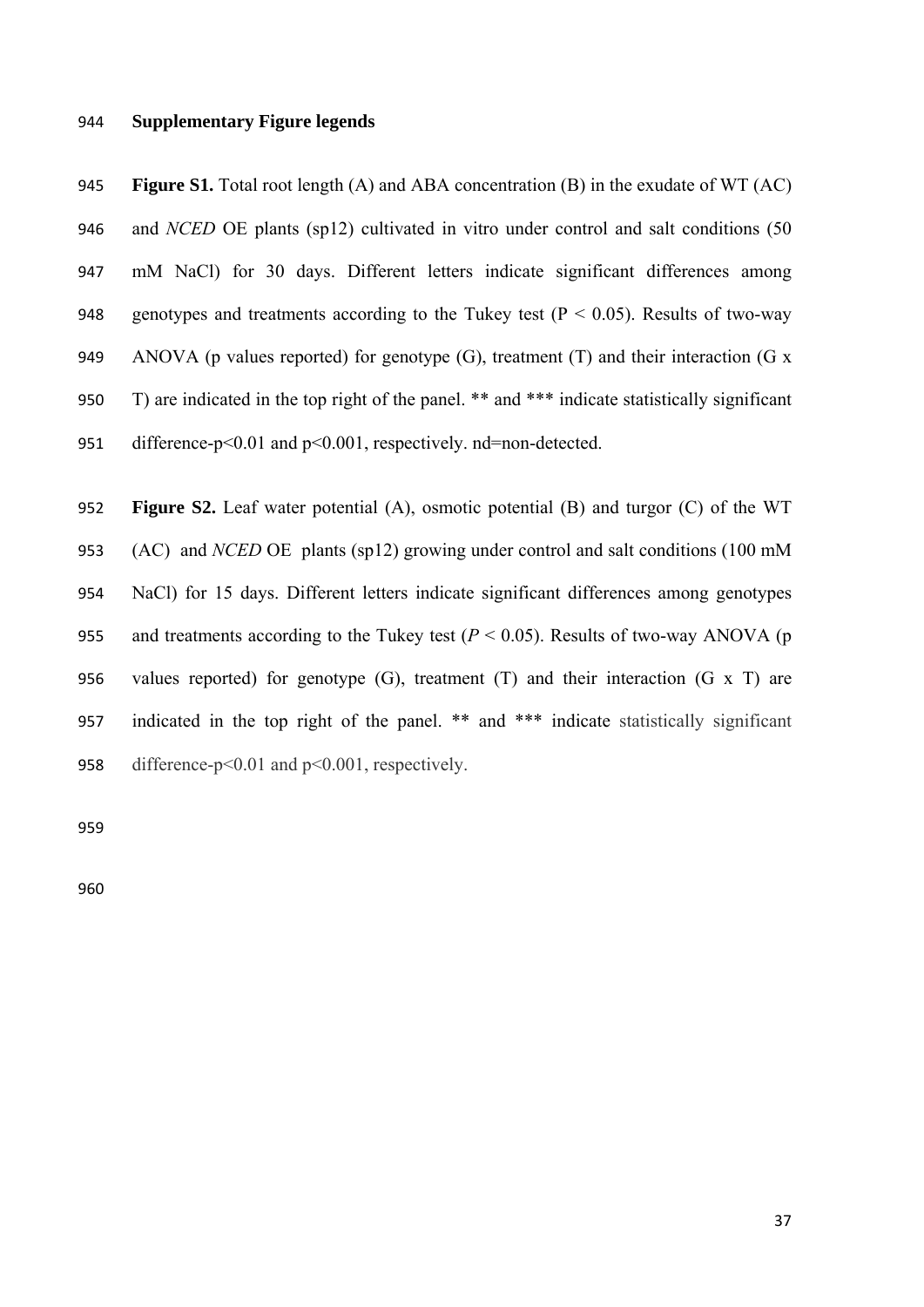#### 961**Table 1.** List of genes analysed and primers used for PCR amplification.

| <b>Gene locus</b>           | Protein product (synonyms)                                                       |                                                     | Oligonucleotide sequences $(5' \text{ to } 3')$ | 962<br>Produ <b>g</b> (bp)<br>964 |
|-----------------------------|----------------------------------------------------------------------------------|-----------------------------------------------------|-------------------------------------------------|-----------------------------------|
| Solyc09g015770              | WRKY transcription factor (WRKY70, WRKY6)                                        | GTTATAAACAATTCTGATGTCGTCG                           | <b>TCTGATTCTGAAGTTTTCCTTCTC</b>                 | $1\mathrm{\tilde{y}\tilde{b}5}$   |
| Solve01g096320              | Homeobox leucine zipper protein (ATHB12)                                         | AACTCGAAAGGGATTACAGTATAC                            | ATTTCTTTCAGCTTTTGTAACCTGAAT                     | 1966                              |
| Solyc04g078840 <sup>*</sup> | BZIP transcription factor (AREB1)                                                | GGAGAATGATAAAAAATAGAGAGTC CATTTCTAACATTTCTTCCTGTTTC |                                                 | 967<br>968                        |
| Solyc02g090890              | zeaxanthin epoxidase (ZEP1)                                                      | CAATTGATTTGGATGTTGCTGAAG                            | <b>GTATCAAACTTGCAATACCAGTTG</b>                 | 1969                              |
| Solyc07g066480              | molybdenum cofactor sulfurase (FLC/AAO)                                          | CACTAAAGCTTGTCGGTGAGAC                              | <b>TCCTTTACTGAGAGCATATTCCCT</b>                 | 970<br>971                        |
| Solyc01g067890              | 1-D-deoxyxylulose 5-phosphate synthase (DXS)                                     | GTGGTTTCAGATTCTTCTAAGGC                             | <b>GTGACCTTTTCTTGACCTCATG</b>                   | 1972                              |
| Solyc08g043170 <sup>*</sup> | Delta 1-pyrroline-5-carboxylate synthetase (PRO2, P5CS) TTAGAGATCCAGATTTTAGGAGAC |                                                     | CAAAATATTCCAGAAGAGTCCTCAT                       | 1973<br>974                       |
| Solyc02g084850 <sup>*</sup> | Dehydrin-like protein (TAS14/RAB18)                                              | GCACTGGTGGAGAATATGGAAC                              | <b>TCCATCATCCTCCGACGAGC</b>                     | 1075                              |
| $Solve01g094690^*$          | Water channel protein (PIP1.2, AOP2)                                             | TGTATTGACTGTTATGGGTTATTC                            | <b>GTTAATGTGTCCACCTGATATG</b>                   | 19976                             |
| Solve03g095510 <sup>*</sup> | Protein kinase 2 (KIN2)                                                          | GATTTTGGAGAAAGATCACGCTG                             | GGTATAGTCTGTATTTGGTCTGGA                        | 977<br><sup>  խ</sup> 78          |
| Solvc10g084370              | MYB transcription factor (MYB)                                                   | AATTCTACTCCCACCGACGC                                | TTCCAATCACGGTCAAACAGTTG                         | 19479                             |
| Solvc04g078900              | ABA 8'-hydroxylase (CYP707A1)                                                    | TGTCCAGGGAATGAACTTGC                                | CAATGGGACTGGGAATGGTC                            | 980<br>981                        |
| Solvc08g081540              | 1-aminocyclopropane-1-carboxylate synthase 1a (ACS1A) CCAAGAATGGATGGTGAATAAT     |                                                     | <b>TAAACCTTGCAACTGCTTGTCTA</b>                  | 1982                              |
| Solve06g063070              | Ethylene Response Factor A.3 (JERF1)                                             | CCCTTGAGGTCTAAGTTTATTG                              | TCACGGATTTGGGGCCAAATG                           | 983<br><sup>1</sup> 984           |
| Solvc02g064830              | Auxin-responsive GH3 family protein (IAAsGH3)                                    | AGGAAATTCAACCTGATATTCAACG                           | GCAGATGTCCCCGAGCTGGT                            | 1985                              |
| Solvc01g111310              | Auxin Efflux Facilitator (LAX2)                                                  | <b>AGTTGGACTGCTTATCT</b>                            | <b>TCAAACCACTGAATGACGT</b>                      | 1986<br>987                       |
| Solyc07g063850              | GH3.8 (DFL1)                                                                     | CTCGTATCGCCAATGGTGATAA                              | CACCAGACGTACCAGAACT                             | 8988                              |
| solve 07g043610             | Auxin Response Factor 6 (ARF6)                                                   | GGCAGCTTGTAATTGTTGACC                               | <b>ACATTGTTCACAAACTCCTGCCA</b>                  | <b>A89</b>                        |
| Solyc01g107390 <sup>*</sup> | Auxin and ethylene responsive GH3-like protein (GH3.3)                           | CCGGTCGTAACTTATGAAGATC                              | CTGACGTTCCAGAGCTAGTG                            | 990<br>$1$ છે $91$                |
| Solvc03g096460              | Lipoxigenase (LOX)                                                               | GGAGTAGCAGCTCAAGTTAAC                               | <b>TGTGTAAACACAATCTTCAGCAG</b>                  | 992                               |
| solyc05g007180              | Homeobox-leucine zipper protein (ATHB13, HAT7, JA1) CAAATTTCATGCTACAAACTCCTC     |                                                     | <b>CCCAAAAATGAAGCAATACCATGG</b>                 | 993<br>994                        |
| Solve12g013620              | NAC domain-containing protein (JA2)                                              | <b>TATTTATGTAAGAAAGTTGCTGGAC</b>                    | <b>CCAAATGTCGCCTTACTAGGTA</b>                   | 10095                             |
| Solyc03g006880              | Gibberellin 20-oxidase (GA20ox-1)                                                | CACTCTCTTTTCGTTACTCCG                               | AATATTCTTGATAAACATTCCCGAG                       | 996<br>1997                       |
| Solyc01g079200              | Gibberellin 2-beta-dioxigenase 2 (GA2ox-3)                                       | <b>TCAATGGAGATAAAGGTGATCTTG</b>                     | <b>GTAATCATTTGTCACCGAGCTGAA</b>                 | 1998<br><del>999</del>            |

1000\*Genes previously described in [29].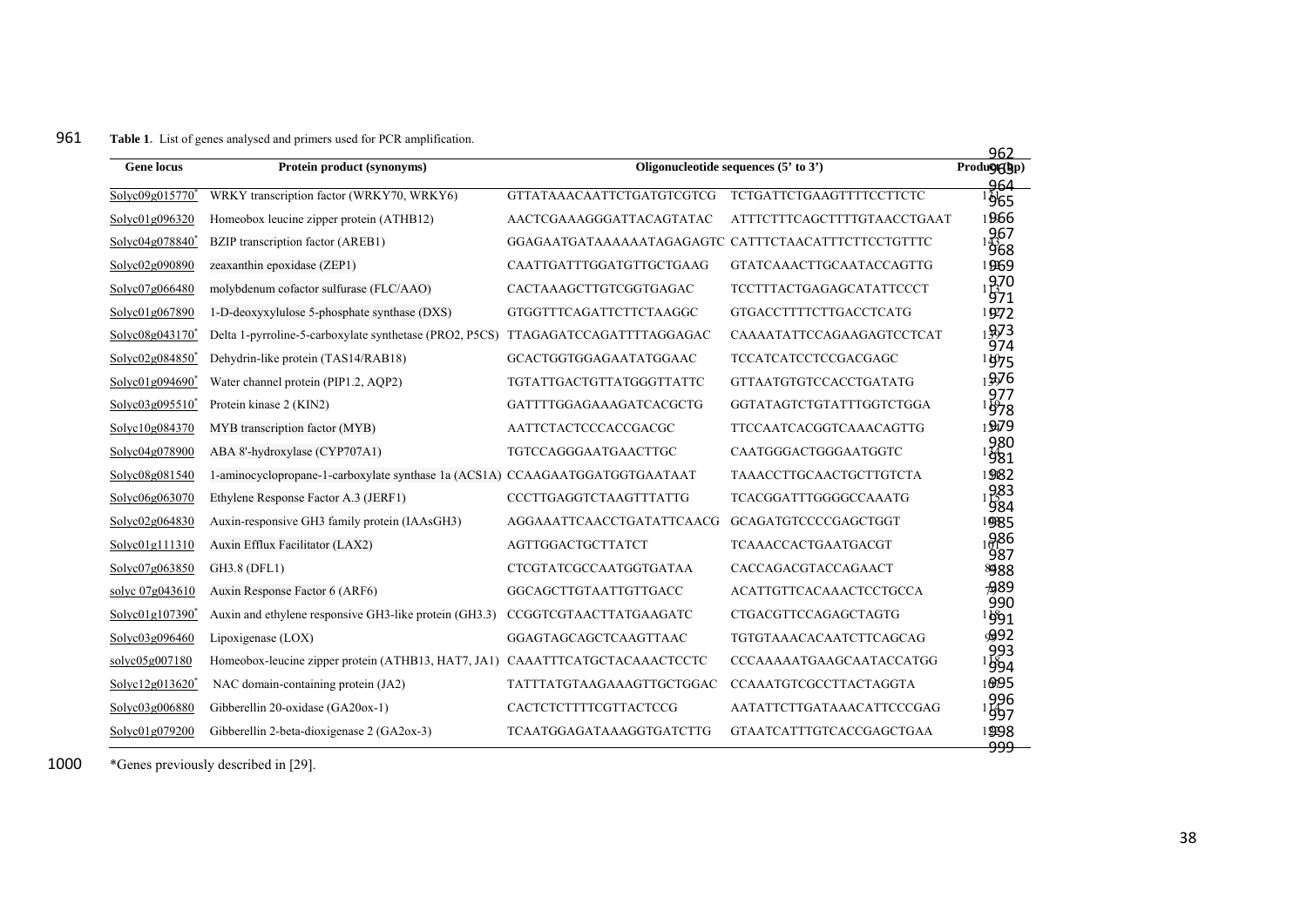# 1001<br>1002<br>1003<br>1004<br>1005

 **Table 2.** Linear correlation coefficients between shoot fresh weight (SFW), root fresh weight (RFW), photosynthesis (A), stomatal conductance (gs), abscisic acid (ABA) and jasmonic acid (JA) concentrations in leaf, root xylem sap and root of WT and *NCED* OE plants (sp12 and sp5) growing under control and salt conditions (100 mM NaCl) after 15 days of treatment. \*, \*\* indicate that correlations are significant at  $p<0.05$  and  $p<0.01$ , respectively.

|                  |            |             |           | 100c            |
|------------------|------------|-------------|-----------|-----------------|
|                  | <b>SFW</b> | <b>RFW</b>  | A         | <del>taaa</del> |
|                  |            | Control     |           |                 |
| <b>ABA</b> leaf  | $-0.778**$ | $-0.727**$  | $-0.586*$ | $-0.340$        |
| <b>ABA</b> xylem | $-0.794**$ | $-0.713**$  | $-0.511$  | $-0.606*$       |
| <b>ABA</b> root  | $-0.573$   | $-0.675*$   | $-0.070$  | $-0.450$        |
| JA leaf          | 0.039      | $-0.130$    | $-0.041$  | 0.153           |
| <b>JA</b> xylem  | 0.361      | $-0.047$    | 0.141     | 0.128           |
| <b>JA</b> root   | $-0.321$   | $-0.380$    | $-0.537$  | $-0.133$        |
| A                | 0.474      | 0.132       |           | 0.316           |
| $g_s$            | 0.535      | 0.081       |           |                 |
|                  |            | <b>Salt</b> |           |                 |
| <b>ABA</b> leaf  | $-0.459$   | $-0.467$    | 0.220     | $-0.548*$       |
| <b>ABA</b> xylem | $-0.283$   | $-0.301$    | 0.276     | $-0.291$        |
| <b>ABA</b> root  | $-0.264$   | $-0.209$    | 0.238     | $-0.299$        |
| JA leaf          | $-0.382$   | $-0.440$    | $-0.157$  | $-0.359$        |
| <b>JA</b> xylem  | 0.348      | 0.467       | $-0.167$  | $-0.283$        |
| <b>JA</b> root   | 0.244      | 0.223       | 0.128     | 0.294           |
| A                | 0.113      | 0.190       |           | 0.245           |
| $g_s$            | 0.260      | 0.252       |           |                 |

1015

1016

1017

1018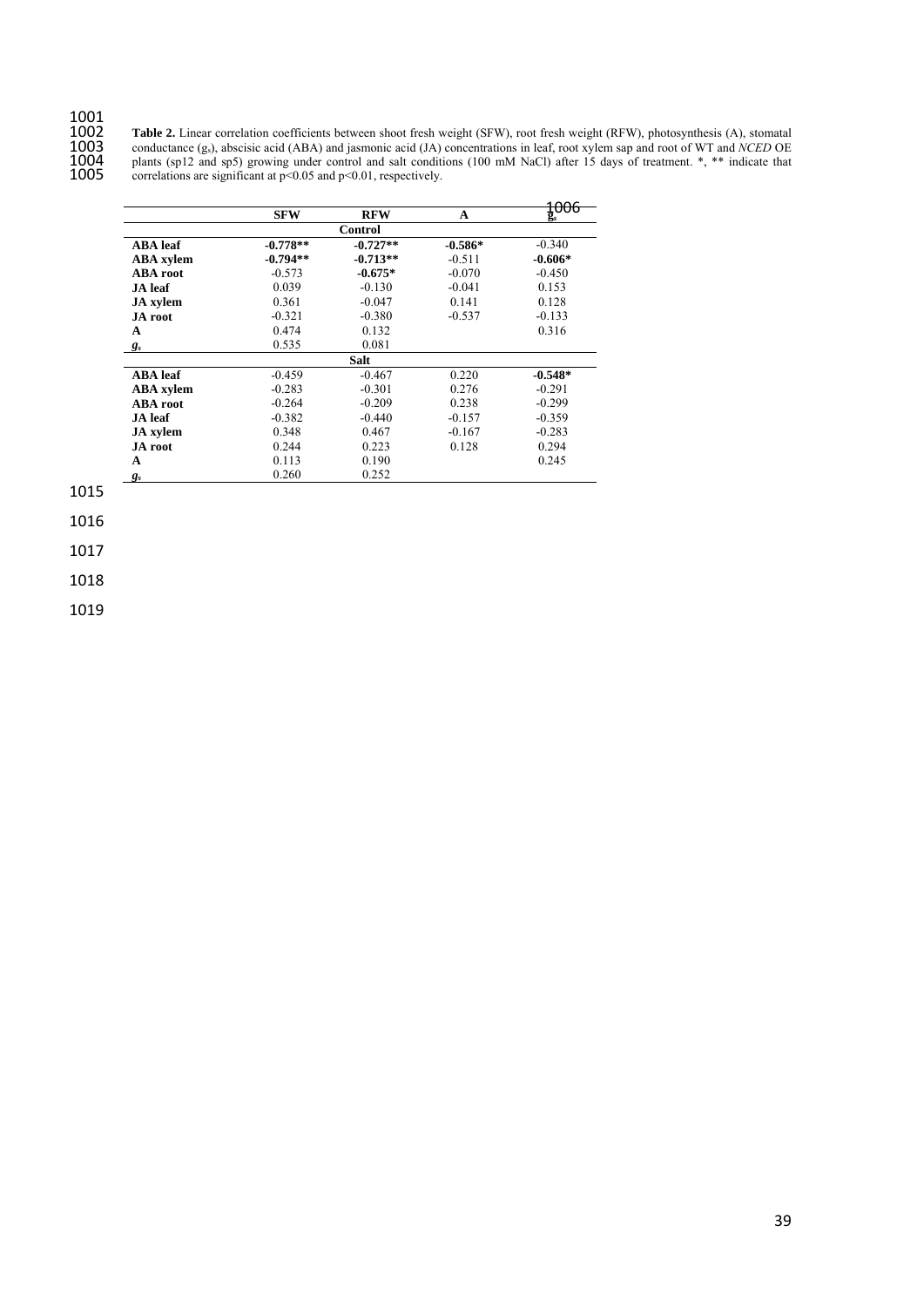#### 1020**Supplementary data**

1021Table S1. Salicylic acid (SA), gibberellin A<sub>3</sub> (GA<sub>3</sub>), 1-Aminocyclopropane-1-carboxylic acid (ACC), *trans*-zeatin (t-Z) and indole-3-acetic acid (IAA) concentrations in the leaf, root xylem sap and root of the WT (AC) and *NCED* OE plants (sp12 and sp5) growing under control and salt conditions (100 mM NaCl) after 11 and 21 days of treatment. Hormone concentrations are given in ng.ml<sup>-1</sup> (xylem) and ng.gFW<sup>-1</sup> (leaf and 1023roots). Different letters indicate significant differences among genotypes ( $n = 6$ ,  $P < 0.05$ ) within each treatment. \* indicate significant differences between control and salt treated plants according to the Tukey test

1024 $(0.05)$ , nd = non detected. DST = days of salt treatment.

|                 |      |                     |                    |                      | <b>11 DTS</b>         |                    |                     |
|-----------------|------|---------------------|--------------------|----------------------|-----------------------|--------------------|---------------------|
|                 |      |                     | Control            |                      |                       | <b>Salt</b>        |                     |
|                 |      | Leaf                | Xvlem              | Root                 | Leaf                  | Xylem              | Root                |
| <b>SA</b>       | AC   | 43.55±2.31          | $3.22 \pm 0.73$ b  | $63.59 \pm 7.13$     | $29.47 \pm 3.25 B$    | $14.23 \pm 2.15$ * | 33.80±5.46AB*       |
|                 | sp12 | $50.88 \pm 7.54$    | $7.68 \pm 1.58$ ab | $45.22 \pm 8.98$     | $21.60 \pm 1.26B^*$   | $19.10 \pm 1.09*$  | $19.62 \pm 1.09$ B* |
|                 | sp5  | $53.67 \pm 8.88$    | $9.78 \pm 3.47$ a  | 74.52±12.89          | $44.73 \pm 5.07$ A    | $10.59 \pm 4.06$   | $57.27 \pm 8.07$ A  |
| GA <sub>3</sub> | AC   | nd                  | $1.57 \pm 0.16$ b  | nd                   | nd                    | $3.17 \pm 0.73$    | nd                  |
|                 | sp12 | nd                  | $2.62 \pm 0.50$ a  | nd                   | nd                    | $1.56 \pm 0.18$    | nd                  |
|                 | sp5  | nd                  | $3.08 \pm 0.30$ a  | nd                   | nd                    | $3.03 \pm 1.66$    | nd                  |
| <b>ACC</b>      | AC   | $37.98 \pm 1.62$ a  | $8.50 \pm 1.20$ a  | $93.77 \pm 11.44$    | $57.42 \pm 6.11$      | $7.37 \pm 1.16$    | 292.52±64.54*       |
|                 | sp12 | $37.84 \pm 0.61$ a  | $4.36 \pm 0.02$ b  | $96.87 \pm 8.62$     | $44.93 \pm 3.03$      | $10.73 \pm 1.81*$  | 138.12±7.41         |
|                 | sp5  | $31.85 \pm 1.46$ b  | $4.72 \pm 0.42$ b  | $60.12 \pm 1.61$     | $38.09 \pm 7.16$      | $8.07 \pm 1.92$    | 343.86±107.03*      |
| $t-Z$           | AC   | $46.85 \pm 3.25$    | $4.44\pm0.49$ b    | $253.51 \pm 16.13$   | 58.01±7.97 AB         | 48.80±7.31*        | 206.17±17.29        |
|                 | sp12 | $49.36\pm 6.03$     | 5.53 $\pm$ 0.98 ab | $226 \pm 6.27$       | $85.06\pm4.09$ A*     | $38.15 \pm 6.27*$  | $201.70 \pm 14.98$  |
|                 | sp5  | $38.89 \pm 5.15$    | $12.18 \pm 5.49$ a | 206±27.50            | $41.51 \pm 15.06$ B   | $22.51 \pm 10.06$  | $181.41 \pm 11.92$  |
| <b>IAA</b>      | AC   | $15.32 \pm 0.08$    | $3.16 \pm 0.07$    | 17.84±0.55           | $15.03 \pm 0.07$      | $3.32 \pm 0.15$    | $15.93 \pm 0.61$    |
|                 | sp12 | $15.32 \pm 0.55$    | $3.07 \pm 0.01$    | 17.49±0.57           | $15.11 \pm 0.20$      | $3.30 \pm 0.05$    | $16.39 \pm 0.26$    |
|                 | sp5  | 15.24±0.22          | $3.08 \pm 0.01$    | $16.64 \pm 0.20$     | $15.16 \pm 0.09$      | $3.07 \pm 0.00$    | $14.27 \pm 0.15$    |
|                 |      |                     |                    | <b>21 DTS</b>        |                       |                    |                     |
|                 |      |                     | Control            |                      |                       | <b>Salt</b>        |                     |
|                 |      | Leaf                | <b>Xylem</b>       | Root                 | Leaf                  | <b>Xylem</b>       | Root                |
| <b>SA</b>       | AC   | 28.15±0.77 b        | $10.60 \pm 2.54$   | 48.40±3.81 ab        | $31.59 \pm .87AB$     | $22.51 \pm 3.72 B$ | $36.63 \pm 3.76 B$  |
|                 | sp12 | $26.19 \pm 1.40$ b  | $11.40 \pm 5.35$   | 42.03 $\pm$ 4.02 b   | $17.43 \pm 1.21B$     | 24.98±4.92B        | $31.06\pm0.99$ B    |
|                 | sp5  | $41.51 \pm 3.34$ a  | $12.44\pm4.19$     | 59.38 $\pm$ 3.81 a   | $46.60\pm3.58A$       | $40.98\pm6.14A*$   | $66.68 \pm 12.29$ A |
| GA <sub>3</sub> | AC   | nd                  | $1.63 \pm 0.11$ b  | nd                   | nd                    | $2.22 \pm 0.22$ B  | nd                  |
|                 | sp12 | nd                  | $1.97 \pm 0.19$ b  | nd                   | nd                    | $1.84 \pm 0.24$ B  | nd                  |
|                 | sp5  | nd                  | $4.82 \pm 0.41$ a  | nd                   | nd                    | $4.56 \pm 0.84$ A  | nd                  |
| <b>ACC</b>      | AC   | $47.19 \pm 0.47$    | $5.47 \pm 0.50$    | $117.96 \pm 7.17$    | 70.44±10.32B          | $9.60 \pm 1.52$    | 155.06±6.64 B       |
|                 | sp12 | $47.79 \pm 0.39$    | $9.53 \pm 4.85$    | $99.69 \pm 10.50$    | $129.13\pm0.59$ A*    | $19.72 \pm 6.10$   | 157.06±24.61B*      |
|                 | sp5  | $47.54 \pm 0.65$    | $6.02 \pm 1.69$    | $90.16 \pm 11.72$    | $47.36 \pm 0.66$ B    | $8.68 \pm 1.73$    | 261.89±57.55A*      |
| $t-Z$           | AC   | 64.17 $\pm$ 2.76 ab | 14.69±4.48         | 261.16±13.28 a       | 95.27±6.76 AB*        | 52.49±8.98*        | 192.77±7.77A*       |
|                 | sp12 | 54.78±7.31 b        | $17.83 \pm 12.27$  | 239.03 ab            | $103.48 \pm 10.33$ A* | $49.37 \pm 0.6$    | 139.74±10.71B*      |
|                 | sp5  | 72.68 $\pm$ 3.56 a  | $16.73 \pm 10.31$  | $190.19 \pm 10.96$ b | 72.36±5.66 B          | $36.84 \pm 13.42$  | 188.37±13.40A       |
| <b>IAA</b>      | AC   | $9.75 \pm 0.03$     | $3.08 \pm 0.00$    | $10.51 \pm 0.17$ ab  | $9.81 \pm 0.10$ AB    | $3.21 \pm 0.04$ B  | $9.92 \pm 0.05*$    |
|                 | sp12 | $9.95 \pm 0.07$     | $3.09 \pm 0.01$    | $10.83 \pm 0.34a$    | $9.66 \pm 0.04$ B*    | $3.62 \pm 0.16$ A* | $9.94 \pm 0.08*$    |
|                 | sp5  | $9.87 \pm 0.02$     | $3.09 \pm 0.02$    | $9.96 \pm 0.06$      | $9.91 \pm 0.02$ A     | $3.09 \pm 0.02$ B  | $9.81 \pm 0.06$     |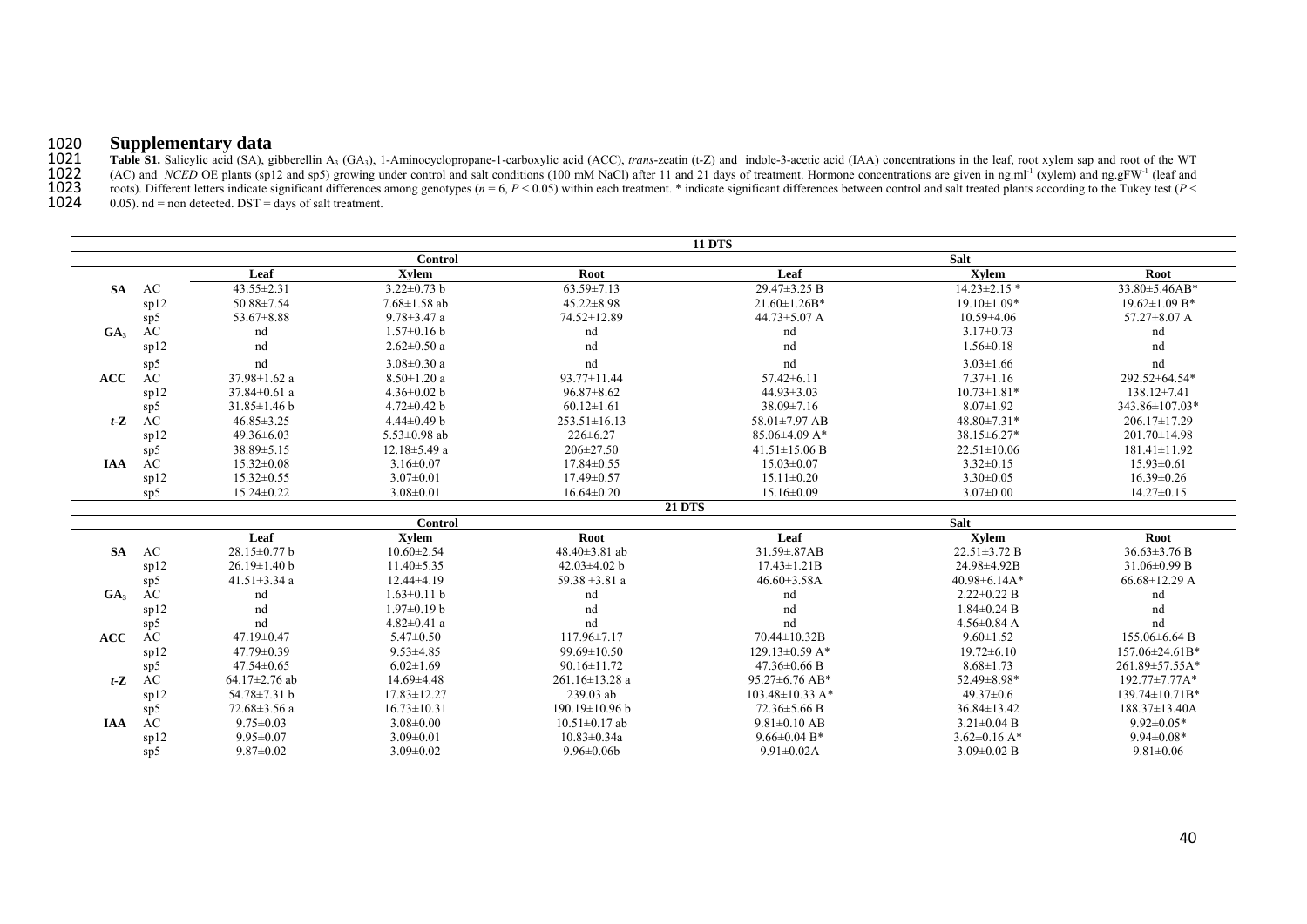1025 **Table S2.** Potassium (K), sodium (Na), calcium (Ca), magnesium (Mg), phosphorus (P), sulphur (S), manganese (Mn), boron (B), 1026 zinc (Zn) and iron (Fe) concentrations in the leaf, root xylem sap and root of the WT (AC) and *NCED* OE plants (sp12 and sp5) 1027 growing under control and salt conditions (100 mM NaCl) after 11 and 21 days of treatment. Ion concentrations are given in mg.l<sup>-1</sup> 1028 (xylem) and mg.gDW<sup>-1</sup> (leaf and roots). Different letters indicate significant differences among genotypes ( $n = 6, P < 0.05$ ) within 1029 each treatment. \* indicate significant differences between control and salt treated plants according to the Tukey test (*P* < 0.05). nd = 1030 non detected. DST = days of salt treatment.

|    |                        |                                    |                                      | <b>11 DTS</b>                      |                                                     |                                    |                                    |
|----|------------------------|------------------------------------|--------------------------------------|------------------------------------|-----------------------------------------------------|------------------------------------|------------------------------------|
|    |                        |                                    | Control                              |                                    |                                                     | Salt                               |                                    |
|    |                        | Leaf                               | <b>Xylem</b>                         | Root                               | Leaf                                                | <b>Xylem</b>                       | Root                               |
| Κ  | $\mathbf{A}\mathbf{C}$ | $18.42 \pm 0.74$                   | 587.49±66.71                         | 19.96±0.99                         | $8.92 \pm 0.24$ *                                   | 1109.46±84.64 *                    | $12.42 \pm 0.98$ *                 |
|    | sp12                   | $18.43 \pm 0.65$                   | 474.47±60.21                         | $20.44 \pm 1.01$                   | $8.98 \pm 0.65$ *                                   | 813.76±111.303                     | $9.81 \pm 0.93$ *                  |
|    | sp5                    | $17.20 \pm 2.58$                   | 487.35±40.74                         | $20.55 \pm 1.67$                   | $8.27 \pm 1.25$ *                                   | 789.62±250.98                      | $12.55 \pm 0.66$ *                 |
| Na | $\mathbf{A}\mathbf{C}$ | $0.21 \pm 0.02$                    | $7.60 \pm 1.04$                      | $0.42 \pm 0.09$                    | $14.37 \pm 0.81$ *                                  | 1583.20±148.19 A*                  | $13.61 \pm 0.63$ *                 |
|    | sp12                   | $0.28 \pm 0.03$                    | $4.11 \pm 1.48$                      | $0.47 \pm 0.14$                    | $14.27 \pm 0.26$ *                                  | $1651.95 \pm 135.26$ A*            | 13.89±2.44 *                       |
|    | sp5                    | $0.28 \pm 0.03$                    | $5.75 \pm 1.77$                      | $0.17 \pm 0.03$                    | 14.78±1.26 *                                        | 855.11±358.44 B*                   | $12.17 \pm 0.99$ *                 |
| Ca | AC                     | $14.80 \pm 0.50$ ab                | $160.18 \pm 15.10$ a                 | $3.70 \pm 0.29$                    | $11.64 \pm 0.36$ A*                                 | 370.54±89.27                       | $1.74 \pm 0.11$ *                  |
|    | sp12                   | $15.18 \pm 0.68$ a                 | $106.76 \pm 6.53$ b                  | $4.23 \pm 0.21$                    | 11.39±0.46 AB*                                      | $95.60 \pm 4.62$                   | $1.70 \pm 0.23$ *                  |
|    | sp5                    | $12.27 \pm 0.76$ b                 | $105.91 \pm 18.46$ b                 | $3.26 \pm 0.22$                    | $9.65 \pm 0.76$ B*                                  | 220.48±26.97                       | $1.83 \pm 0.09$ *                  |
| Mg | AC                     | $3.13 \pm 0.19$ ab                 | 55.54 ± 8.66                         | $2.55 \pm 0.23$                    | $2.03 \pm 0.13$ A*                                  | 136.12±89.27                       | $3.60 \pm 0.15$                    |
|    | sp12                   | $3.39 \pm 0.14$ a                  | $40.49 \pm 2.16$                     | $2.18 \pm 0.07$                    | $2.34\pm0.07$ A*                                    | 49.21±9.63                         | $3.68 \pm 0.11$                    |
|    | sp5                    | $2.42 \pm 0.06$ b                  | 34.74±4.62                           | $2.77 \pm 0.24$                    | $1.42 \pm 0.04$ B*                                  | 95.26±40.59                        | $4.03 \pm 0.25$                    |
| P  | ÁC                     | $3.75 \pm 0.16$                    | 52.67±2.69                           | $4.02 \pm 0.25$                    | $3.60 \pm 0.15$                                     | 185.68±38.56 *                     | $3.13 \pm 0.19$                    |
|    | sp12                   | $3.43 \pm 0.09$                    | $47.29 \pm 3.17$                     | $4.83 \pm 0.20$                    | $3.68 \pm 0.11$                                     | 102.99±14.21                       | $2.82 \pm 0.23*$                   |
|    |                        | $3.81 \pm 0.33$                    | 45.59±3.96                           | $4.40 \pm 0.38$                    | $4.03 \pm 0.25$                                     |                                    | $3.37 \pm 0.24*$                   |
|    | sp5                    |                                    |                                      |                                    |                                                     | $118.00 \pm 32.87$                 |                                    |
| S  | AC                     | $3.22 \pm 0.07$ a                  | 57.17±7.89                           | $1.59 \pm 0.14$                    | $2.66 \pm 0.12*$                                    | $107.82 \pm 26.23$                 | $1.18 \pm 0.06$                    |
|    | sp12                   | $3.26 \pm 0.20$ a                  | $36.46 \pm 1.85$                     | $2.08 \pm 0.04$                    | $2.35 \pm 0.11*$                                    | 42.33±4.98                         | $1.11 \pm 0.11*$                   |
|    | sp5                    | $2.78 \pm 0.04$ b                  | 41.24±9.50                           | $1.80 \pm 0.24$                    | $2.60 \pm 0.03$                                     | $68.54 \pm 21.62$                  | $0.93 \pm 0.26*$                   |
| Mn | $\mathbf{A}\mathbf{C}$ | $0.04 \pm 0.00$ ab                 | $0.53 \pm 0.05$                      | $0.09 \pm 0.01$ ab                 | $0.04 \pm 0.00$ AB                                  | $3.32 \pm 0.78$ *                  | $0.09 \pm 0.02$                    |
|    | Sp12                   | $0.05 \pm 0.00$ a                  | $0.45 \pm 0.03$                      | $0.15 \pm 0.02$ a                  | $0.05 \pm 0.00$ A                                   | $1.19 \pm 0.23$                    | $0.10 \pm 0.01$                    |
|    | Sp5                    | $0.03 \pm 0.00$ b                  | $0.49 \pm 0.10$                      | $0.07 \pm 0.03$ b                  | $0.03 \pm 0.00 B$                                   | $3.50 \pm 0.11$ *                  | $0.12 \pm 0.03$                    |
| B  | $\mathbf{A}\mathbf{C}$ | $0.06 \pm 0.00$                    | $0.19 \pm 0.14$                      | $0.04 \pm 0.00$ ab                 | $0.06 \pm 0.00$                                     | $0.22 \pm 0.11$                    | $0.04 \pm 0.00$ A                  |
|    | sp12                   | $0.06 \pm 0.00$                    | $0.07 \pm 0.01$                      | $0.05 \pm 0.01$ a                  | $0.07 \pm 0.00$                                     | $0.20 \pm 0.00$                    | $0.04\pm0.00$ A*                   |
|    | sp5                    | $0.05 \pm 0.00$                    | nd                                   | $0.03 \pm 0.00$ b                  | $0.06 \pm 0.00*$                                    | $0.16 \pm 0.02$                    | $0.03 \pm 0.00 B$                  |
| Fe | AC                     | $0.06 \pm 0.00$ b                  | $0.15 \pm 0.04$                      | $0.64 \pm 0.07$                    | $0.07 \pm 0.02$                                     | $0.59 \pm 0.11*$                   | $0.32 \pm 0.04$ B*                 |
|    | sp12                   | $0.04 \pm 0.00$ b                  | $0.14 \pm 0.03$                      | $0.63 \pm 0.05$                    | $0.07 \pm 0.01$                                     | $0.39 \pm 0.13$                    | $0.38 \pm 0.05$ B*                 |
|    | sp5                    | $0.10 \pm 0.03$ a                  | $0.14 \pm 0.04$                      | $0.66 \pm 0.09$                    | $0.07 \pm 0.02$                                     | $0.62 \pm 0.26*$                   | $0.64 \pm 0.09$ A                  |
| Zn | ÁC                     | $0.04 \pm 0.00$                    | $0.65 \pm 0.04$                      | $0.29 \pm 0.03$                    | $0.07 \pm 0.00*$                                    | $8.13 \pm 1.81*$                   | $0.23 \pm 0.02$ B                  |
|    | sp12                   | $0.05 \pm 0.00$                    | $0.52 \pm 0.05$                      | $0.32 \pm 0.01$                    | $0.08 \pm 0.00*$                                    | $2.08 \pm 0.57$                    | $0.24 \pm 0.01$ B                  |
|    | sp5                    | $0.04 \pm 0.00$                    | $0.61 \pm 0.09$                      | $0.33 \pm 0.06$                    | $0.07 \pm 0.00*$                                    | $4.41 \pm 2.22$                    | $0.32 \pm 0.02$ A                  |
|    |                        |                                    |                                      | <b>21 DTS</b>                      |                                                     |                                    |                                    |
|    |                        |                                    |                                      |                                    |                                                     |                                    |                                    |
|    |                        |                                    | Control                              |                                    |                                                     | Salt                               |                                    |
|    |                        | Leaf                               | <b>Xylem</b>                         | <b>Root</b>                        | Leaf                                                | <b>Xylem</b>                       | <b>Root</b>                        |
| Κ  | $\mathbf{A}\mathbf{C}$ | $18.28 \pm 0.60$                   | 546.51±53.82                         | $18.18 \pm 1.56$                   | $7.60\pm0.52$ *                                     | 879.86±72.17 AB                    | $10.64 \pm 1.02$ *                 |
|    | sp12                   | 18.19±0.34                         | 610.96±91.88                         | $18.66 \pm 1.09$                   | $6.53 \pm 0.64$ *                                   | 944.38±122.16 A*                   | $8.86 \pm 0.17$ *                  |
|    | sp5                    | $17.74 \pm 1.60$                   | 775.24±172.47                        | 19.64±0.91                         | $7.48 \pm 1.80$ *                                   | 591.85±133.38 B                    | $10.25 \pm 0.65$ *                 |
| Na | $\mathbf{A}\mathbf{C}$ | $0.31 \pm 0.02$                    | 12.69±4.34                           | $0.98 \pm 0.68$                    | 16.39±0.74 *                                        | 1011.79±134.99B *                  | 13.84±0.98                         |
|    | sp12                   | $0.35 \pm 0.02$                    | $8.27 \pm 1.82$                      | $0.31 \pm 0.01$                    | $17.75 \pm 0.60$ *                                  | 1737.00±160.96A *                  | $15.11 \pm 0.59$                   |
|    | sp5                    | $0.34 \pm 0.02$                    | $5.44 \pm 0.56$                      | $0.19 \pm 0.03$                    | 19.17±2.32 *                                        | 814.37±197.69B *                   | 12.59±0.07                         |
| Ca | $\mathbf{A}\mathbf{C}$ | $16.59 \pm 1.02$                   | 170.08±41.76                         | $3.11 \pm 0.19$ b                  | $10.59 \pm 0.26$ A *                                | 133.75±12.94                       | $1.55 \pm 0.09$                    |
|    | sp12                   | $15.60 \pm 1.33$                   | 113.45±14.20                         | $4.11 \pm 0.15$ a                  | $10.43 \pm 0.47$ A*                                 | $108.81 \pm 7.90$                  | $1.73 \pm 0.03$                    |
|    |                        | $16.31 \pm 0.46$                   | 166.52±45.79                         | $3.16 \pm 0.16$ b                  | 8.37 $\pm$ 0.48 B *                                 | $97.62 \pm 18.38$                  | $1.50 \pm 0.08$                    |
| Mg | sp5                    | $3.75 \pm 0.22$                    | $39.12 \pm 6.82$                     |                                    | $2.09\pm0.09$ A *                                   | 51.88±3.37                         | $1.57 \pm 0.75$ B                  |
|    | AC                     | $3.55 \pm 0.26$                    | $31.60 \pm 2.92$                     | $1.97 \pm 0.11$<br>$2.25 \pm 0.15$ | $2.23 \pm 0.04$ A *                                 | $63.62 \pm 12.30*$                 | $1.66 \pm 0.11 B*$                 |
|    | sp12                   | $3.15 \pm 0.12$                    | 46.56±9.22                           | $2.30\pm0.13$                      | $1.14 \pm 0.11 B$ *                                 | $43.78 \pm 7.03$                   | $2.62 \pm 0.41$ A                  |
| ₽  | sp5                    |                                    |                                      |                                    |                                                     | 79.65±6.91 B                       | $3.11 \pm 0.22$ AB                 |
|    | AC                     | $3.78 \pm 0.09$<br>$3.81 \pm 0.15$ | $58.77 \pm 6.22$                     | 3.89±0.38                          | $3.20\pm0.15$ B <sup>*</sup><br>$2.95 \pm 0.31 B$ * |                                    |                                    |
|    | sp12                   |                                    | $77.68 \pm 8.48$<br>$69.81 \pm 9.54$ | $4.22 \pm 0.26$                    |                                                     | $135.55 \pm 25.33$ A*              | $3.00\pm0.21$ B*                   |
|    | sp5                    | $3.86 \pm 0.40$                    |                                      | $4.74 \pm 0.26$                    | $4.12 \pm 0.25$ A *                                 | 72.47±23.24 B                      | $3.86 \pm 0.30$ A                  |
| S  | AC                     | $3.53 \pm 0.19$                    | $40.95 \pm 7.91$                     | $1.62 \pm 0.16$                    | $2.61 \pm 0.07$ *                                   | $35.15 \pm 2.95$ AB                | $1.47 \pm 0.09$                    |
|    | sp12                   | $3.60 \pm 0.21$                    | $29.35 \pm 3.93$                     | $1.83 \pm 0.11$                    | $2.40\pm0.06*$                                      | 55.51 $\pm$ 6.91 A*                | $1.61 \pm 0.07$                    |
|    | sp5                    | $3.37 \pm 0.18$                    | $58.10 \pm 10.78$                    | $1.93 \pm 0.08$                    | $2.45 \pm 0.24$ *                                   | $34.38 \pm 8.21 B$                 | $1.38 \pm 0.26*$                   |
| Mn | AC                     | $0.05 \pm 0.01$                    | $0.92 \pm 0.16$                      | $0.06 \pm 0.01$                    | $0.04 \pm 0.00$ AB                                  | $0.98 \pm 0.07$                    | $0.07 \pm 0.01$ B                  |
|    | sp12                   | $0.04 \pm 0.00$                    | $0.46 \pm 0.07$                      | $0.07 \pm 0.01$                    | $0.05 \pm 0.00$ A                                   | $1.32 \pm 0.26*$                   | $0.08 \pm 0.01$ AB                 |
|    | sp5                    | $0.03 \pm 0.00$                    | $0.74 \pm 0.28$                      | $0.05 \pm 0.02$                    | $0.03 \pm 0.01$ B                                   | $0.99 \pm 0.25$                    | $0.11 \pm 0.01$ A*                 |
| B  | AC                     | $0.05 \pm 0.00$                    | $1.28 \pm 0.56$                      | $0.04 \pm 0.00$                    | $0.06 \pm 0.01$                                     | $0.16 \pm 0.09$                    | $0.04 \pm 0.00$ AB                 |
|    | sp12                   | $0.06 \pm 0.00$                    | $0.16 \pm 0.00$                      | $0.05 \pm 0.00$                    | $0.06 \pm 0.00$                                     | $0.07 \pm 0.04$                    | $0.05 \pm 0.00$ A                  |
|    | sp5                    | $0.05 \pm 0.00$                    | $0.86 \pm 0.53$                      | $0.04 \pm 0.00$                    | $0.06 \pm 0.00$                                     | $0.44 \pm 0.17$                    | $0.03 \pm 0.00 B$                  |
| Fe | AC                     | $0.04 \pm 0.00$ ab                 | $4.03 \pm 0.00$                      | $0.36 \pm 0.05$                    | $0.05 \pm 0.00$                                     | $0.20 \pm 0.02$                    | $0.30 \pm 0.01$ B                  |
|    | sp12                   | $0.03 \pm 0.00$ b                  | $0.31 \pm 0.10$                      | $0.33 \pm 0.02$                    | $0.05 \pm 0.00*$                                    | $0.37 \pm 0.09$                    | $0.33 \pm 0.03$ AB                 |
|    | sp5                    | $0.05 \pm 0.00$ a                  | $2.38 \pm 2.12$                      | $0.45 \pm 0.04$                    | $0.05 \pm 0.01$                                     | $0.19 \pm 0.06$                    | $0.49 \pm 0.13$ A                  |
| Zn | AC                     | $0.04 \pm 0.00$                    | $1.35 \pm 0.35$                      | $0.22 \pm 0.02$                    | $0.07 \pm 0.00*$                                    | $1.90 \pm 0.19$                    | $0.18 \pm 0.01$                    |
|    | sp12<br>sp5            | $0.04 \pm 0.00$<br>$0.04 \pm 0.00$ | $0.93 \pm 0.23$<br>$1.10 \pm 0.25$   | $0.19 \pm 0.02$<br>$0.23 \pm 0.04$ | $0.07 \pm 0.01*$<br>$0.07 \pm 0.01*$                | $2.08 \pm 0.41$<br>$2.00 \pm 0.53$ | $0.18 \pm 0.01$<br>$0.22 \pm 0.01$ |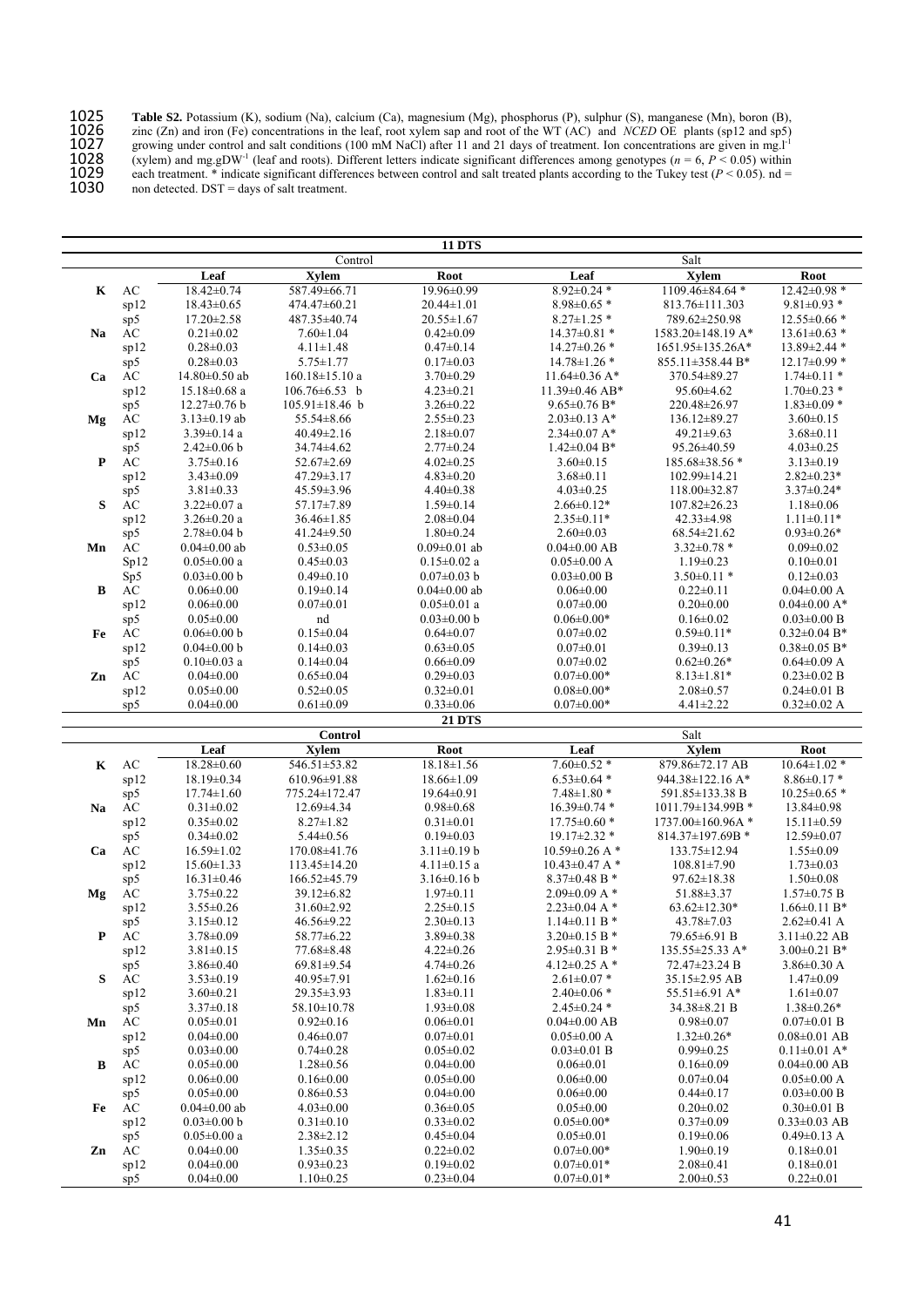1031 **Table S3.** Two way ANOVA for the effects of the genotype and treatment on shoot fresh weight (SFW), root fresh weight (RFW), 1032 total fresh weight (TFW), photosynthesis (*A*), stomatal conductance (*gs*), abscisic acid (ABA) and jasmonic acid (JA) concentration 1033 in leaf, xylem and root. The numbers in the table are the *P*-values.

| 1035                                 |                                                 | <b>SFW</b>       | RFW                  | <b>TFW</b>     |
|--------------------------------------|-------------------------------------------------|------------------|----------------------|----------------|
|                                      |                                                 |                  | $AC$ vs sp12         |                |
| 1036                                 | Genotype                                        | 0.014            | 0.532                | 0.023          |
|                                      | <b>Treatment</b>                                | 0.0001           | 0.002                | 0.0001         |
|                                      | <b>Genotype x Treatment</b>                     | 0.012            | 0.313                | 0.016          |
| 1037                                 |                                                 |                  | $AC$ vs sp5          |                |
|                                      | Genotype                                        | 0.0001           | 0.001                | 0.0001         |
| 1038                                 | <b>Treatment</b>                                | 0.0001           | 0.004                | 0.0001         |
|                                      | <b>Genotype x Treatment</b>                     | 0.003            | 0.036                | 0.004          |
|                                      |                                                 |                  | $sp5$ vs $sp12$      |                |
| 1039                                 | Genotype                                        | 0.166            | 0.025                | 0.055          |
|                                      | <b>Treatment</b>                                | 0.0001           | 0.139                | 0.0001         |
| 1040                                 | <b>Genotype x Treatment</b>                     | 0.769            | 0.452                | 0.616          |
|                                      |                                                 | $\boldsymbol{A}$ | $g_s$                |                |
|                                      |                                                 |                  | $AC$ vs sp12         |                |
| 1041                                 | Genotype                                        | 0.072            | 0.118                |                |
|                                      | <b>Treatment</b>                                | 0.0001           | 0.379                |                |
| 1042                                 | <b>Genotype x Treatment</b>                     | 0.066            | 0.747                |                |
|                                      |                                                 |                  | $AC$ vs $sp5$        |                |
|                                      | Genotype                                        | 0.355            | 0.005                |                |
| 1043                                 | <b>Treatment</b>                                | 0.005            | 0.377                |                |
|                                      | <b>Genotype x Treatment</b>                     | 0.206            | 0.886                |                |
| 1044                                 |                                                 |                  | $\sqrt{sp12}$ vs sp5 |                |
|                                      | Genotype                                        | 0.768            | 0.271                |                |
|                                      | <b>Treatment</b>                                | 0.058            | 0.232                |                |
| 1045                                 | <b>Genotype x Treatment</b>                     | 0.976            | 0.792                |                |
|                                      |                                                 | <b>ABAleaf</b>   | <b>ABAxylem</b>      | <b>ABAroot</b> |
| 1046                                 |                                                 |                  | $AC$ vs sp12         |                |
|                                      | Genotype                                        | 0.012            | 0.0001               | 0.353          |
| 1047                                 | <b>Treatment</b>                                | 0.0001           | 0.0001               | 0.454          |
|                                      | <b>Genotype x Treatment</b>                     | 0.981            | 0.001                | 0.840          |
|                                      |                                                 |                  | $AC$ vs $sp5$        |                |
|                                      | Genotype                                        | 0.0001           | 0.0001               | 0.001          |
|                                      | <b>Treatment</b>                                | 0.0001           |                      |                |
|                                      |                                                 |                  | 0.0001               | 0.029          |
|                                      | <b>Genotype x Treatment</b>                     | 0.080            | 0.007                | 0.022          |
|                                      |                                                 |                  | $spl2$ vs $sp5$      |                |
|                                      | Genotype                                        | 0.001            | 0.022                | 0.008          |
|                                      | <b>Treatment</b>                                | 0.0001           | 0.0001               | 0.096          |
|                                      | <b>Genotype x Treatment</b>                     | 0.194            | 0.221                | 0.087          |
|                                      |                                                 |                  |                      |                |
|                                      |                                                 | <b>JAleaf</b>    | <b>JAxylem</b>       | JAroot         |
|                                      |                                                 |                  | $AC$ vs sp12         |                |
|                                      | Genotype                                        | 0.141            | 0.627                | 0.925          |
|                                      | <b>Treatment</b>                                | 0.023            | 0.042                | 0.004          |
|                                      | <b>Genotype x Treatment</b>                     | 0.190            | 0.265                | 0.856          |
| 1049<br>1050<br>1051<br>1052<br>1053 |                                                 |                  | $AC$ vs sp5          |                |
|                                      | Genotype                                        | 0.120            | 0.111                | 0.746          |
|                                      | <b>Treatment</b>                                | 0.255            | 0.019                | 0.025          |
|                                      | <b>Genotype x Treatment</b>                     | 0.983            | 0.193                | 0.753          |
|                                      |                                                 |                  | $spl2$ vs $sp5$      |                |
|                                      | Genotype                                        | 0.949            | 0.148                | 0.833          |
| 1054<br>1055<br>1056                 | <b>Treatment</b><br><b>Genotype x Treatment</b> | 0.103<br>0.340   | 0.018<br>0.994       | 0.072<br>0.888 |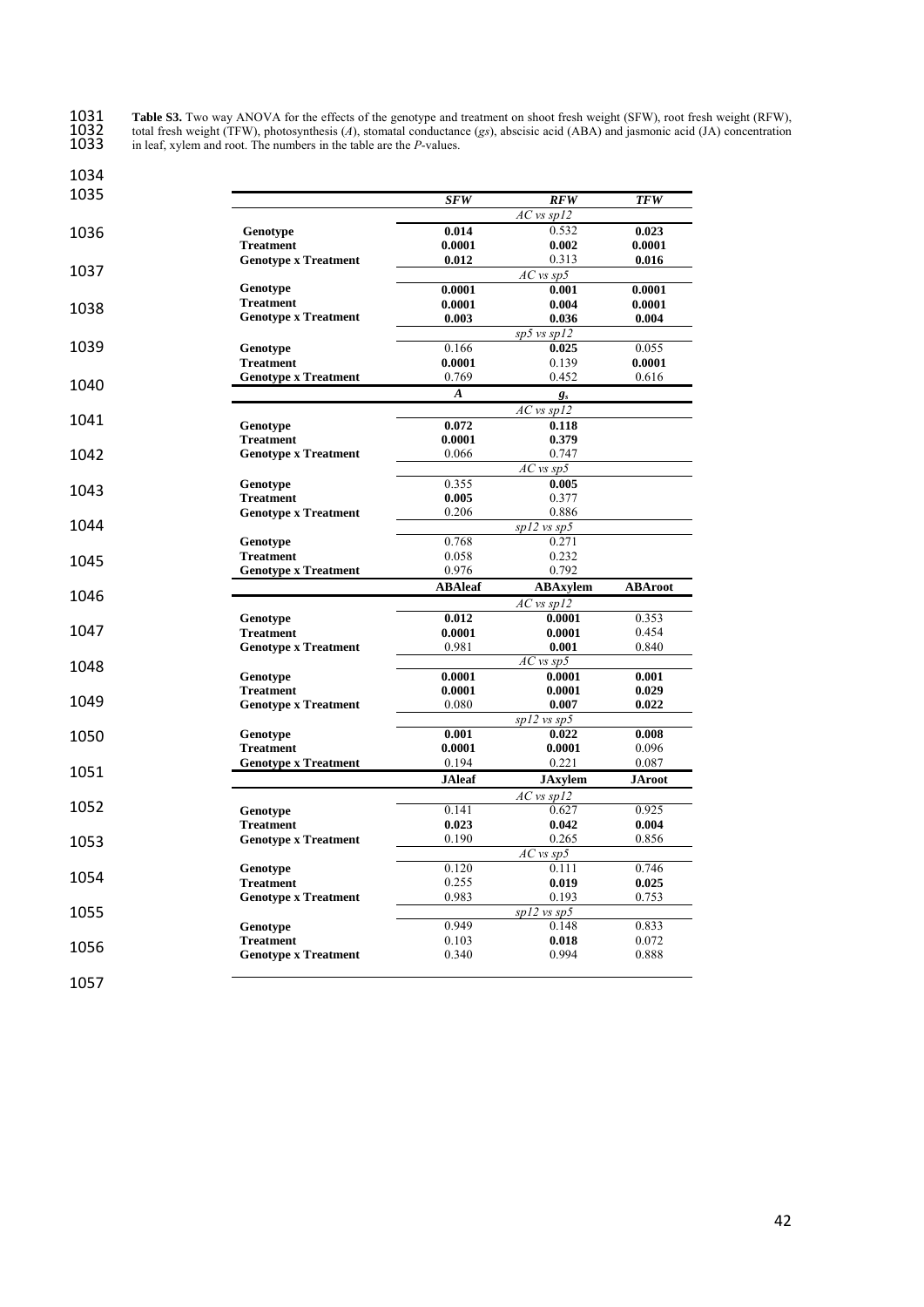1058 Table S4. Two way ANOVA for the effects of the genotype and treatment on Salicylic acid (SA), gibberellin A<sub>3</sub> (GA<sub>3</sub>), 1-1059 Aminocyclopropane-1-carboxylic acid (ACC), *trans*-zeatin (t-Z) and indole-3-acetic acid (IAA) concentrations in the leaf, root 1060 xylem sap and root. The numbers in the table are the *P*-values.

|                             | <b>11 DST</b>   |                       |                 |
|-----------------------------|-----------------|-----------------------|-----------------|
|                             | SA leaf         | SA xylem              | SA root         |
| Genotype                    | 0.031           | 0.147                 | 0.005           |
| <b>Treatment</b>            | 0.001           | 0.001                 | 0.0001          |
| <b>Genotype X Treatment</b> | 0.106           | 0.242                 | 0.513           |
|                             |                 | $GA_3$ Xylem          |                 |
| Genotype                    |                 | 0.400                 |                 |
| <b>Treatment</b>            |                 | 0.751                 |                 |
| <b>Genotype X Treatment</b> |                 | 0.052                 |                 |
|                             | <b>ACC</b> leaf | <b>ACC</b> xylem      | <b>ACC</b> root |
| Genotype                    | 0.498           | 0.809                 | 0.032           |
| <b>Treatment</b>            | 0.086           | 0.095                 | 0.0001          |
| <b>Genotype X Treatment</b> | 0.708           | 0.180                 | 0.016           |
|                             | $t-Z$ leaf      | t-Z xylem             | t-Z root        |
| Genotype                    | 0.094           | 0.623                 | 0.414           |
| <b>Treatment</b>            | 0.011           | 0.0001                | 0.126           |
| <b>Genotype X Treatment</b> | 0.375           | 0.163                 | 0.980           |
|                             | <b>IAA</b> leaf | <b>IAA</b> xylem      | <b>IAA</b> root |
| Genotype                    | 0.998           | 0.529                 | 0.222           |
| <b>Treatment</b>            | 0.423           | 0.277                 | 0.031           |
| <b>Genotype X Treatment</b> | 0.859           | 0.644                 | 0.337           |
|                             |                 | <b>21 DST</b>         |                 |
|                             | SA leaf         | <b>SA</b> xylem       | <b>SA</b> root  |
| Genotype                    | 0.002           | 0.089                 | 0.001           |
| <b>Treatment</b>            | 0.941           | 0.0001                | 0.030           |
| <b>Genotype X Treatment</b> | 0.369           | 0.261                 | 0.643           |
|                             |                 | GA <sub>3</sub> Xylem |                 |
| Genotype                    |                 | 0.0001                |                 |
| <b>Treatment</b>            |                 | 0.790                 |                 |
| <b>Genotype X Treatment</b> |                 | 0.274                 |                 |
|                             | <b>ACC</b> leaf | <b>ACC</b> xylem      | <b>ACC</b> root |
| Genotype                    | 0.015           | 0.0001                | 0.028           |
| <b>Treatment</b>            | 0.428           | 0.140                 | 0.001           |
| <b>Genotype X Treatment</b> | 0.361           | 0.818                 | 0.095           |
|                             | $t-Z$ leaf      | t-Z xylem             | t-Z root        |
| Genotype                    | 0.668           | 0.746                 | 0.016           |
| <b>Treatment</b>            | 0.001           | 0.004                 | 0.000           |
| <b>Genotype X Treatment</b> | 0.017           | 0.786                 | 0.016           |
|                             | <b>IAA</b> leaf | <b>IAA</b> xylem      | <b>IAA</b> root |
| Genotype                    | 0.884           | 0.257                 | 0.101           |
| <b>Treatment</b>            | 0.060           | 0.003                 | 0.003           |
| <b>Genotype X Treatment</b> | 0.009           | 0.142                 | 0.995           |

1061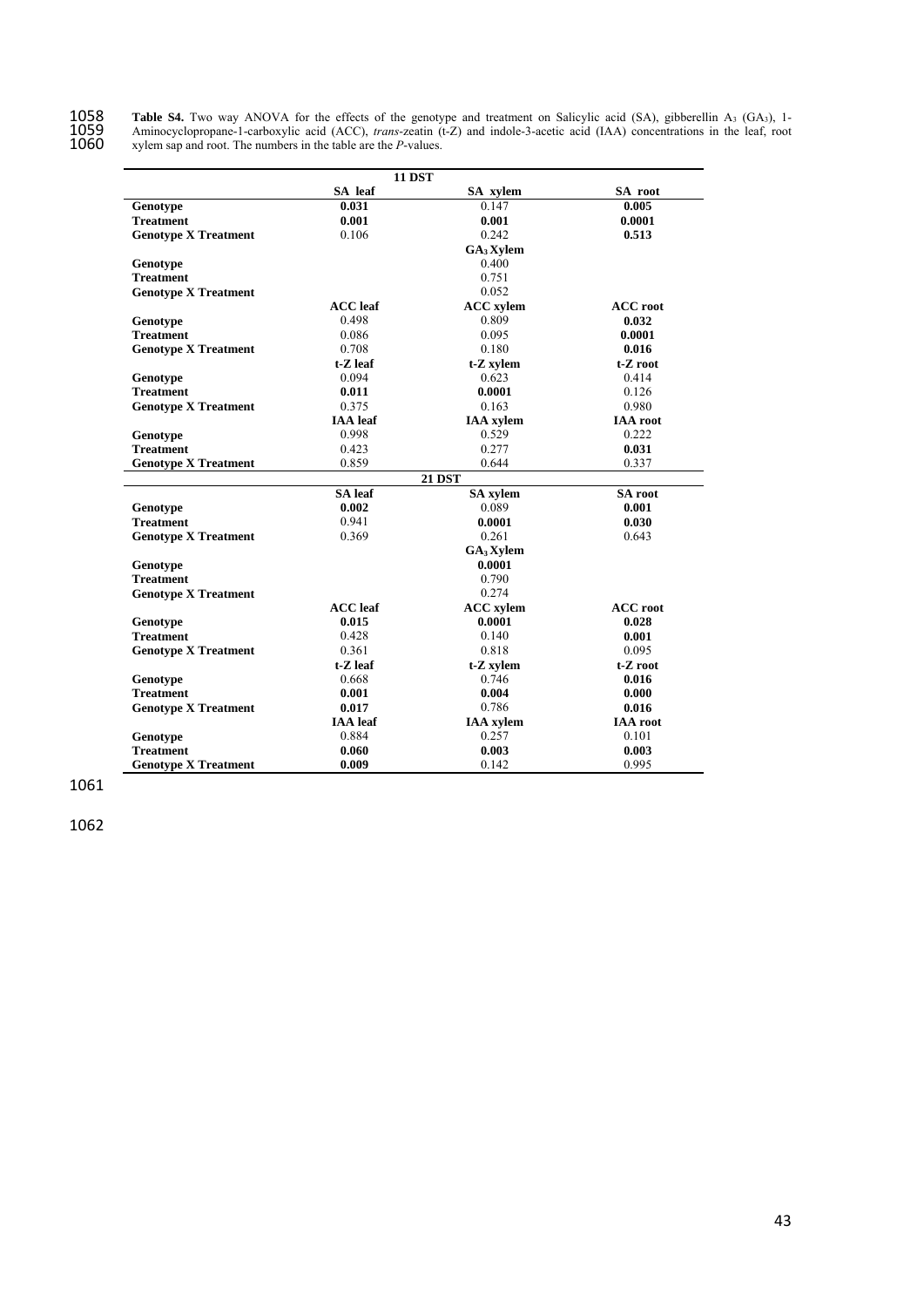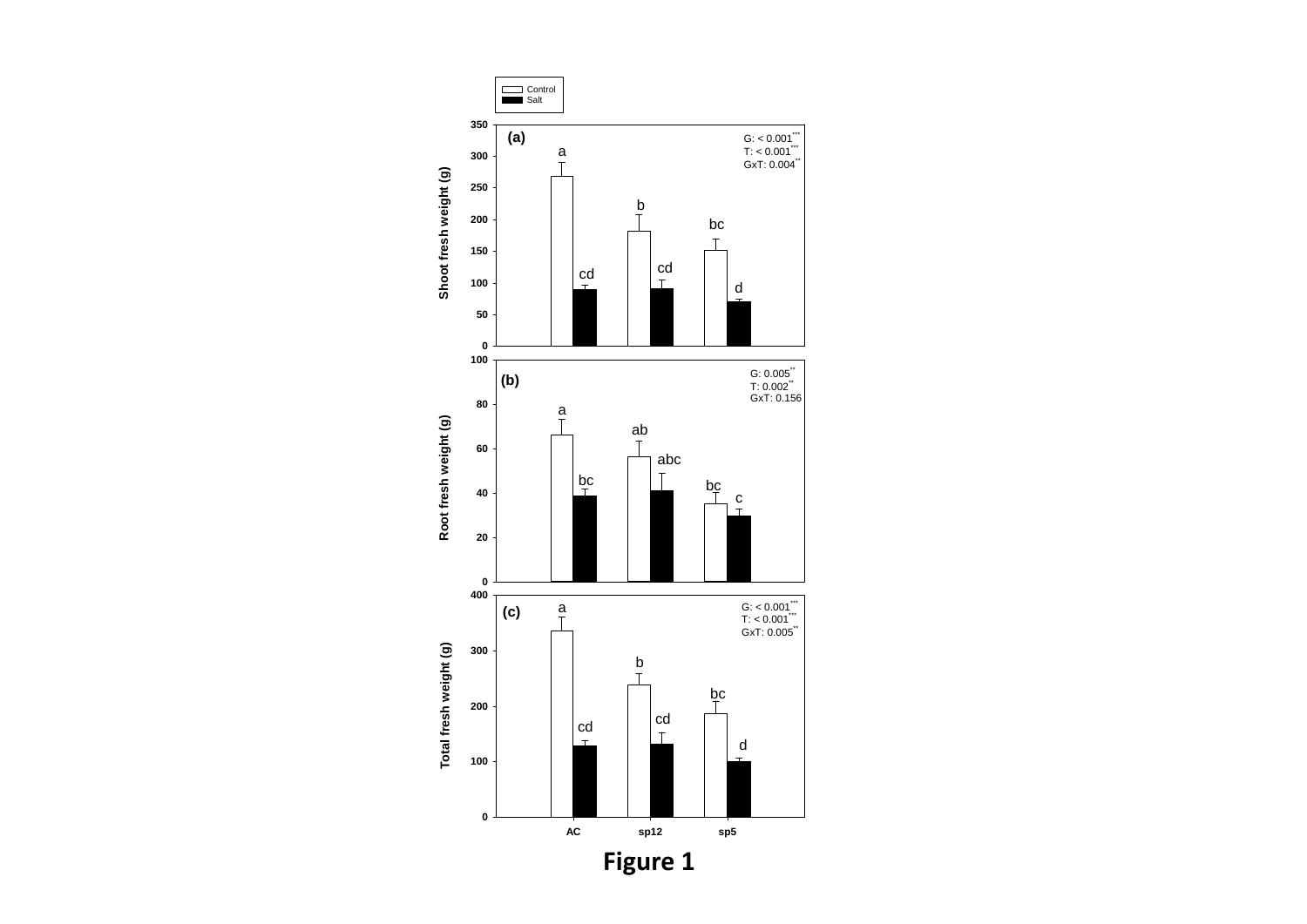

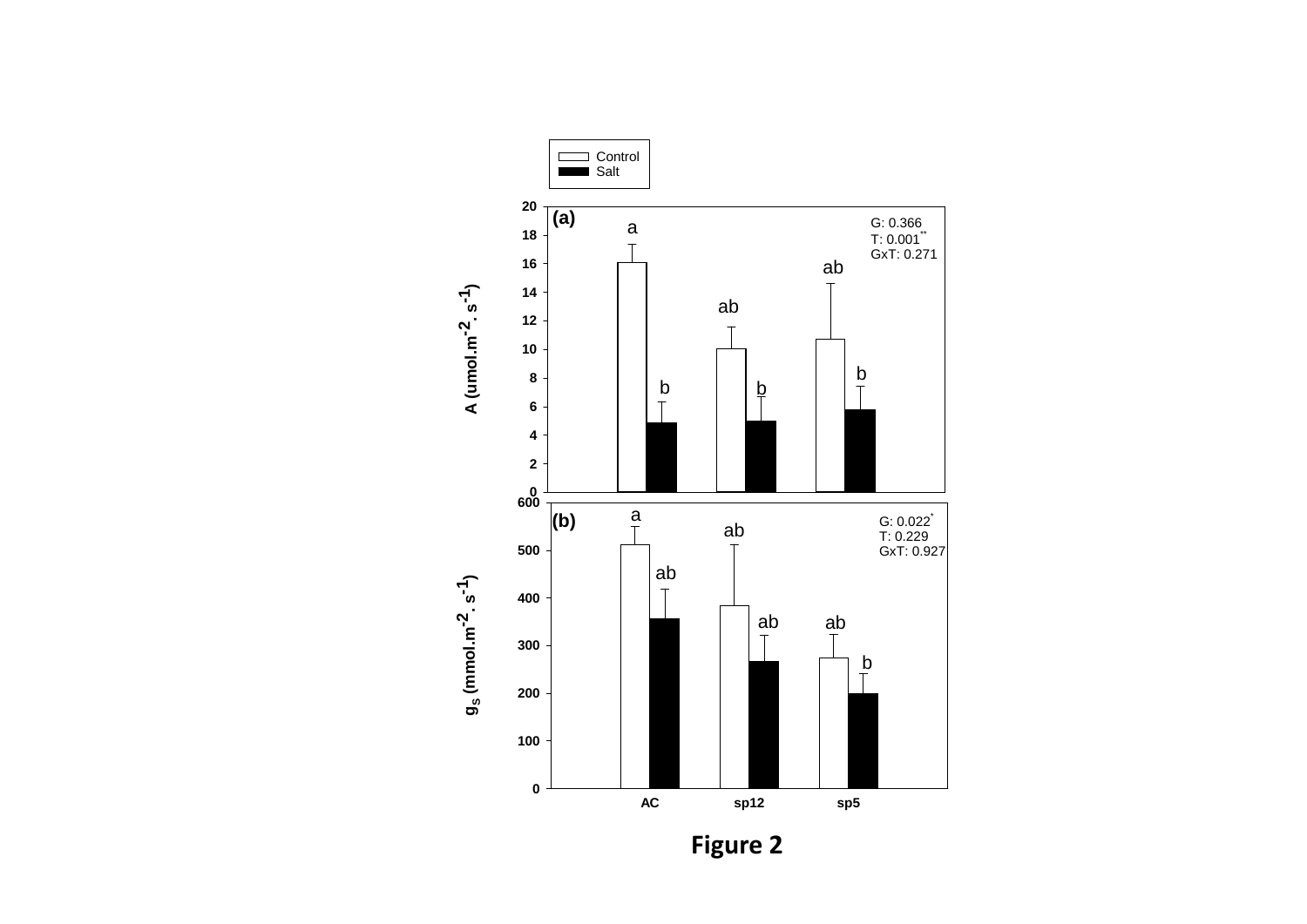

**Figure 3**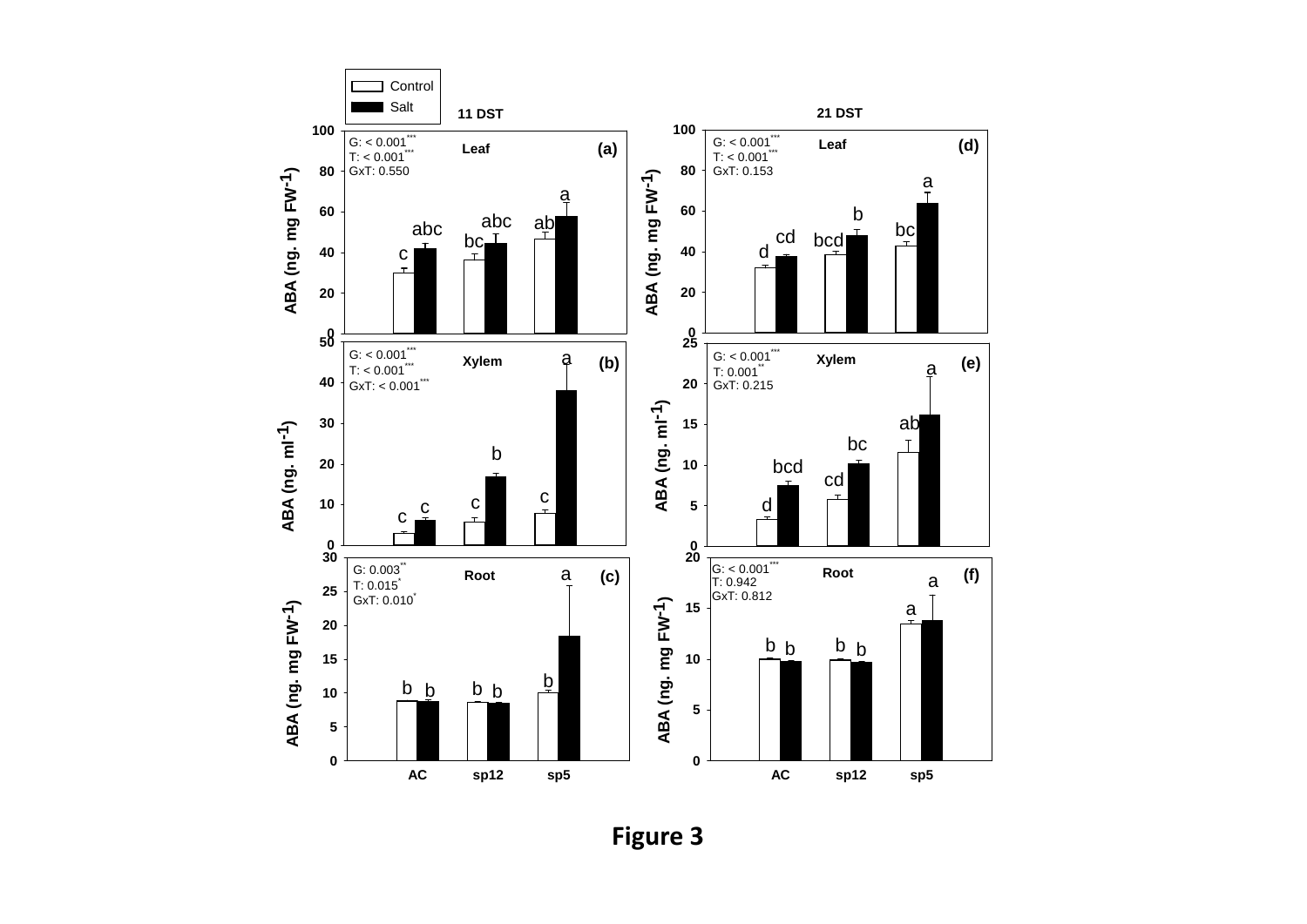

**Figure 4**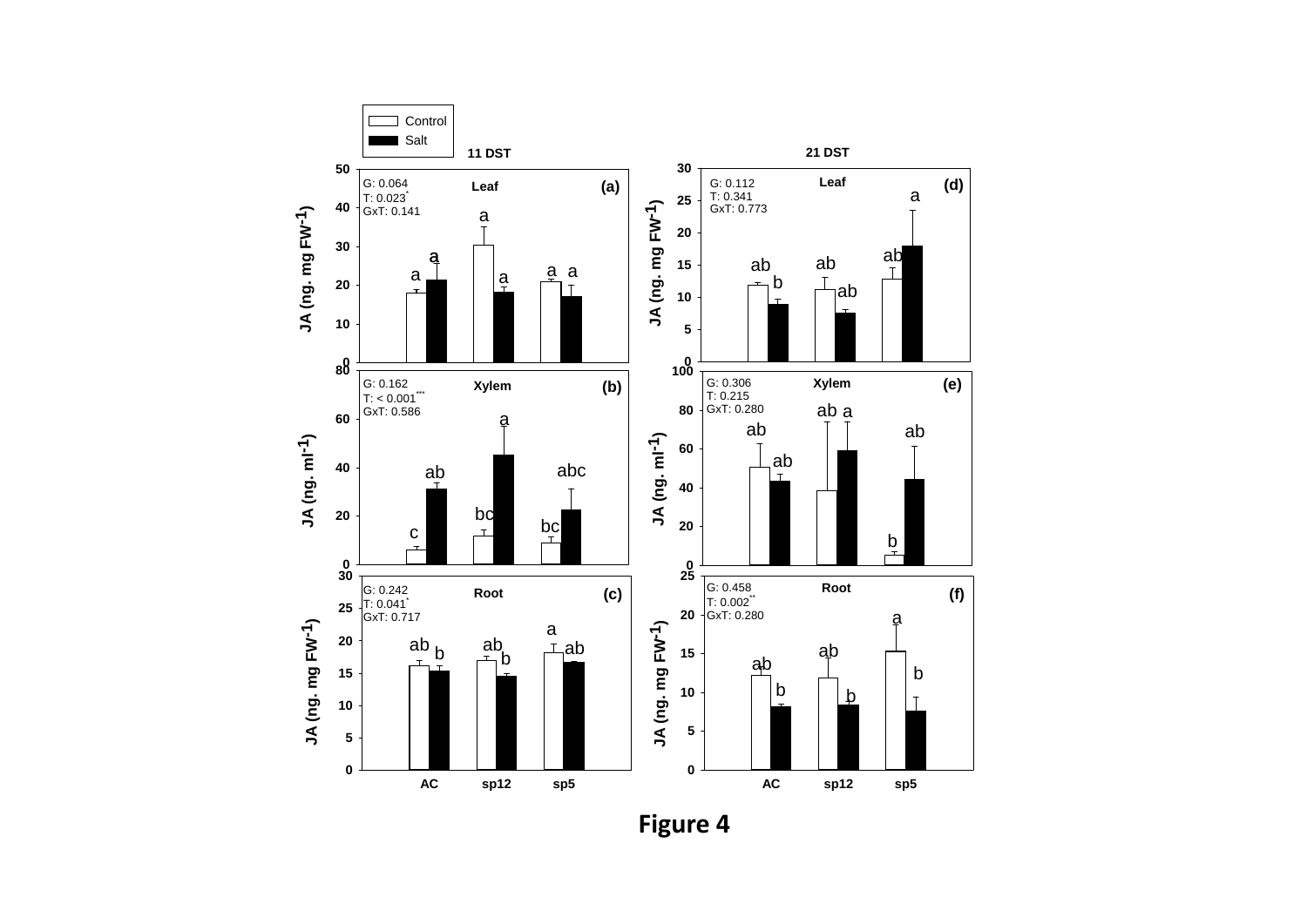

WT control  $\overline{zz}$  WT salt  $\overline{z}$  sp12 control  $\overline{zz}$  sp12 salt  $\Box$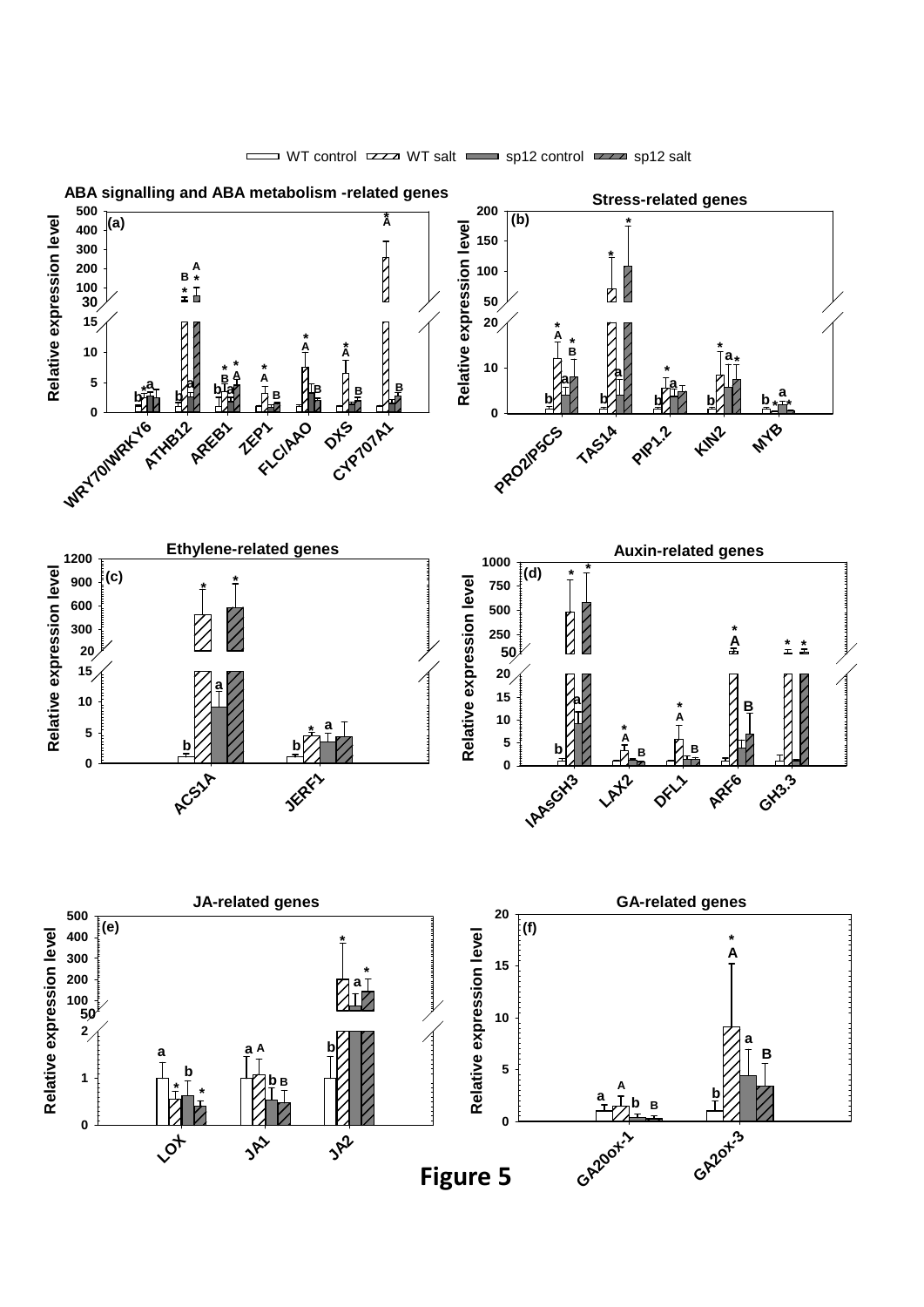

# **Figure 6**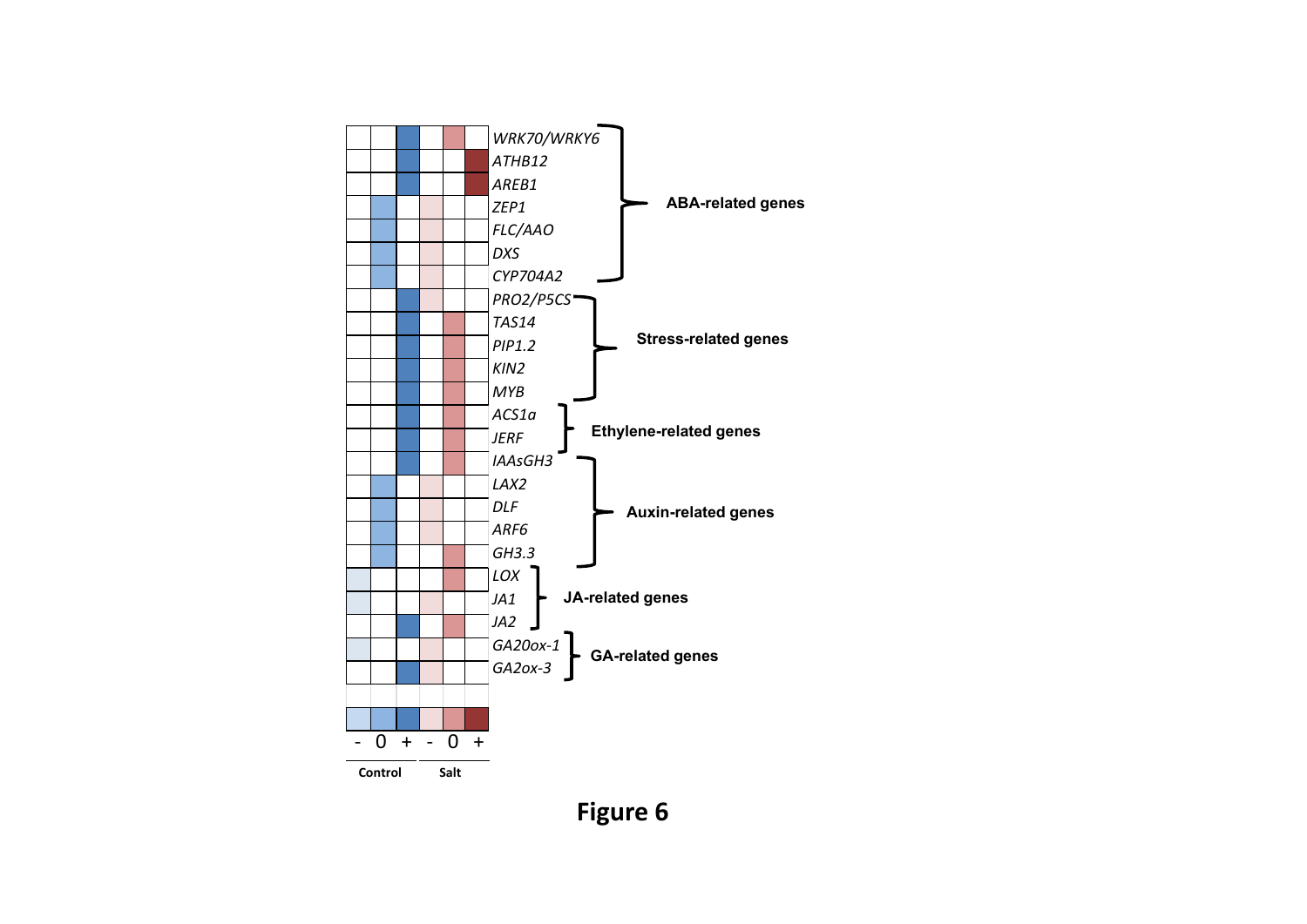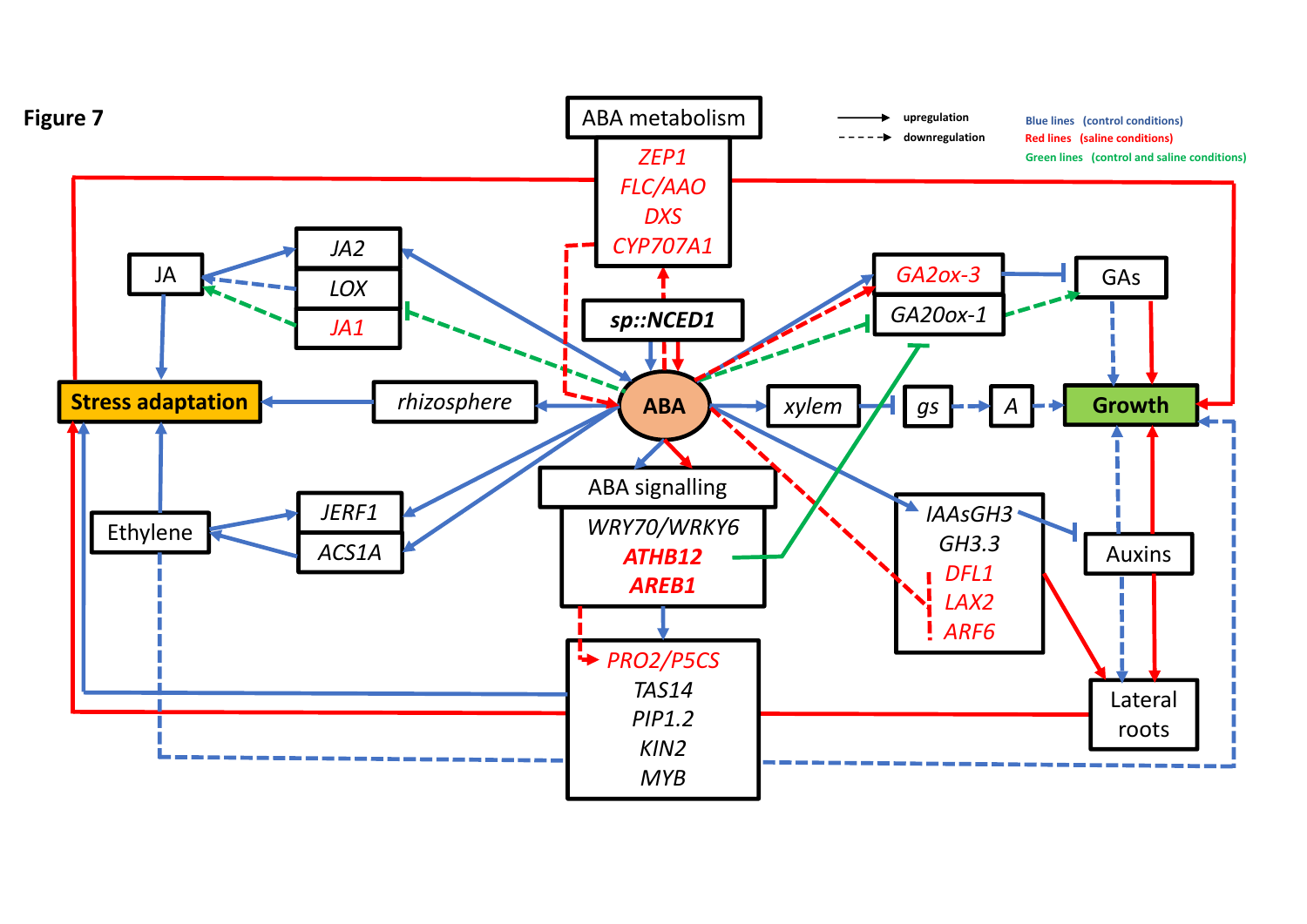

**Figure S1**